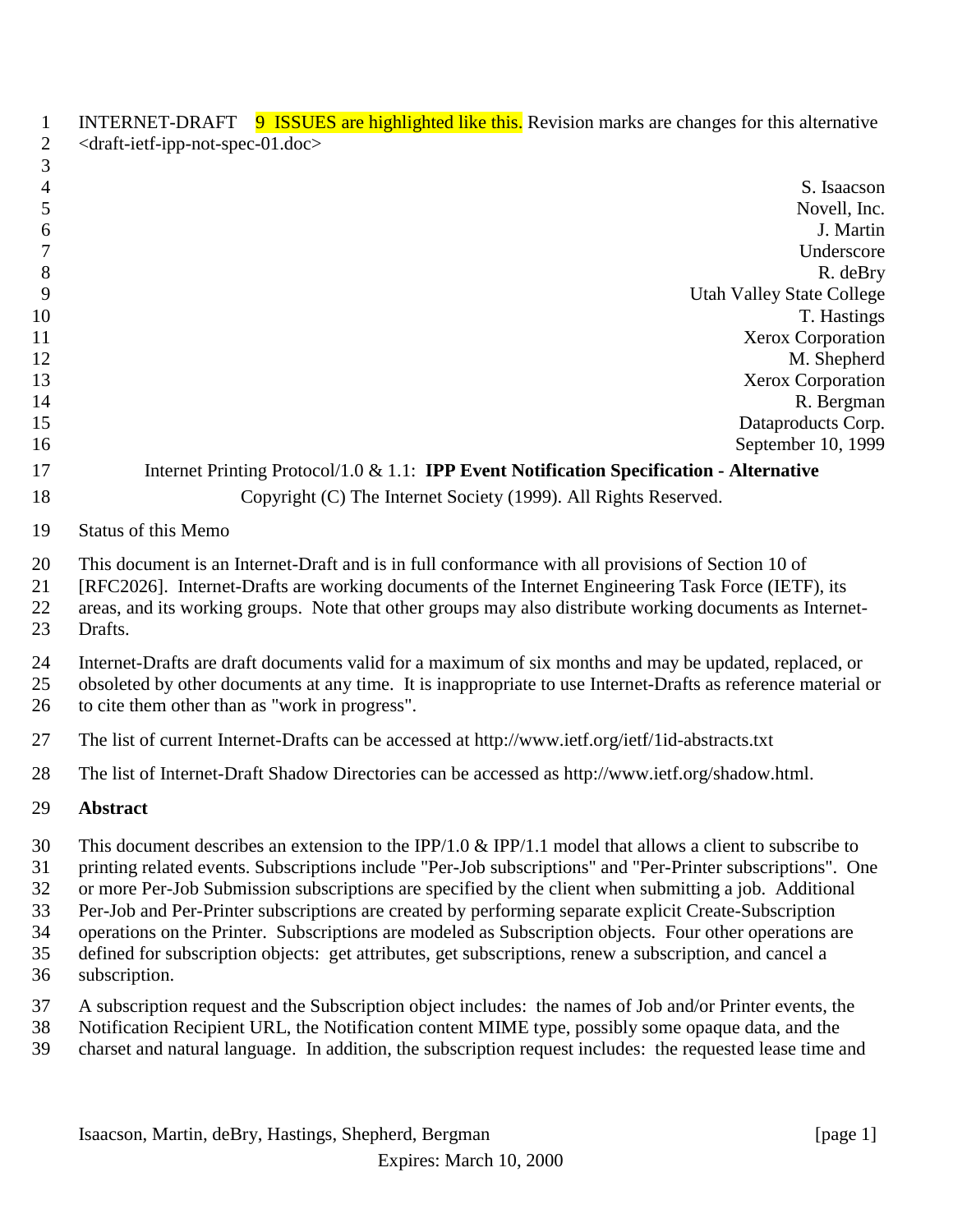- 40 persistency for the subscription. When the event occurs, a notification is generated and delivered using the
- 41 information specified in the subscription.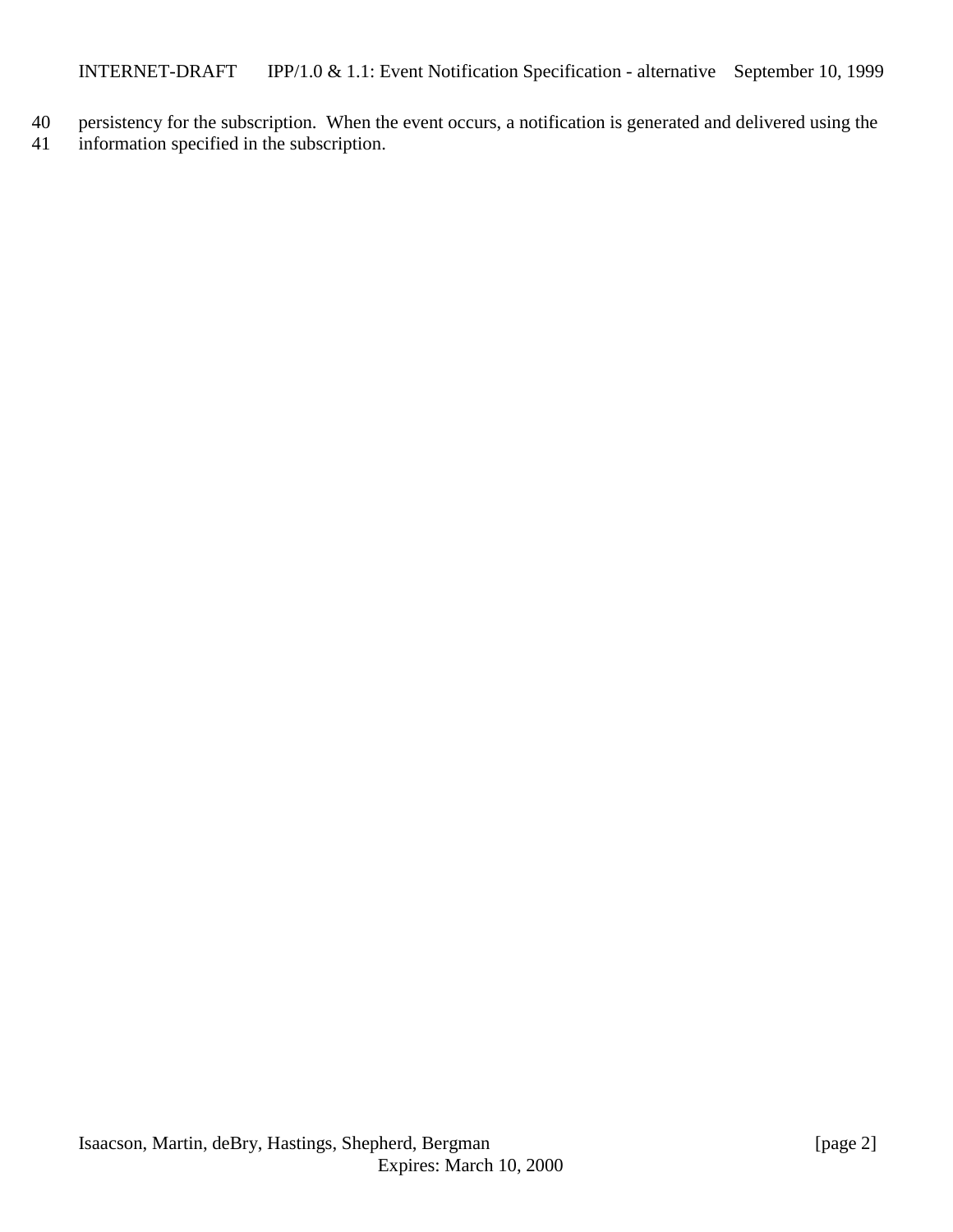- The full set of IPP documents includes:
- Design Goals for an Internet Printing Protocol [IPP-REQ]
- Rationale for the Structure and Model and Protocol for the Internet Printing Protocol [IPP-RAT]
- Internet Printing Protocol/1.1: Model and Semantics [IPP-MOD]
- Internet Printing Protocol/1.1: Encoding and Transport [IPP-PRO]
- Internet Printing Protocol/1.0: Implementer's Guide [IPP-IIG]
- Mapping between LPD and IPP Protocols [IPP LPD]

The "Design Goals for an Internet Printing Protocol" document takes a broad look at distributed printing

- functionality, and it enumerates real-life scenarios that help to clarify the features that need to be included
- in a printing protocol for the Internet. It identifies requirements for three types of users: end users,
- operators, and administrators. It calls out a subset of end user requirements that are satisfied in IPP/1.0.
- Operator and administrator requirements are out of scope for version 1.0. A few OPTIONAL operator
- operations have been added to IPP/1.1.
- The "Rationale for the Structure and Model and Protocol for the Internet Printing Protocol" document describes IPP from a high level view, defines a roadmap for the various documents that form the suite of
- IPP specifications, and gives background and rationale for the IETF working group's major decisions.
- The "Internet Printing Protocol/1.1: Model and Semantics", describes a simplified model with abstract
- objects, their attributes, and their operations that are independent of encoding and transport. It introduces a Printer and a Job object. The Job object optionally supports multiple documents per Job. It also addresses
- security, internationalization, and directory issues.
	- The "Internet Printing Protocol/1.1: Encoding and Transport" document is a formal mapping of the abstract operations and attributes defined in the model document onto HTTP/1.1. It defines the encoding rules for a new Internet MIME media type called "application/ipp". This document also defines the rules for transporting over HTTP a message body whose Content-Type is "application/ipp". This document defines a new scheme named 'ipp' for identifying IPP printers and jobs. Finally, this document defines
	- interoperability rules for supporting IPP/1.0 clients.
	- The "Internet Printing Protocol/1.0: Implementer's Guide" document gives insight and advice to
	- implementers of IPP clients and IPP objects. It is intended to help them understand IPP/1.0 and some of
	- the considerations that may assist them in the design of their client and/or IPP object implementations. For
	- example, a typical order of processing requests is given, including error checking. Motivation for some of
	- the specification decisions is also included.
	- The "Mapping between LPD and IPP Protocols" document gives some advice to implementers of gateways between IPP and LPD (Line Printer Daemon) implementations.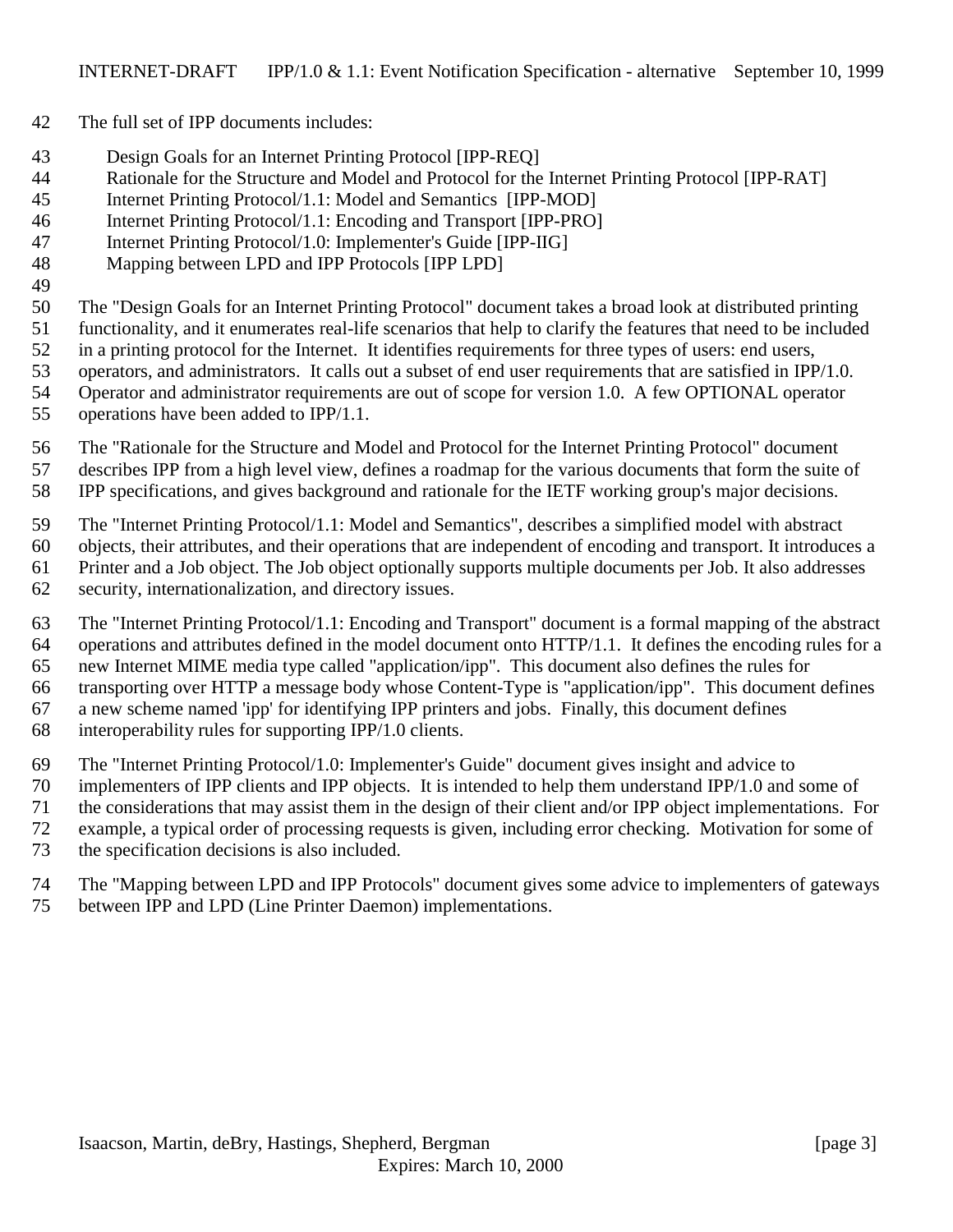| 76<br>77   |   | <b>Table of Contents</b>                                                             |  |
|------------|---|--------------------------------------------------------------------------------------|--|
| 78         | 1 |                                                                                      |  |
| 79         |   |                                                                                      |  |
| 80         | 2 |                                                                                      |  |
| 81         |   |                                                                                      |  |
| 82         |   |                                                                                      |  |
| 83         |   | 2.3 Relationship between the Printer object and the Notification Delivery Service 12 |  |
| 84         | 3 |                                                                                      |  |
| 85         |   |                                                                                      |  |
| 86         |   |                                                                                      |  |
| 87         | 4 |                                                                                      |  |
| 88         |   |                                                                                      |  |
| 89         | 5 |                                                                                      |  |
| 90         |   |                                                                                      |  |
| 91         |   |                                                                                      |  |
| 92         |   |                                                                                      |  |
| 93         |   |                                                                                      |  |
| 94         |   |                                                                                      |  |
| 95         |   |                                                                                      |  |
| 96         |   |                                                                                      |  |
| 97         |   |                                                                                      |  |
| 98<br>99   |   |                                                                                      |  |
| 100        |   |                                                                                      |  |
| 101        |   |                                                                                      |  |
| 102        | 6 |                                                                                      |  |
| 103        |   |                                                                                      |  |
| 104        |   |                                                                                      |  |
| 105        |   |                                                                                      |  |
| 106        |   |                                                                                      |  |
| 107        |   |                                                                                      |  |
| 108        |   |                                                                                      |  |
| 109        |   |                                                                                      |  |
| 110        |   |                                                                                      |  |
| 111<br>112 |   |                                                                                      |  |
| 113        |   |                                                                                      |  |
| 114        |   |                                                                                      |  |
| 115        | 7 |                                                                                      |  |
| 116        |   |                                                                                      |  |
| 117        |   |                                                                                      |  |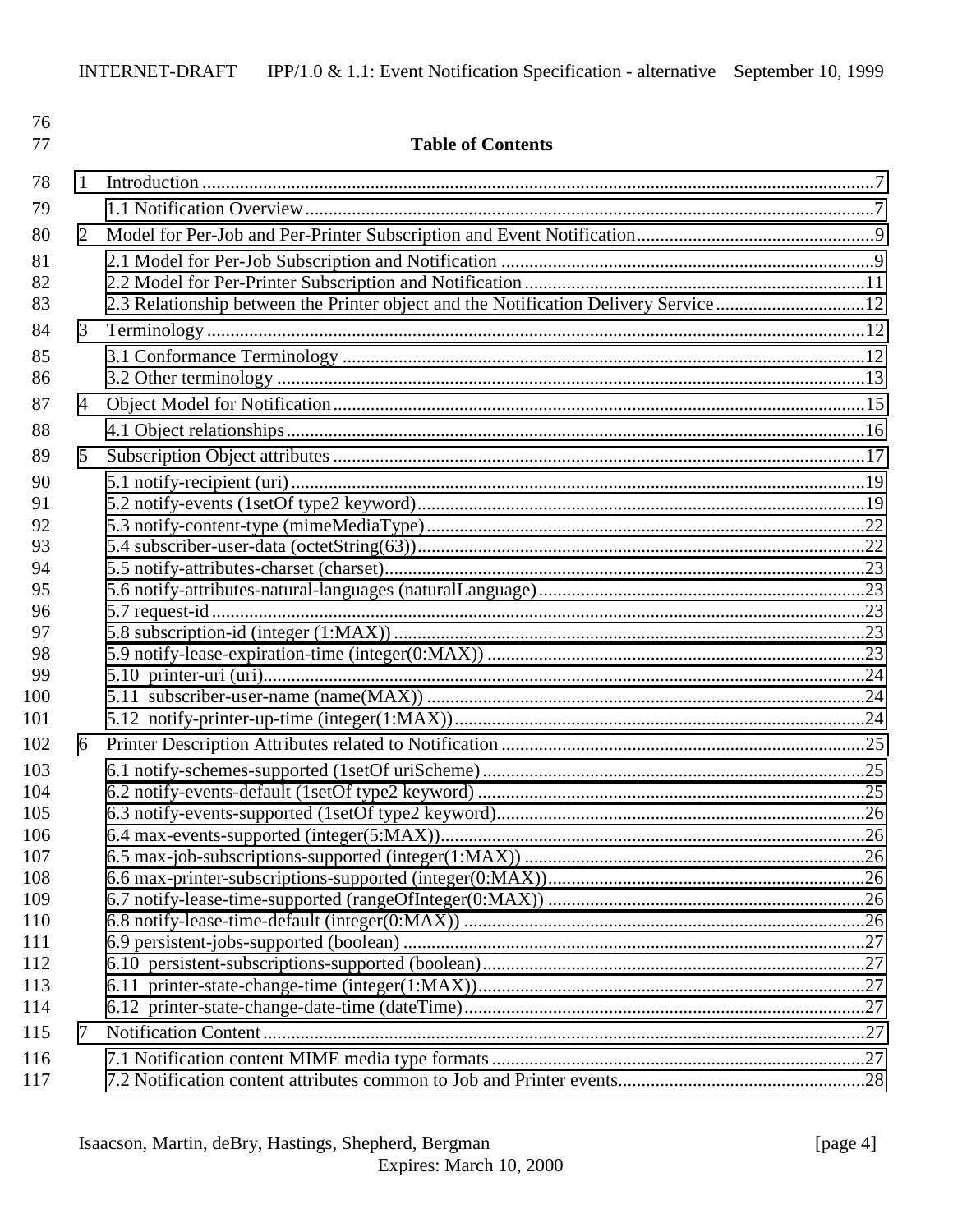| 118               |    |                                                                                         |  |
|-------------------|----|-----------------------------------------------------------------------------------------|--|
| 119               |    |                                                                                         |  |
| 120               | 8  |                                                                                         |  |
| 121<br>122        |    | Job Creation Operations (Create-Job, Print-Job, Print-URI) and Validate-Job 31<br>8.1.1 |  |
| 123               |    |                                                                                         |  |
| 124<br>125<br>126 |    | 8.2.1<br>8.2.2<br>8.2.3                                                                 |  |
| 127               |    | 8.2.4                                                                                   |  |
| 128               |    | 8.2.5                                                                                   |  |
| 129               | 9  |                                                                                         |  |
| 130               | 10 |                                                                                         |  |
| 131               | 11 |                                                                                         |  |
| 132               | 12 |                                                                                         |  |
| 133               | 13 |                                                                                         |  |
| 134               | 14 |                                                                                         |  |
| 135               |    |                                                                                         |  |
| 136               |    |                                                                                         |  |
| 137               |    |                                                                                         |  |
| 138               | 15 |                                                                                         |  |
| 139               | 16 |                                                                                         |  |
| 140               | 17 |                                                                                         |  |
| 141               | A. |                                                                                         |  |
| 142<br>143        | 18 |                                                                                         |  |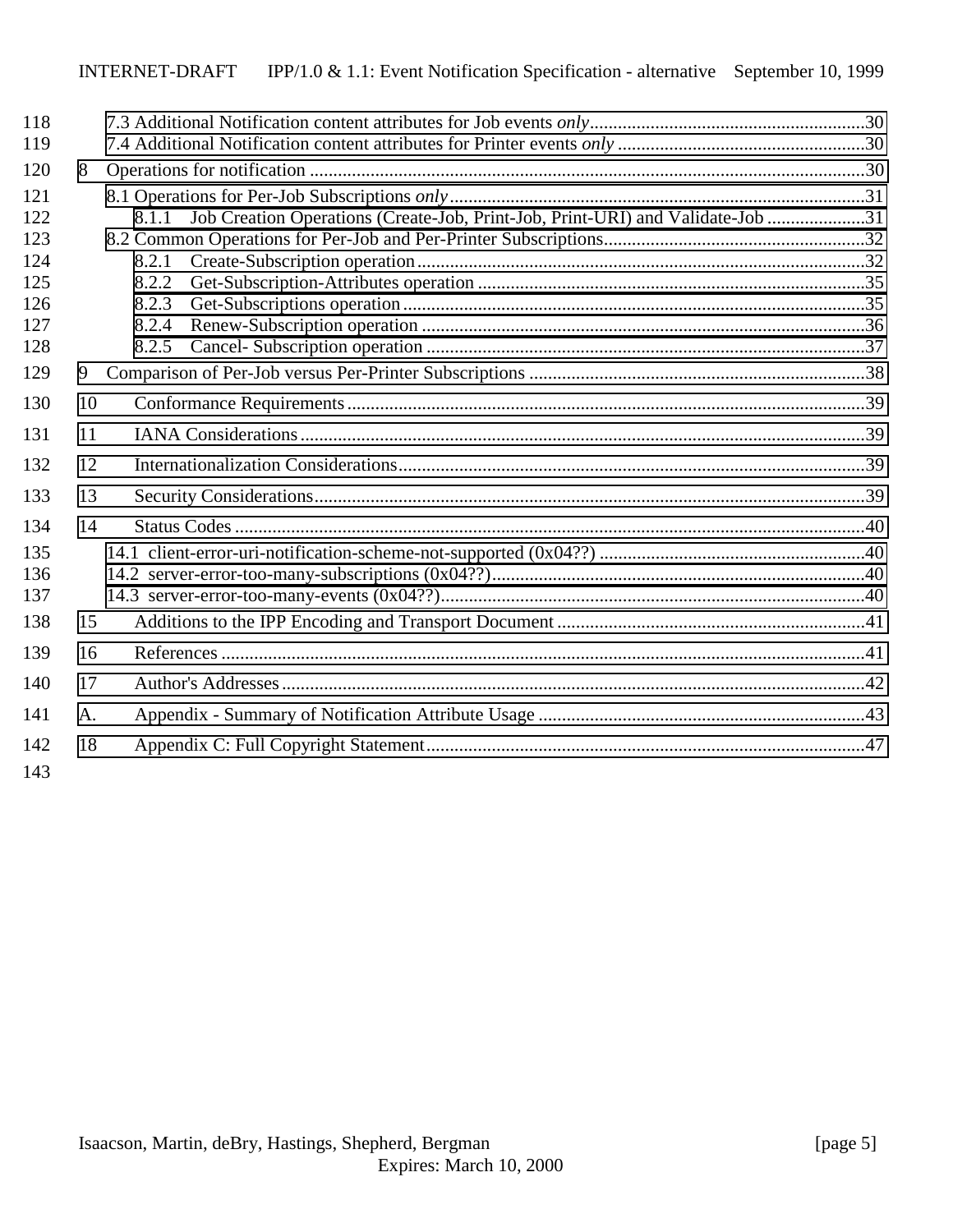| 144        | <b>Tables</b>  |  |
|------------|----------------|--|
| 145        |                |  |
| 146        |                |  |
| 147        |                |  |
| 148        |                |  |
| 149        |                |  |
| 150        |                |  |
| 151        |                |  |
| 152        |                |  |
| 153        | <b>Figures</b> |  |
| 154        |                |  |
| 155        |                |  |
| 156        |                |  |
| 157        |                |  |
| 158<br>159 |                |  |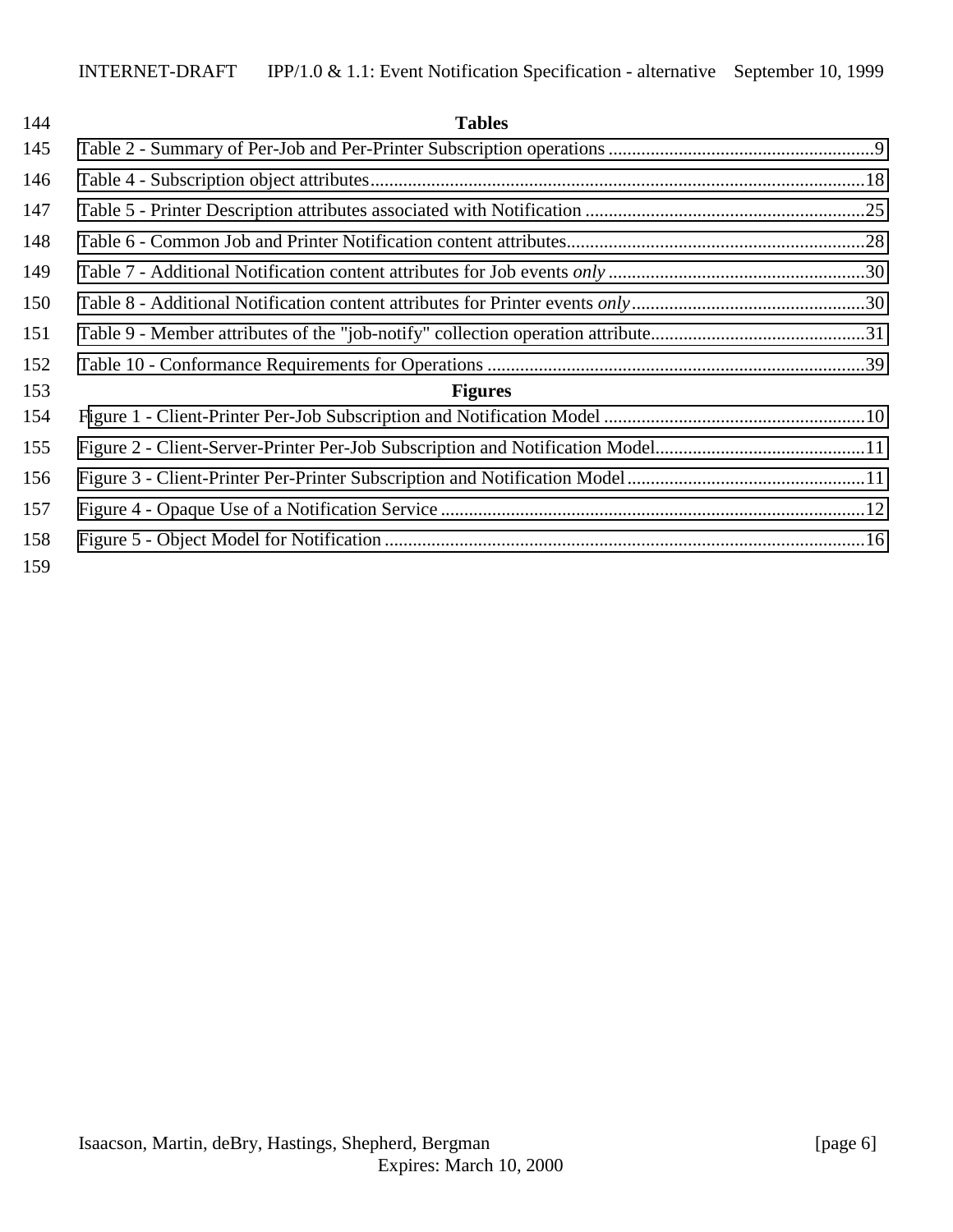<span id="page-6-0"></span>160

# 161 **1 Introduction**

| 162<br>163<br>164                      | This IPP notification specification is an extension to IPP/1.0 [RFC2568, RFC2569]. This document in<br>combination with the following documents is intended to meet the notification requirements described in<br>[ipp-not-req]:                                                                                                                                                                                     |
|----------------------------------------|----------------------------------------------------------------------------------------------------------------------------------------------------------------------------------------------------------------------------------------------------------------------------------------------------------------------------------------------------------------------------------------------------------------------|
| 165<br>166<br>167<br>168<br>169<br>170 | Internet Printing Protocol/1.0 & 1.1: "Collection Attribute Syntax" [ipp-coll]<br>Internet Printing Protocol/1.0 & 1.1: "Job Progress Attributes" [ipp-prog]<br>Internet Printing Protocol/1.0 & 1.1: "Notification Change History" [ipp-not-hist]<br>Internet Printing Protocol/1.0 & 1.1: "Notification Delivery Method xxx [TBD]<br>Internet Printing Protocol/1.0 & 1.1: "Notification Delivery Method yyy [TBD] |
| 171                                    | The rest of this document is laid out as follows:                                                                                                                                                                                                                                                                                                                                                                    |
| 172                                    | - The rest of Section 1.1 is an overview of IPP Notification.                                                                                                                                                                                                                                                                                                                                                        |
| 173<br>174                             | - Section 2 is the model for network entities that use IPP notification, including clients (desktop and<br>servers), IPP Printers (servers and devices), and Notification Recipients.                                                                                                                                                                                                                                |
| 175                                    | - Section 3 is the terminology used throughout the document.                                                                                                                                                                                                                                                                                                                                                         |
| 176                                    | - Section 4 is the object model for notification, including Job, Printer, and Subscription objects.                                                                                                                                                                                                                                                                                                                  |
| 177                                    | - Section 5 and 6 defines the notification attributes for each of the Subscription and Printer objects.                                                                                                                                                                                                                                                                                                              |
| 178<br>179                             | - Section 7 defines the content of Human Consumable and Machine Consumable Event Notification<br>contents.                                                                                                                                                                                                                                                                                                           |
| 180                                    | - Sections 8 and 9 define the Per-Job and Per-Printer Subscription operations.                                                                                                                                                                                                                                                                                                                                       |
| 181                                    | - Section 10 and 11 define the conformance requirements and IANA requirements, respectively.                                                                                                                                                                                                                                                                                                                         |
| 182                                    | - Section 12 - 14 cover Internationalization, Security, and Status codes.                                                                                                                                                                                                                                                                                                                                            |
| 183                                    | <b>1.1 Notification Overview</b>                                                                                                                                                                                                                                                                                                                                                                                     |
| 184<br>185                             | A client can establish an event notification subscription so that when one of the specified events occurs, an<br>asynchronous Notification is sent to a specified Notification Recipient.                                                                                                                                                                                                                            |
| 186<br>187<br>100                      | One or more Per-Job Submission subscriptions are specified by the client when submitting a job. One or<br>more Per-Job or Per-Printer subscriptions are created by performing separate explicit Create-Subscription                                                                                                                                                                                                  |

- 188 operations on the Printer.
- 189 A Per-Job or Per-Printer subscription request includes:
- 190 1. the names of Job and/or Printer events that are of interest to the Notification Recipient
- 191 2. the delivery method and address to use to deliver the notification to one Notification Recipient
- 192 3. whether Human Consumable or Machine Consumable notification content is to be sent
- 193 4. some opaque data that the subscriber wants to be send to the Notification Recipient in the 194 Notification, perhaps to identify either the subscriber or the ultimate recipient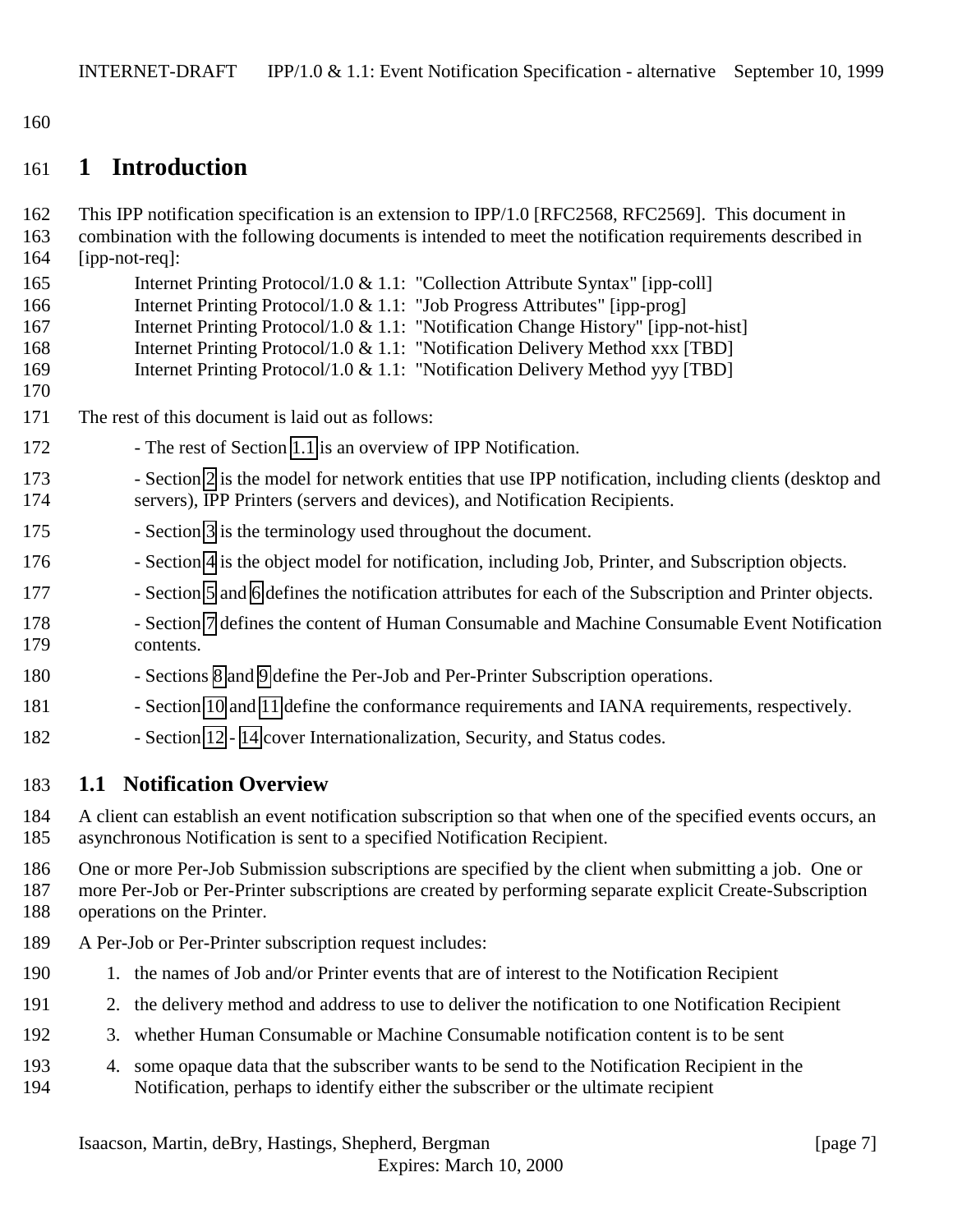- 5. the charset to use in the Notification, if it is to be different than the one used in the request that created the subscription
- 6. the natural language to use in the Human Consumable Notification, if it is to be different than the one used in the request that created the subscription
- 7. the requested lease time in seconds for the subscription
- 8. whether or not the subscription is requested to be persistent across power cycles.

 For Per-Job subscriptions, a client requests job and printer event notification using the "job-notify" operation attribute when creating a job with any of the Job Creation operation: Print-Job, Print-URI, and Create-Job. The "job-notify" operation attributes may be submitted to the Validate-Job in order to be validated. . The "job-notify" operation attribute contains one or more collection values, each consisting of a number of member attributes that specify a subscription, so that a Job can have more than one Per-Job subscription. The 'collection' is a new attribute syntax (see [ipp-coll]). The member attributes of each collection value are copied to separate Subscription objects to populate the corresponding Subscription Description attributes.

 For Per-Printer subscriptions and Per-Job subscriptions created after the Job has been created, a client requests job and printer event notification using new operations independent of any job. The Printer keeps each subscription in a separate Subscription object. The Create-Subscription operation creates an instance of the Subscription object supplying these new operation attributes and returns a subscription-id (analogous to a job-id for a Job object). These operation attributes are copied to the Subscription object as Subscription Description attributes and so may be queried using the Get-Subscription-Attributes and Get- Subscriptions operations. The subscriber requests a lease time for each Per-Printer subscription which MAY be infinite. The Printer grants a lease time according to its configured policy. A client MUST renew the Subscription before the granted lease time expires using the Renew-Subscription operation.

 [Table 1](#page-8-0) summarizes the Per-Job and Per-Printer Subscription operations and their salient input operation attributes.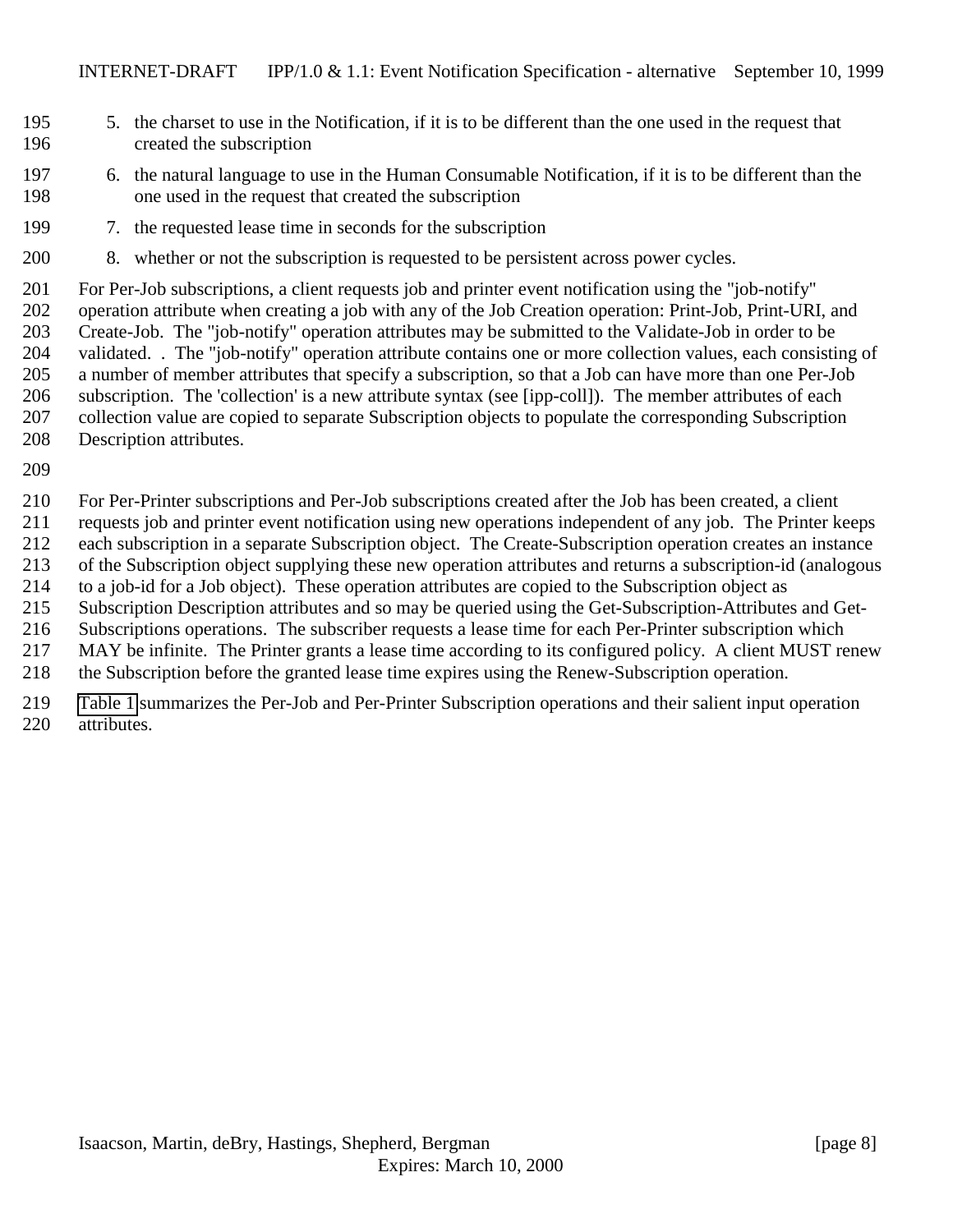| Operation:                          | Per-<br>Job | Per-<br>Printer | salient inputs beside printer-uri:                                                                                                               |
|-------------------------------------|-------------|-----------------|--------------------------------------------------------------------------------------------------------------------------------------------------|
| Print-Job, Print-URI,<br>Create-Job | yes         | no              | 1setOf {recipient, [events,] [content-type,] [user-data,]<br>[charset,] [natural-language] }                                                     |
| Validate-Job                        | yes         | no              | 1setOf {recipient, [events,] [content-type,] [user-data,]<br>[charset,] [natural-language] }                                                     |
| Create-Subscription                 | yes         | yes             | recipient, [job-id], [events,] [content-type,] [user-<br>data, [Charset, ][natural-language, ][lease-time-<br>requested, [persistence-requested] |
| Get-Subscription-Attributes         | yes         | yes             | subscription-id, [requested-attributes]                                                                                                          |
| Get-Subscriptions                   | yes         | yes             | [job-id], [my-subscriptions,] [requested-attributes]                                                                                             |
| Renew-Subscription                  | yes         | yes             | subscription-id, [lease time-requested]                                                                                                          |
| Cancel-Subscription                 | yes         | yes             | subscription-id                                                                                                                                  |

<span id="page-8-0"></span>221 **Table 1 - Summary of Per-Job and Per-Printer Subscription operations**

222

223 There are two steps that IPP notification must take regarding each event – an internal event recording, and 224 an external notification:

225 1) As an events occurs, the printer internally records in the job objects and the printer objects those 226 events which are required to be supported by the system and those that are subscribed to by a 227 notification recipient.

 2) As an events occurs, the Printer searches the set of subscriptions for any interest in that event. As the Printer finds that some notification recipient is interested in that event (the notification recipient is subscribed to the event), the "request-id" sequence number for that event is incremented and a notification is generated and delivered using the methods and target addresses identified in the subscription. The "request-id" sequence number permits a Notification Recipient to detect duplicate notifications due either to duplicate subscriptions or retries and to detect dropped notifications.

# 234 **2 Model for Per-Job and Per-Printer Subscription and Event Notification**

### 235 **2.1 Model for Per-Job Subscription and Notification**

 Per-Job subscriptions are created by a client (desktop or server acting as a client) as part of creation of the job in an IPP Printer (printing device or server). More than one subscription may be submitted with a job. Additional subscriptions may be associated with the job using the Create-Subscription operation. The IPP Printer object delivers a Notifications to the Notification Recipient supplied by the Client in each

- 240 subscription. A Notification Recipient can be the Job submitter or a third party.
- 241 [Figure 1](#page-9-0) shows the Per-Job subscription notification model for a simple Client Printer relationship.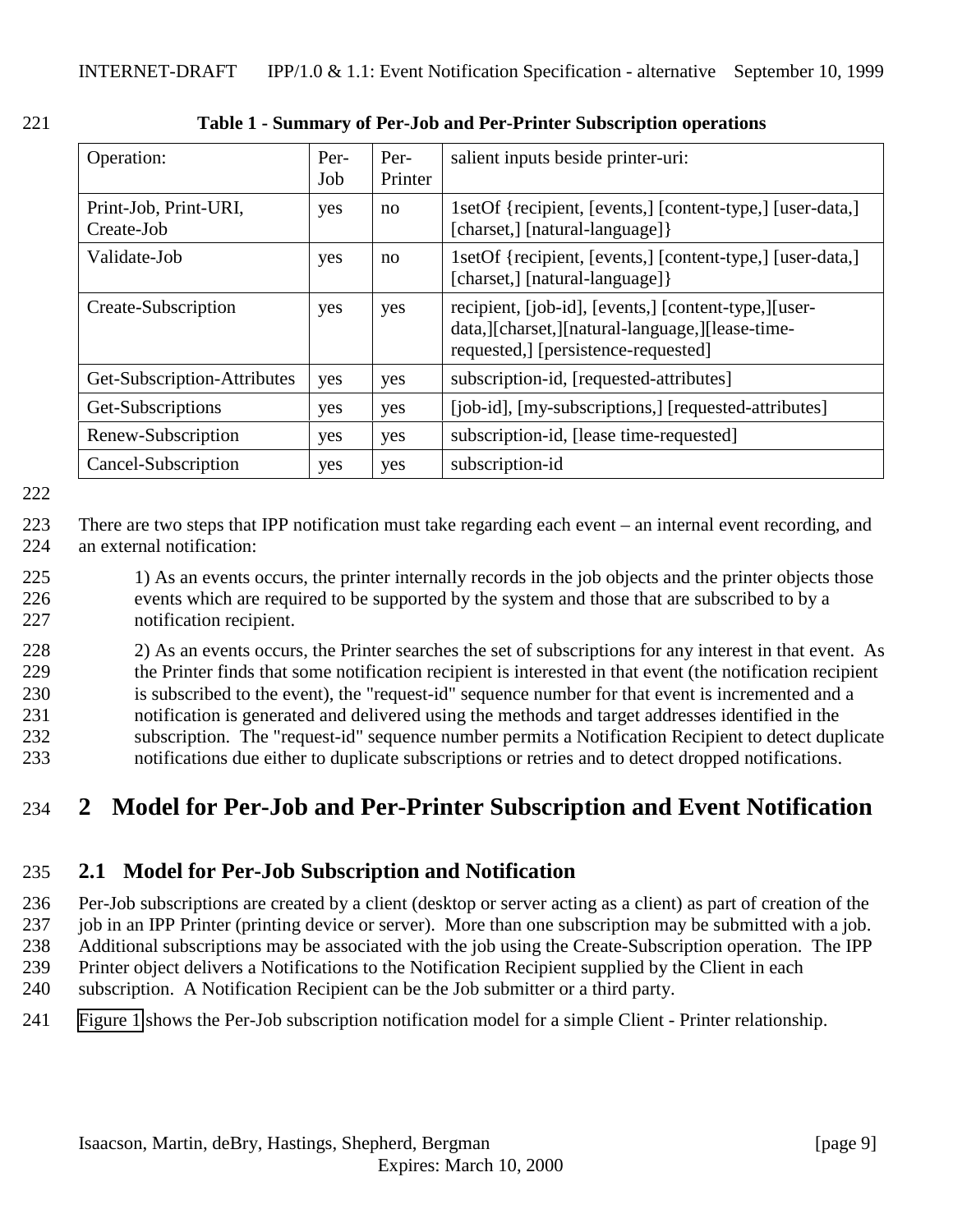```
242
243 embedded printer:
244 output device or server
245 desktop or server +---------------+
246 +--------+ | ########### |
247 | client |---IPP job submission------># Printer #
248 +--------+ Per-Job subscription | # Object #
249 | #####|##### |
250 +---------+ +-------|-------+
251 |recipient|<-----Notifications-------------+
252 +---------+ (Job and/or Printer events)
```


**Figure 1 - Client-Printer Per-Job Subscription and Notification Model**

 [Figure 2](#page-10-0) shows a (spooling or non-spooling) Server that implements two Printer objects (1 and 2) that represent two devices. The devices A and B in turn each implement an IPP Printer object (3 and 4, respectively). The Server implementation has three choices for how to support Per-Job subscriptions to the client (and itself):

### 1. forward the Per-Job subscriptions to the down stream IPP Printer and let it perform the notification directly to the Notification Recipients supplied by the Client (Notifications(C)) and use Per-Printer Subscriptions for the Server's own purposes.

#### 2. save the client-supplied Per-Job subscription on the Job object in the server and substitute its own Per-Job subscription with the Server as the Notification Recipient (Notifications(B)). Then 263 the Server relays Notifications to the client-supplied Notification Recipients (Notifications(A)).

 3. A combination of 1 and 2 in which the Server adds its own Per-Job subscriptions to those supplied by the client. Thus the IPP Job that goes to Printer object 4 has a combination of subscription information from both the Client and the Server. This latter approach is sometimes called "piggy-backing" because the Server is adding its Per-Job subscription information to that supplied by the client. Piggy-backing is especially useful, if device B also accepts (IPP or non- IPP) requests from other servers. Then when all the jobs from Server S have been completed by device B, there will be no more Job events sent to Server S. (Server S could still maintain a 271 long term Per-Printer subscription with Printer D to that Server S can have Printer B's state track (shadow) that of Printer D or Server S could poll Printer D when queried about Printer B).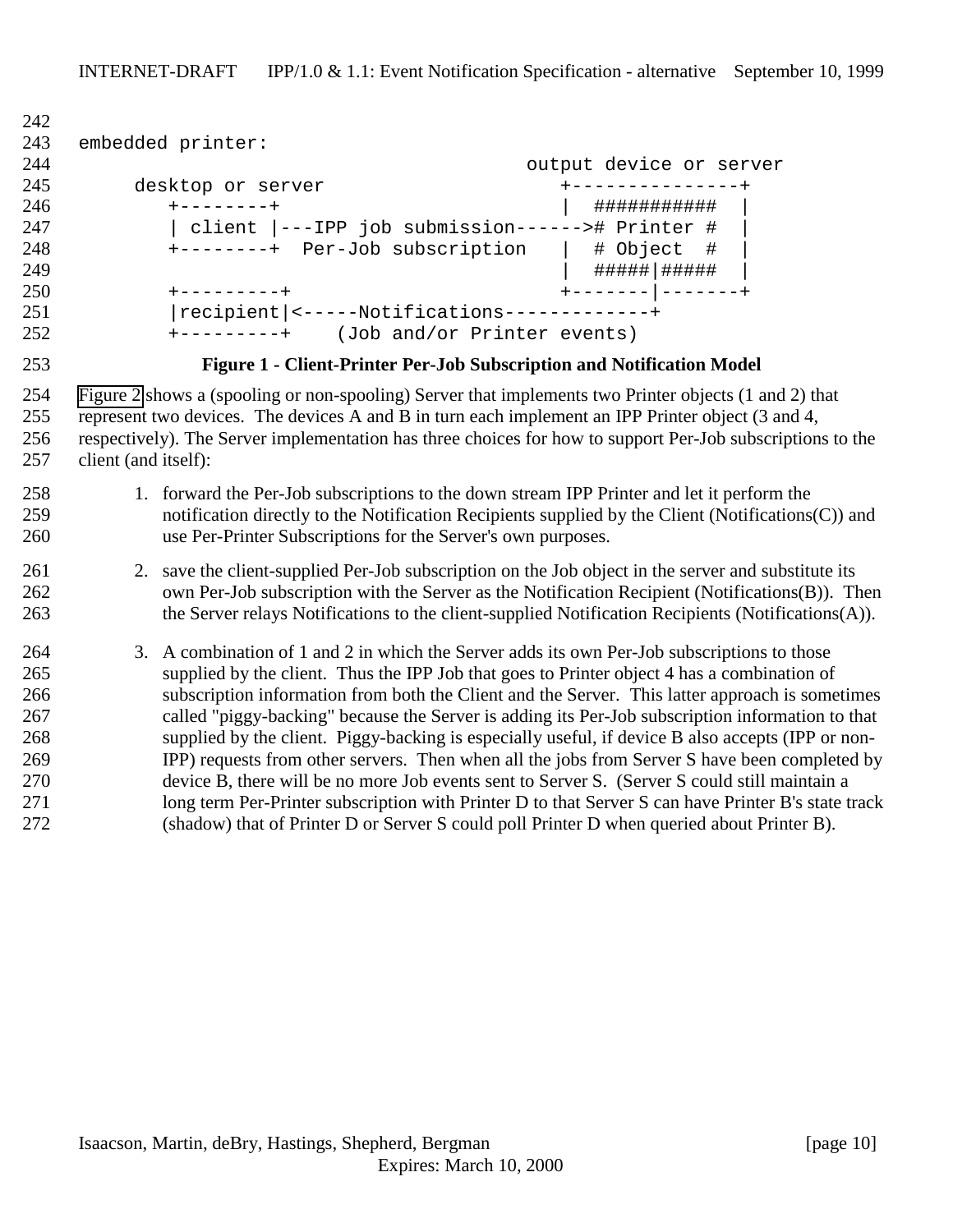| 213 |                                                                         |                  |
|-----|-------------------------------------------------------------------------|------------------|
| 274 |                                                                         | device A         |
| 275 | server S                                                                |                  |
| 276 |                                                                         | ###########      |
| 277 | ###########<br>IPP Job<br>IPP Job                                       | # Printer #      |
| 278 | --submission---># Printer #<br>--submission----<br>client               | $-$ ># Object 3# |
| 279 | $ $ # Object 1# $ $<br>Per-Job<br>Per-Job<br>$------++$                 | ###########      |
| 280 | subscription<br>###########<br>subscription                             |                  |
| 281 |                                                                         | device B         |
| 282 | ###########<br>IPP Job                                                  |                  |
| 283 | --submission---># Printer #<br>client<br>IPP Job                        | ###########      |
| 284 | ---submission-----># Printer #<br>$Per-Job$   # Object 2#<br>$------++$ |                  |
| 285 | ###   #######  <br>subscription<br>Per-Job                              | $ $ # Object 4#  |
| 286 | ---   ---^---+<br>subscription                                          | #### # ####      |
| 287 |                                                                         |                  |
| 288 | $\leq$ -Notifications(A)-+ +--- Notifications(B)-------+<br>Notific-    |                  |
| 289 | ation Re   <-----------------Notifications(C)---------------------      |                  |
| 290 | cipient                                                                 |                  |
| 291 |                                                                         |                  |

<span id="page-10-0"></span>

#### **Figure 2 - Client-Server-Printer Per-Job Subscription and Notification Model**

#### **2.2 Model for Per-Printer Subscription and Notification**

 Per-Printer subscriptions are created by a client (an end user, an operator, or a server acting as a client) using a Create-Subscription operation that is independent of Job Submission. The Printer object (printing device or server) creates a Subscription object to hold the attributes supplied by the subscriber. The client creates separate Per-Printer subscriptions if more than one Notification Recipient is desired. The Printer delivers Notifications to the Notification Recipient specified by each Per-Printer subscription. A Notification Recipient may be the subscriber or a third party. Figure 3 shows the Per-Printer subscription notification model for the Client - Printer relationship where the client may be an end user, an operator, or a server acting as a client.

| 303 | desktop or server                                                         | server or printing device |
|-----|---------------------------------------------------------------------------|---------------------------|
| 304 |                                                                           |                           |
| 305 | $+ - - - - - - - +$                                                       | . # # # # # # # # #       |
| 306 | client  ---IPP job submission------># Printer #                           |                           |
| 307 | +--------+ Per-Job subscription                                           | # Object #                |
| 308 |                                                                           |                           |
| 309 | +---------+                                                               |                           |
| 310 | recipient <-----Notifications-------------+                               |                           |
| 311 | (Job and/or Printer events)<br>$+ - - - - - - - - +$                      |                           |
| 312 | Figure 3 - Client-Printer Per-Printer Subscription and Notification Model |                           |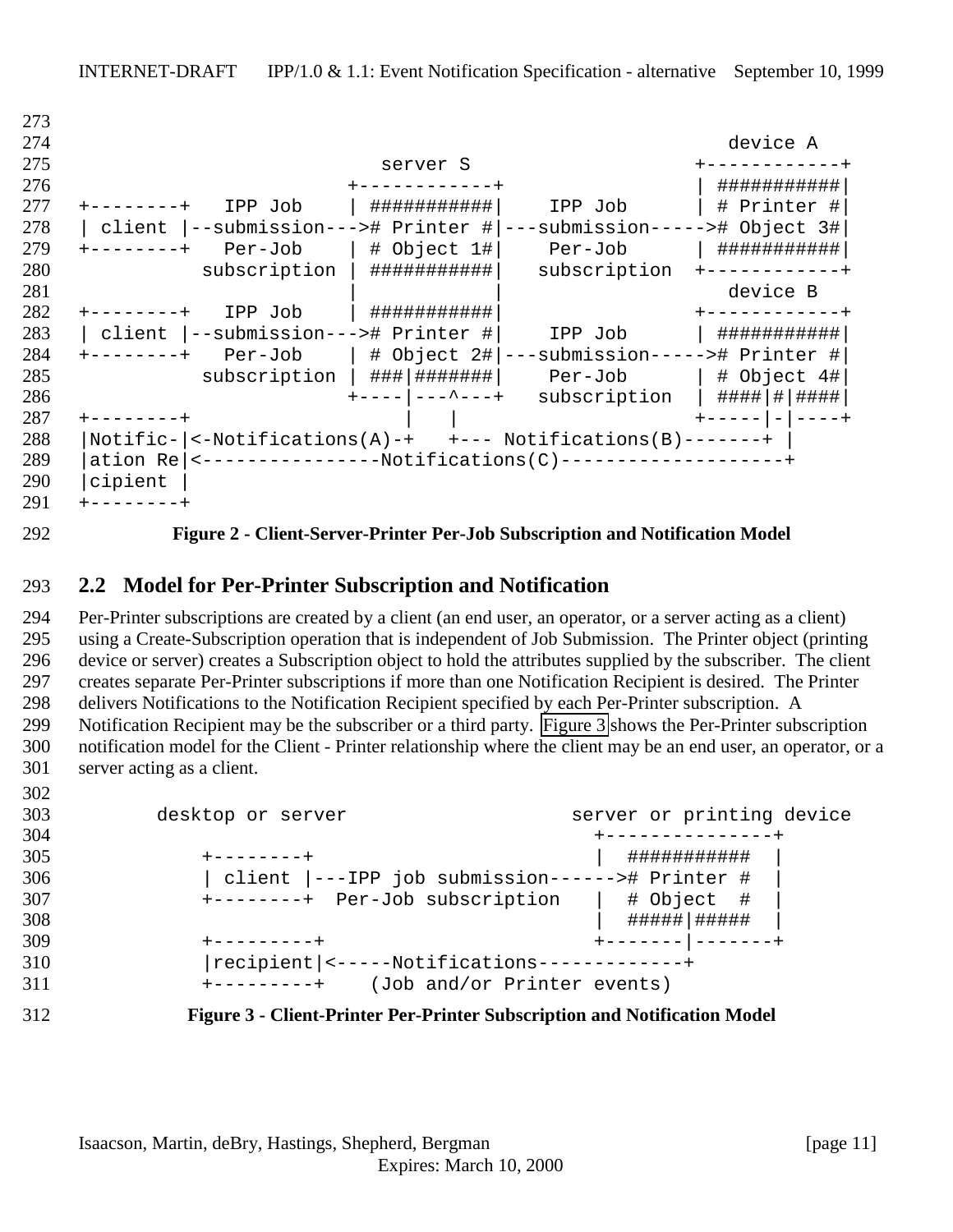### <span id="page-11-0"></span>**2.3 Relationship between the Printer object and the Notification Delivery Service**

314 The IPP Notification model does not mandate that the IPP Printer object implement the full semantics of subscription, report generation, and multiple delivery methods itself. An implementation may be configured to use some other notification service. Figure 4 shows this partitioning.

| 317 |                                                        |
|-----|--------------------------------------------------------|
| 318 | Create Request with<br>###########                     |
| 319 | ----Subscriptions--------------------># IPP<br>#       |
| 320 | # Printer #                                            |
| 321 | # Object<br>#                                          |
| 322 | ###########                                            |
| 323 |                                                        |
| 324 |                                                        |
| 325 | $^\star$<br>$\ast$<br>Subscriptions                    |
| 326 | $^\star$<br>$\star$<br>& Events                        |
| 327 | $^\star$                                               |
| 328 | $\star$<br>$+ - - - - - - - - - - +$                   |
| 329 | notification<br>$\star$                                |
| 330 | $*$ $ -$<br><---Job and Printer<br>service             |
| 331 | Notifications<br>$\star$                               |
| 332 | $\star$                                                |
| 333 | $\star$                                                |
| 334 |                                                        |
| 335 | *** = Implementation configuration opaque boundary     |
| 336 |                                                        |
| 337 | <b>Figure 4 - Opaque Use of a Notification Service</b> |

#### If an IPP Printer does use some other notification service, it MAY do so in either of two ways:

- 1. The IPP Printer forwards the Subscriptions and the Events to the other notification service which then sends the Notifications to the proper Recipients.
- 2. The IPP Printer keeps the subscriptions and uses them to send Notifications to the other notification service which forwards them to Recipients that have also subscribed directly with the other notification service. Examples of this latter approach are paging and immediate messaging services.
- In any case, the interface between the IPP Printer and the other notification service is outside the scope of this document and is intended to be transparent to this specification.

## **3 Terminology**

This section defines terminology used throughout this document.

#### **3.1 Conformance Terminology**

- Capitalized terms, such as **MUST, MUST NOT, REQUIRED, SHOULD, SHOULD NOT, MAY,**
- **NEED NOT, and OPTIONAL**, have special meaning relating to conformance to this specification.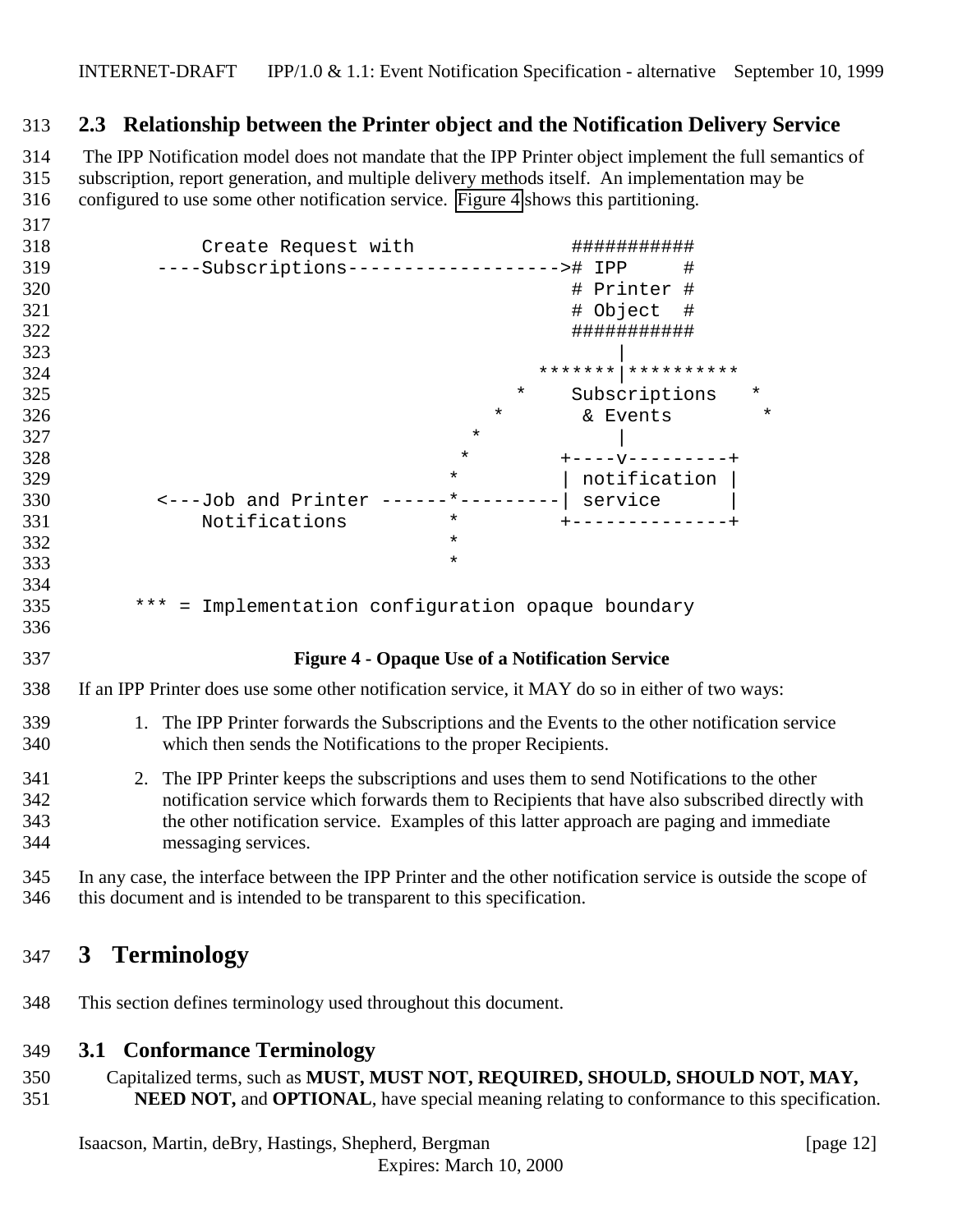- <span id="page-12-0"></span> These terms are defined in [ipp-mod section 13.1 on conformance terminology, most of which is taken from RFC 2119 [RFC2119].
- *Since support of this entire notification specification is OPTIONAL for conformance to IPP/1.0 or IPP/1.1, the use of the term REQUIRED in this document means "REQUIRED if this notification specification is implemented". Likewise, the term RECOMMENDED means "RECOMMENDED if this notification specification is implemented".*
- **READ-ONLY** indicates an attribute that MUST NOT be settable using the Set-Job-Attributes or Set-Printer-Attributes operations (see [ipp-set2]).

### **3.2 Other terminology**

- **Job Submitting End User** A human end user who submits a print job to an IPP Printer. This person may or may not be within the same security domain as the Printer. This person may or may not be geographically near the printer.
- **Administrator**  A human user who established policy for and configures the print system.
- **Operator** A human user who carries out the policy established by the Administrator and controls the day to day running of the print system.
- **Job Submitting Application** An application (for example, a batch application), acting on behalf of a Job Submitting End User, which submits a print job to an IPP Printer. The application may or may not be within the same security domain as the Printer. This application may or may not be geographically near the printer.
- **Security Domain** The set of network components which can communicate without going through a proxy or firewall. A security domain may be geographically very large, for example - anyplace within IBM.COM.
- **IPP Client (or client)** The software component (desktop or server) that sends an IPP operation request to an IPP Printer object (server or printing device) and accepts the resulting operation response from the IPP Printer object.
- **Job Recipient** A human who is the ultimate consumer of the print job. In many cases this will be the same person as the Job Submitting End User, but need not be.

 Example: If I use IPP to print a document on a printer in a business partner's office, I am the Job Submitting End User, while the person I intend the document for in my business partner's office is the Job Recipient. Since one of the goals of IPP is to be able to print near the Job Recipient of the printed output, we would normally expect that person to be in the same security domain as, and geographically near, the Printer. However, this may not always be the case. For example, I submit a print job across the Internet to a Kinko's print shop. I am both the Submitting End User and the Job Recipient, but I am neither near nor in the same security domain as the Printer.

- **Job Recipient Proxy** A human acting on behalf of the Job Recipient. In particular, the Job Recipient Proxy physically picks up the printed document from the Printer, if the Job Recipient cannot perform that function. The Proxy is **by definition** geographically near and in the same security domain as the printer.
- Example: I submit a print job from home to be printed on a printer at work. I'd like my secretary to pick up the print job and put it on my desk. In this case, I am acting as both Job Submitting End User and Job Recipient. My secretary is acting as a Job Recipient Proxy
- **Notification Subscriber** (or **Subscriber**) A client that requests the IPP Printer to send Event Notifications to one or more Notification Recipients. A Notification Subscriber may be: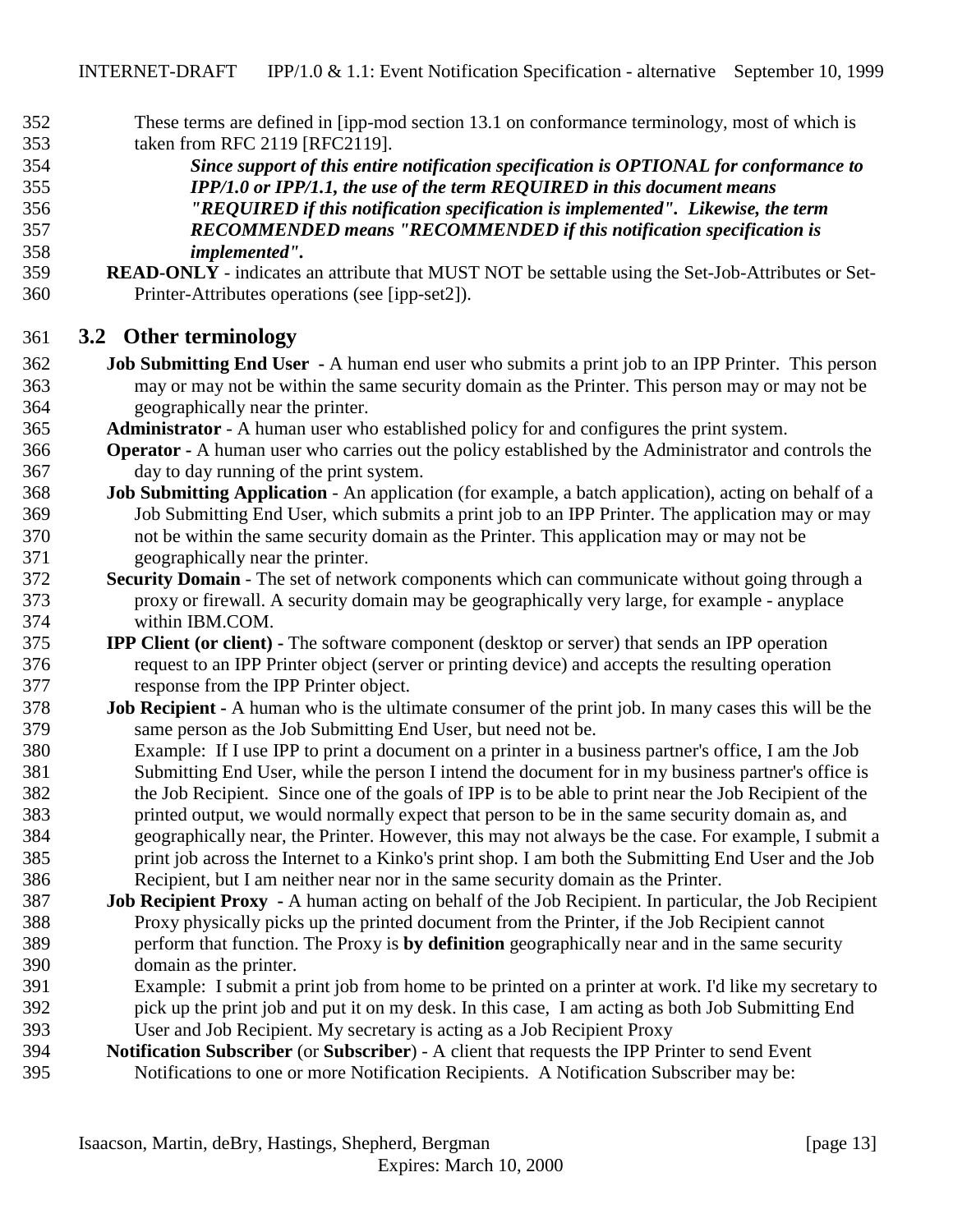- 1. a Job Submitting End User or Job Submitting Application (desktop or server) that is submitting a job or
- 2. an End User, an Operator, or an Administrator that is not submitting a job.
- **Subscription** A request by a Notification Subscriber to the IPP Printer to send Event Notifications to a specified Notification Recipient when the event occur. A Subscription is represented as a set of attributes that indicate the "what, where, who, and how" for notification. Notifications are generated for certain events (what) and delivered using various delivery methods (how) to certain addresses (where and who).
- **Per-Job Subscription** A Subscription that a client specifies as part of a create job operation (Print- Job, Print-URI, Create-Job), a Validate-Job operation, or an explicit Create-Subscription operation with a Job object as the target.
- **Per-Printer Subscription** A Subscription that a client specifies using an explicit Create-Subscription operation with a Printer object as the target.
- **Notification Source** The entity that sends Event Notifications.
- **Notification Recipient** The entity identified as a recipient within a subscription that receives IPP Notifications about Job and/or Printer events. A Notification Recipient may be a: Job Submitting End User, Job Submitting Application (desktop or server), Job Recipient, Job Recipient Proxy, Operator, or Administrator, etc., and their representative or log file or usage statistics gathering application or other active or passive entities.
- **Notification Recipient Agent** A program which receives Notifications on behalf of the Notification Recipient. The agent may take some action on behalf of the recipient, forward the notification to the recipient via some alternative means (for example, page the recipient), or queue the notification for later retrieval by the recipient.
- **Event** An event is some occurrence (either expected or unexpected) within the printing system of a change of state, condition, or configuration of a Job or Printer object. A property of an event is that it only occurs at one instant in time and does not span the time the physical event takes place. For instance, jam-occurred and jam-cleared are two distinct events. The jam-occurred event is reported only when the jam initially occurs and only if there is one or more event subscriptions outstanding for that event.
- Events can be classified along two dimensions:
- Either as Job Events or Printer Events, and
- Either as Errors, Warnings, or Reports
- A Job event is some interesting state change in the Job object, and a Printer event is some interesting change in the Printer object.
- A report event is purely informational, such as 'job-completed' or 'accepting-jobs'. A warning is not serious and processing continues. An error is serious and either the job is aborted or the printer stops. These are typical uses of the terms report, warning, and error, although the actual usage is implementation dependent.
- An event occurs for a job or printer whether any entity has subscribed to be notified for that event or not. A notification is only generated depending on the set of subscriptions outstanding.
-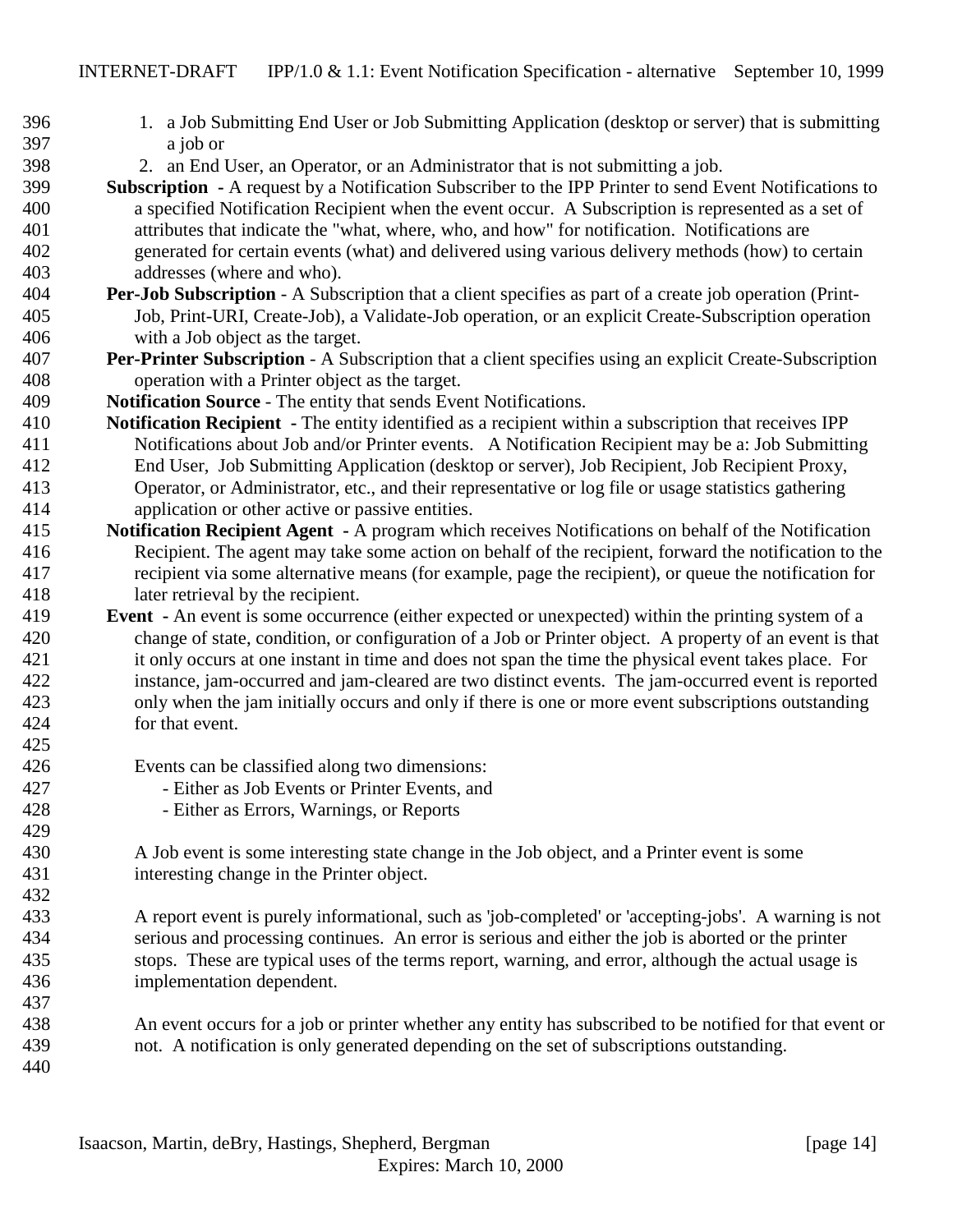- <span id="page-14-0"></span> **Notification -** When an event occurs, a Notification is generated that fully describes the event (what the event was, where it occurred, when it occurred, etc.). Notifications are delivered to each Notification Recipient that has a subscription that includes the event, if any. The Notification is delivered to the address of the Notification Recipient using the notification delivery method defined in the subscription. However, a Notification is sent ONLY if there is a corresponding subscription.
- **Notification Delivery Method (**or **Delivery Method** for short**)**  Notifications are delivered using a method, such as email, TCP/IP, etc.
- **Immediate Notification** Notifications that are delivered using a delivery method which is not store- and-forward (e.g. TCP connection, UDP datagram). This can be on the order of several minutes subject to network latency.
- Store and Forward **Notification A** Notification which are not necessarily delivered to Notification Recipients immediately, but is queued for delivery by some intermediate network application, for later retrieval. Email is an example of a store and forward notification delivery method.
- **Human Consumable Notification** Notifications that are intended to be consumed by human End Users only. They are simple text that has been localized for the Notification Recipient as specified in the subscription. Programs are not intended to parse Human Consumable Notification, since it is localized and the content depends on implementation. There is no standardized format.
- **Machine Consumable Notification** Notifications that are intended for consumption by a program only**.** They use the encoding of an IPP response. The Notification Recipient must localize the contents, if displaying it to a human.

# **4 Object Model for Notification**

 This section describes the notification object model that adds a REQUIRED Subscription object which together with the Job and Printer object provide the complete notification semantics.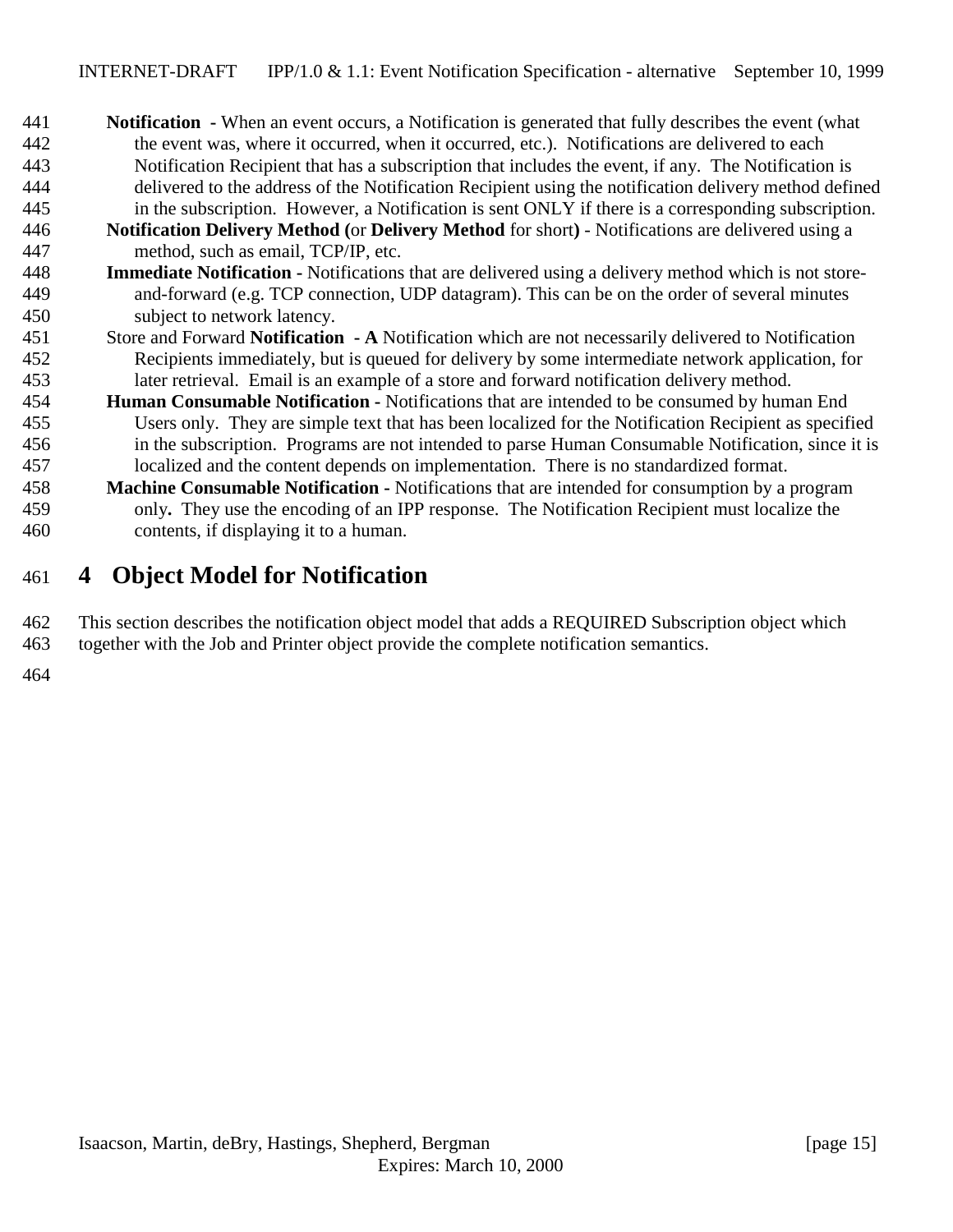<span id="page-15-0"></span>

|     | The object relationships can be seen pictorially as: |             |                                                                                                                                                                                                                                                                                                                                                                                                                                                                                                                  |    |  |
|-----|------------------------------------------------------|-------------|------------------------------------------------------------------------------------------------------------------------------------------------------------------------------------------------------------------------------------------------------------------------------------------------------------------------------------------------------------------------------------------------------------------------------------------------------------------------------------------------------------------|----|--|
|     |                                                      |             | Subscription objects (Per-Printer Subscriptions) Printer object                                                                                                                                                                                                                                                                                                                                                                                                                                                  |    |  |
|     | $- - - +$                                            |             |                                                                                                                                                                                                                                                                                                                                                                                                                                                                                                                  |    |  |
|     | $+ - - - + +$                                        |             |                                                                                                                                                                                                                                                                                                                                                                                                                                                                                                                  |    |  |
|     | $+ - - - + +$                                        |             |                                                                                                                                                                                                                                                                                                                                                                                                                                                                                                                  | p1 |  |
|     |                                                      |             |                                                                                                                                                                                                                                                                                                                                                                                                                                                                                                                  |    |  |
|     | $+ - - - - +$                                        | Job objects |                                                                                                                                                                                                                                                                                                                                                                                                                                                                                                                  |    |  |
|     |                                                      | j1          |                                                                                                                                                                                                                                                                                                                                                                                                                                                                                                                  |    |  |
|     | $+ - - - +$                                          |             | s4 is a Per-Job subscription object                                                                                                                                                                                                                                                                                                                                                                                                                                                                              |    |  |
|     |                                                      | j2          |                                                                                                                                                                                                                                                                                                                                                                                                                                                                                                                  |    |  |
|     |                                                      |             |                                                                                                                                                                                                                                                                                                                                                                                                                                                                                                                  |    |  |
|     | $s6$   $\times$ ------>                              |             | s5 and s6 are Per-Job subscription objects                                                                                                                                                                                                                                                                                                                                                                                                                                                                       |    |  |
|     |                                                      |             |                                                                                                                                                                                                                                                                                                                                                                                                                                                                                                                  |    |  |
|     |                                                      | j3          |                                                                                                                                                                                                                                                                                                                                                                                                                                                                                                                  |    |  |
|     |                                                      |             |                                                                                                                                                                                                                                                                                                                                                                                                                                                                                                                  |    |  |
|     |                                                      |             |                                                                                                                                                                                                                                                                                                                                                                                                                                                                                                                  |    |  |
|     |                                                      |             | <b>Figure 5 - Object Model for Notification</b>                                                                                                                                                                                                                                                                                                                                                                                                                                                                  |    |  |
|     |                                                      |             | s1, s2, and s3 are Per-Printer Subscription objects and can identify Printer and/or Job events.                                                                                                                                                                                                                                                                                                                                                                                                                  |    |  |
|     |                                                      |             | s4, s5, and s6 are Per-Job subscription objects and can identify Printer and/or Job events.                                                                                                                                                                                                                                                                                                                                                                                                                      |    |  |
| 4.1 | <b>Object relationships</b>                          |             |                                                                                                                                                                                                                                                                                                                                                                                                                                                                                                                  |    |  |
|     | The object relationships can be stated as follows:   |             |                                                                                                                                                                                                                                                                                                                                                                                                                                                                                                                  |    |  |
|     | Printer Subscription objects).                       |             | 1. The Printer object contains zero or more Per-Printer Subscription objects (p1 contains s1-s3 Per-                                                                                                                                                                                                                                                                                                                                                                                                             |    |  |
|     | represents one Per-Printer subscription.             |             | 2. Each Per-Printer Subscription object (s1, s2, and s3) is contained in one Printer object (p1) and                                                                                                                                                                                                                                                                                                                                                                                                             |    |  |
|     |                                                      |             | 3. Each "Per-Printer" Subscription object identifies one or more Job and/or Printer events. Such Job                                                                                                                                                                                                                                                                                                                                                                                                             |    |  |
|     | job is processing and when no jobs are processing.   |             | events are for all jobs on the Printer. Such Printer events are for any Printer event, no matter which                                                                                                                                                                                                                                                                                                                                                                                                           |    |  |
|     |                                                      |             | 4. A Job object is associated with zero or more Per-Job subscription objects. Job j1 is associated with<br>Per-Job subscription object s4, Job j2 is associated with Per-Job subscription objects s5 and s6, and<br>Job j3 does is not associated with any Per-Job subscription object. Note: the IPP notification<br>interface semantics are defined so that an implementation MAY associate Per-Job Subscription<br>objects with Job objects by having the Job objects actually contain its associated Per-Job |    |  |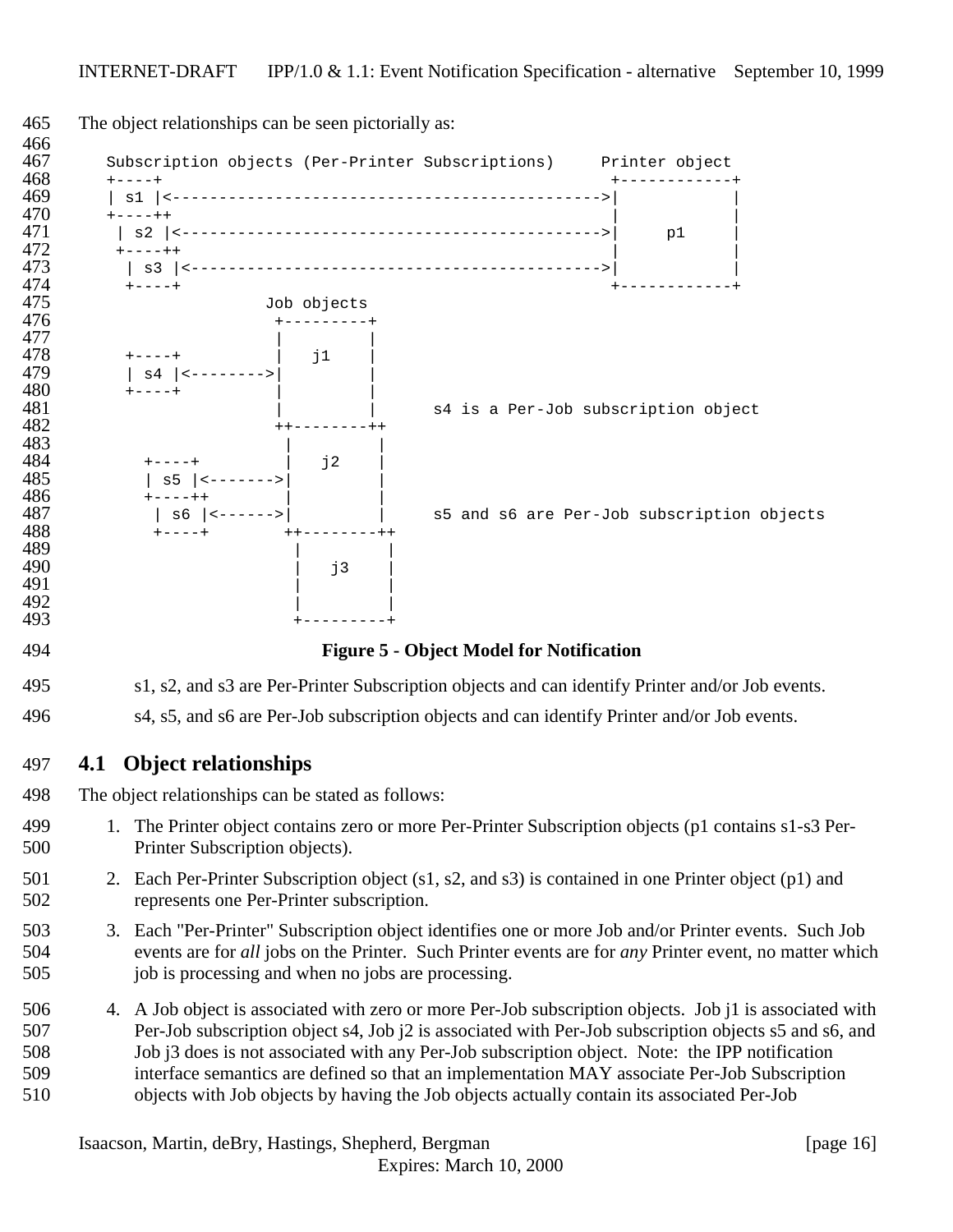- <span id="page-16-0"></span> Subscription objects or MAY just use some internal bi-directional linking mechanism between the Job and Subscription objects. Either implementation technique is transparent to the client.
- 5. Each "Per-Job" subscription object identifies one or more Job and/or Printer events. Such Job events are only for *this* job (different than "per-Printer" Subscriptions). Such Printer events are for *any* Printer event, no matter which job and when no jobs are processing (same as for "per-Printer" Subscriptions).
- 6. A Per-Printer Subscription object cannot be contained in or associated with more than one Printer object.
- 7. A Per-Job Subscription object cannot be contained in or associated with more than one Job object.

# **5 Subscription Object attributes**

- The following notification attributes are defined for the Subscription object. The definitions of the object
- attributes are specified here so that they can be referred to from the subsequence definitions of the operations that set them.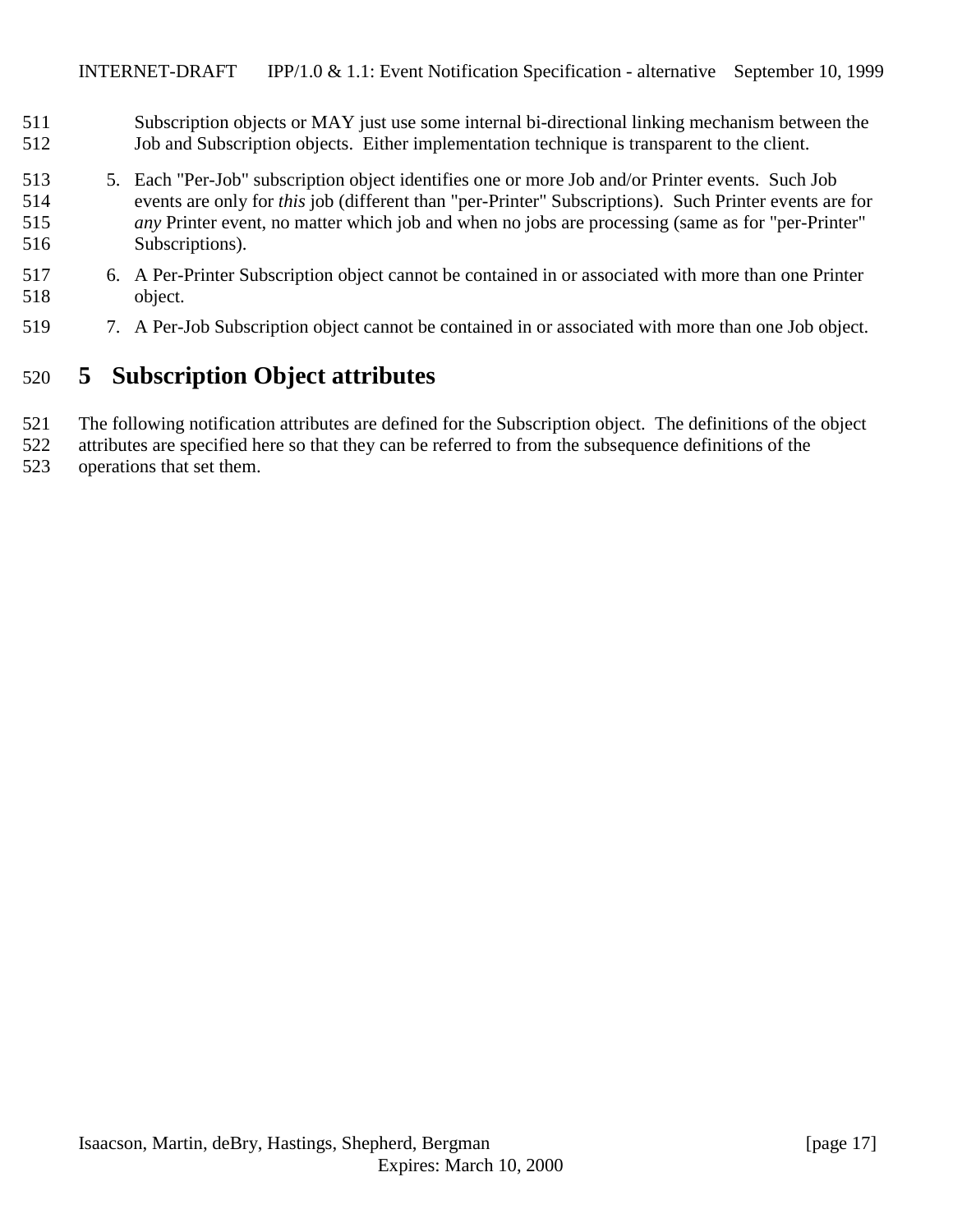<span id="page-17-0"></span>

| ×<br>۰. |  |
|---------|--|

#### 524 **Table 2 - Subscription object attributes**

| Subscription object attributes:                   | Printer<br>support | READ-ONLY, set by:                                |
|---------------------------------------------------|--------------------|---------------------------------------------------|
| notify-recipient (uri)                            | $\mathbf R$        | client - Job Creation and Create-<br>Subscription |
| notify-events (1setOf type2 keyword)              | R                  | client - Job Creation and Create-<br>Subscription |
| notify-content-type (mimeMediaType)               | R                  | client - Job Creation and Create-<br>Subscription |
| subscriber-user-data (octetString(63))            | R                  | client - Job Creation and Create-<br>Subscription |
| notify-charset (charset)                          | O                  | client - Job Creation and Create-<br>Subscription |
| notify-natural-languages (1setOf naturalLanguage) | $\Omega$           | client - Job Creation and Create-<br>Subscription |

#### 525

| request-id (integer $(0:MAX)$ ) | 17 | initialized to 0, incremented by  |
|---------------------------------|----|-----------------------------------|
|                                 |    | Printer - beginning of each event |

#### 526

| subscription-id (integer $(1:MAX)$ )          | $\mathbf R$ | Printer - Job Creation and Create-<br>Subscription                                  |
|-----------------------------------------------|-------------|-------------------------------------------------------------------------------------|
| notify-lease-expiration-time (integer(0:MAX)) | R           | Printer - Job Creation (set to 0) and<br>Create-Subscription,<br>Renew-Subscription |
| printer-uri (uri)                             | R           | Printer - Job Creation and Create-<br>Subscription                                  |
| subscriber-user-name (name(MAX))              | $\mathbf R$ | Printer - Job Creation and Create-<br>Subscription                                  |

#### 527

| notify-printer-up-time (integer $(1:MAX)$ ) | Printer - returned by Get-       |
|---------------------------------------------|----------------------------------|
|                                             | Subscription-Attributes and Get- |
|                                             | <b>Subscriptions</b>             |

 Note: The Subscription object does not contain the "job-id" Subscription Description attribute. The Get- Subscriptions operation has the "job-id" as an input operation attribute, so the "job-id" isn't returned in the response. If an implementation needs such a link between Subscription objects and Job objects, then it keeps such a link as in internal attribute. The intent is that whether Per-Job Subscription objects are actually contained in a Job object or are just associated with them in some way is IMPLEMENTATION DEPENDENT and is transparent to the client.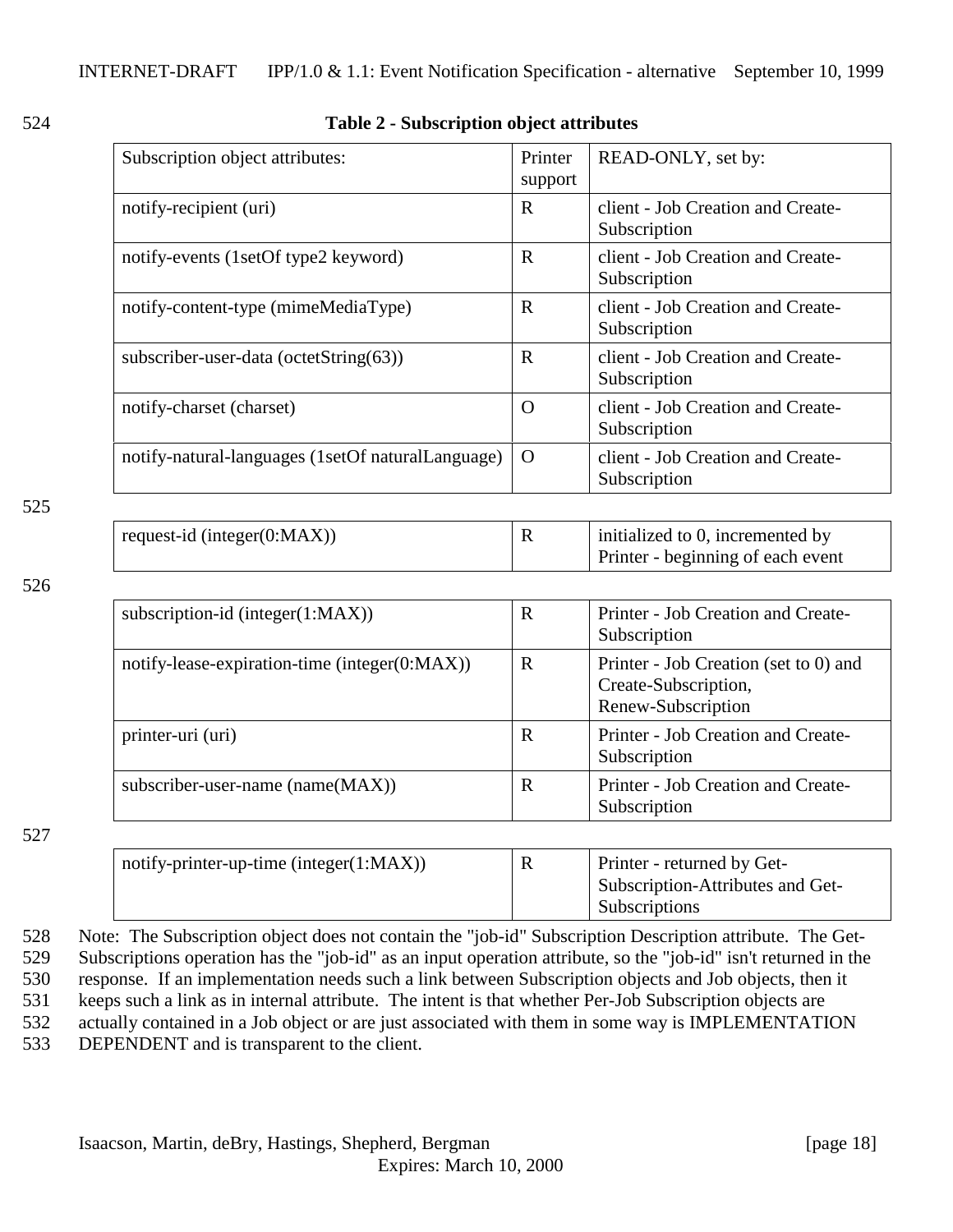### <span id="page-18-0"></span>**5.1 notify-recipient (uri)**

 This REQUIRED READ-ONLY Subscription object attribute describes both where (the address of the Notification Recipient) and how (the delivery method) notifications are to be delivered to the Notification

Recipient when any of the events specified in the "notify-events" attribute occur.

 There are potentially many different notification delivery methods for IPP notifications, standardized as well as proprietary. This document does not define any of these delivery mechanisms; they will each be

described in separate complementary documents.

- Each of the notification delivery method documents must provide at least the following information:
- 542 1) The URI scheme used.
- 2) The supported and default delivery format, and if not one of the specified types in Section [5.3,](#page-21-0) description of the notification content.
- 3) Any content length restrictions imposed by the delivery protocol.
- 4) The latency of the delivery protocol used.
- 5) The reliability of the transport and delivery protocol used.
- 6) The security aspects of the transport and delivery protocol used, e.g. how it is handled in firewalls.
- 7) How the delivery protocol is initiated, e.g. does it have to be initiated by the receiving user (pull), or is it initiated by the notification service (push).

 ISSUE 1: Once a number of delivery solutions have been developed and evaluated, we may want to make one or several of them REQUIRED for implementation to ensure a minimum set of interoperability. Which 553 one or ones should be REQUIRED?

### **5.2 notify-events (1setOf type2 keyword)**

 This REQUIRED READ-ONLY Subscription object attribute identifies the job and/or printer events that are to be delivered to the Notification Recipient as Notifications as defined in section [7.](#page-26-0) If the client did not supply this attribute when supplying the subscription, the Printer object populates this attribute with its "notify-events-default" attribute value (see section [6.2\)](#page-24-0).

 There are both job events and printer events. Each job and printer event is assigned a keyword to use in this attribute and in the Notification.

- The events are defined to be disjoint.
- A Printer MUST support the events indicated as "REQUIRED".
- The standard job event keyword values are:
- **'none':** REQUIRED no notifications of any events (an IPP object can use this value to indicate that it is configured not to support event notification; a client would not subscribe to this event).
- **'job-created'**: REQUIRED the Printer object has accepted a job creation operation (Print-Job, Print-URI, or Create-Job) and the job's "time-at-creation" attribute value is set (see [ipp-mod] section
- 4.3.14.1). The Printer puts the job in the 'pending', 'pending-held' or 'processing' states.
- Note: This event is separate from the 'job-state-changed' event so that it can be subscribed to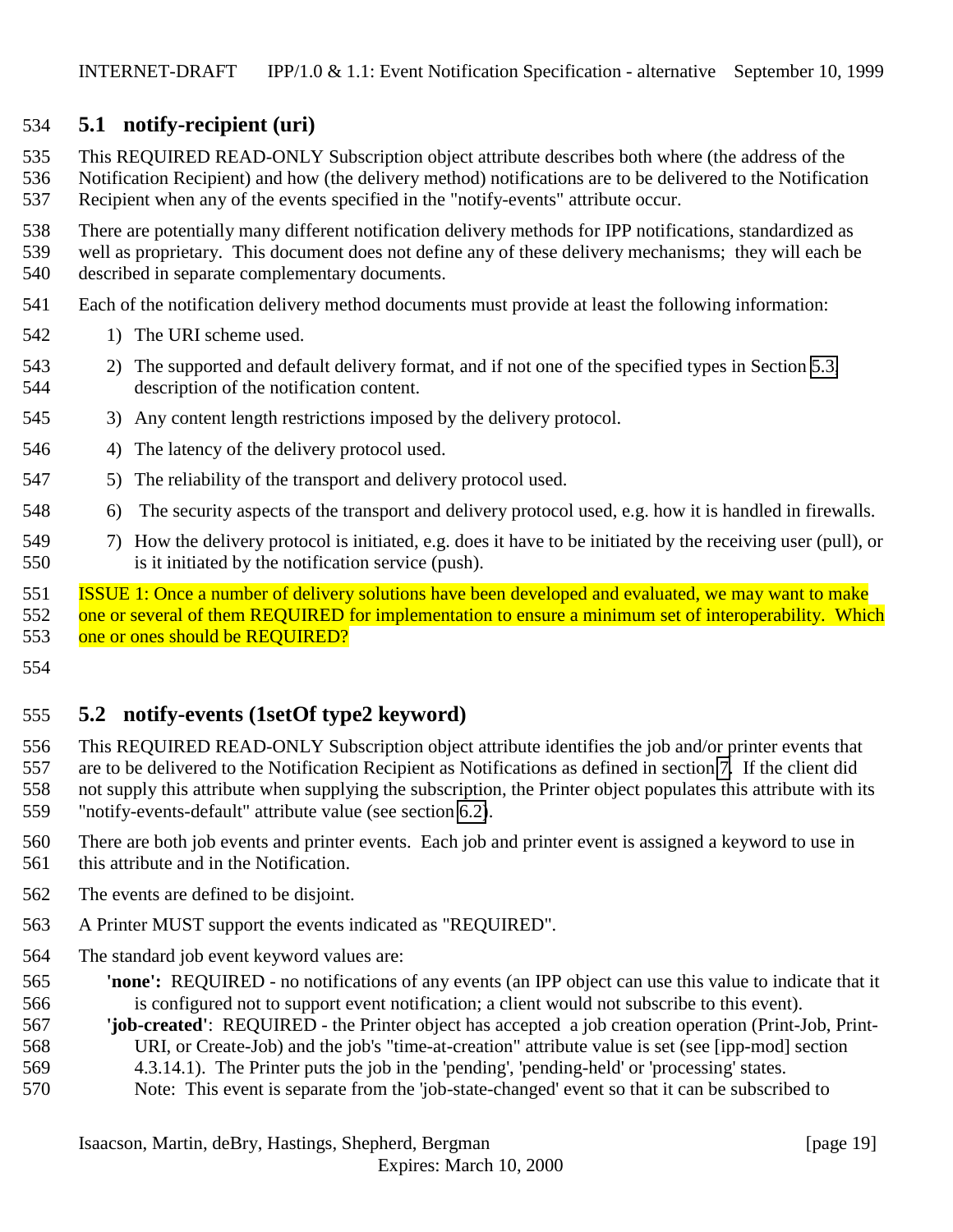- without having to get every job state change event for a Notification Recipient that is only interested in when the job is first created.
- **'job-completed'**: REQUIRED the job has reached one of the completed states, i.e., the value of the job's "job-state" attribute has changed to: 'completed', 'aborted', or 'canceled'. The Job's "time-at- completed" and "date-time-at-completed" (if supported) attributes are set (see [ipp-mod] section 4.3.14).
- Note: This event is separate from 'job-state-changed' so that it can be subscribed to without having to get every job state change event for a Notification Recipient that is only interested in when the 579 job is completed.
- **'job-state-changed'**: REQUIRED the job has changed from any state to any other state and/or a value has been added or removed from the job's "job-state-reasons" attribute, except when the job is created or when the job moves to any of the "completed" job states ('completed', 'aborted', or 'canceled').

 This event also indicates that one or more values have been added to or removed from the Job's "job-state-reasons" attribute, such as 'job-queued' or 'job-printing', whether or not the job's state has changed. If job state reasons are added when the job is created, only the 'job-created' event is generated, in order to keep the events disjoint. If job state reasons are added or removed when the job is completed, only the 'job-completed' event is generated, in order to keep the events disjoint. 

- A client that wants to subscribe to all job state changes, including creation and completion, includes the 'job-created', 'job-state-changed', and 'job-completed' in the notification subscription. When a 593 job is finally removed from the Job History (see [ipp-mod] 4.3.7.1) no event is generated, i.e., neither a 'job-state-changed' event nor a 'job-purged' event is generated.
- **'job-config-changed':** OPTIONAL when the configuration of a job has changed, i.e., the value of the "job-message-from-operator" or any of the non-READ-ONLY Job attributes have changed, such as any of the job template attributes or the "job-name" attribute. Typically, such a change is the result of the user or the operator performing a Set-Job-Attributes operation (see [ipp-set2]) on the Job object. The client performs a Get-Job-Attributes to find out the new values of the changed attributes. This event is useful for GUI clients and drivers to update the job information to the user.
- **'job-purged'**: OPTIONAL when a 'not-completed' job (i.e., not 'completed', 'canceled', or 'aborted') was purged from the printer using the Purge-Jobs operation. No event, including this event, is generated when a job is aged out of the Job History or moved out explicitly with the Purge-Jobs operation.
- '**job-progress**' a sheet or copy has completed. See separate [ipp-prog] spec.
- 

The standard Printer event keywords values are:

- **'none'**: REQUIRED no notification of any events (an IPP object can use this value to indicate that it is configured not to support event notification; a client would not subscribe to this event).
- **'printer-restarted'**: OPTIONAL when the printer is powered up or the Restart-Printer operation is performed (see [ipp-set2]).
- Note: This event is separate from the 'printer-state-changed' event so that it can be subscribed to without having to get every printer state change event, for a Notification Recipient that is only interested in when the Printer first comes up.
- **'printer-shutdown'**: OPTIONAL when the device is being powered down or the Shutdown-Printer operation has been performed with either power-off or standby options (see [ipp-set2]).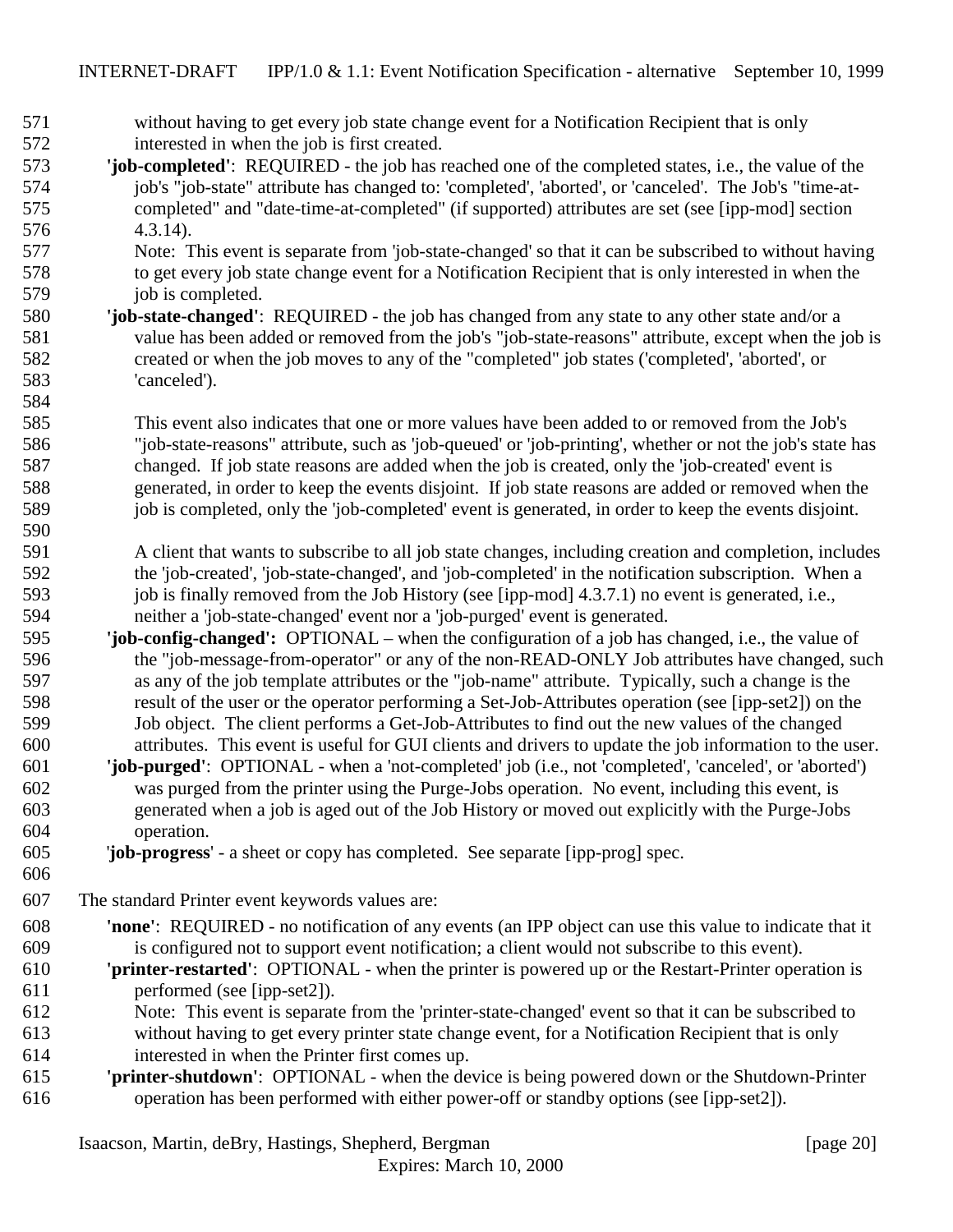- Note: This event is separate from 'printer-state-changed' so that it can be subscribed to without having to get every Printer state change event, for a Notification Recipient that is only interested in when the Printer is powered down or shutdown.
- **'printer-state-changed'**: REQUIRED the Printer changed state, i.e., the value of the Printer's "printer-state", "printer-state-reasons" (whether "printer-state" changed or not), and/or "printer-is- accepting-jobs" attributes changed, except when the Printer starts up or is shutdown. If printer state reasons are added when the Printer is started up, only the 'printer-restarted' event is generated, in order to keep the events disjoint. If printer state reasons are added or removed when the printer is powered-down or shutdown, only the 'printer-shutdown' event is generated, in order to keep the events disjoint.
- 
- A client that wants to subscribe to all printer state changes, including restart and power- down/shutdown, includes the 'printer-restarted', 'printer-state-changed', and 'printer-shutdown' in the notification subscription.
- **'printer-media-changed'**:OPTIONAL when the media loaded on a printer has been changed, i.e., the "media-ready" attribute has changed. This event includes both an actual media change and filling an empty input tray with the same or different media. The client must check the "media- ready" Printer attribute (see [ipp-mod] section 4.2.11) separately to find out what new media was loaded or filled.
- **'printer-config-changed'**:OPTIONAL when the configuration of a Printer has changed, i.e., the value of the "printer-message-from-operator" or any non-READ-ONLY Printer attribute has changed, except for "media-ready" (which has its own event), whether through the Set-Printer- Attributes operation or by other means and whether initiated by a human or not. For example, any "xxx-supported", "xxx-default", "printer-message-from-operator", etc. values have changed. The client has to perform a Get-Printer-Attributes to find out the new values of these changed attributes. This event is useful for GUI clients and drivers to update the available printer capabilities to the user.
- **'printer-queue-changed'**: OPTIONAL the order of jobs in the Printer's queue has changed, so that an application that is monitoring the queue can perform a Get-Jobs operation to determine the new order. This event does not include when a job enters the queue (the 'job-created' event covers that) and does not include when a job leaves the queue (the 'job-completed' event covers that).
- **'printer-no-longer-full'**: OPTIONAL when the Printer can now accept a Print-Job, Print-URI, Create-Job, Send-Document, or Send-URI request. This event is used when there is more than one client feeding a printer/server (fan-in), and the Printer may still be printing but has acquired more buffer space to accept jobs. This event only occurs when the Printer did not have room to accept jobs previously and rejected a Print-Job, Print-URI, Create-Job, Send-Document, or Send-URI operation.
- **'printer-almost-idle'**:OPTIONAL when the Printer needs another Job in order to stay busy. This event is used when a spooler is feeding more than one printer/server (fan-out), and the spooler holds jobs until a Printer requests them, rather than committing jobs to IPP Printers before it is necessary. This event MAY be used by a Printer implementation to request a new job from any subscribers sufficiently ahead of time so that the device does not run out of work between jobs.
-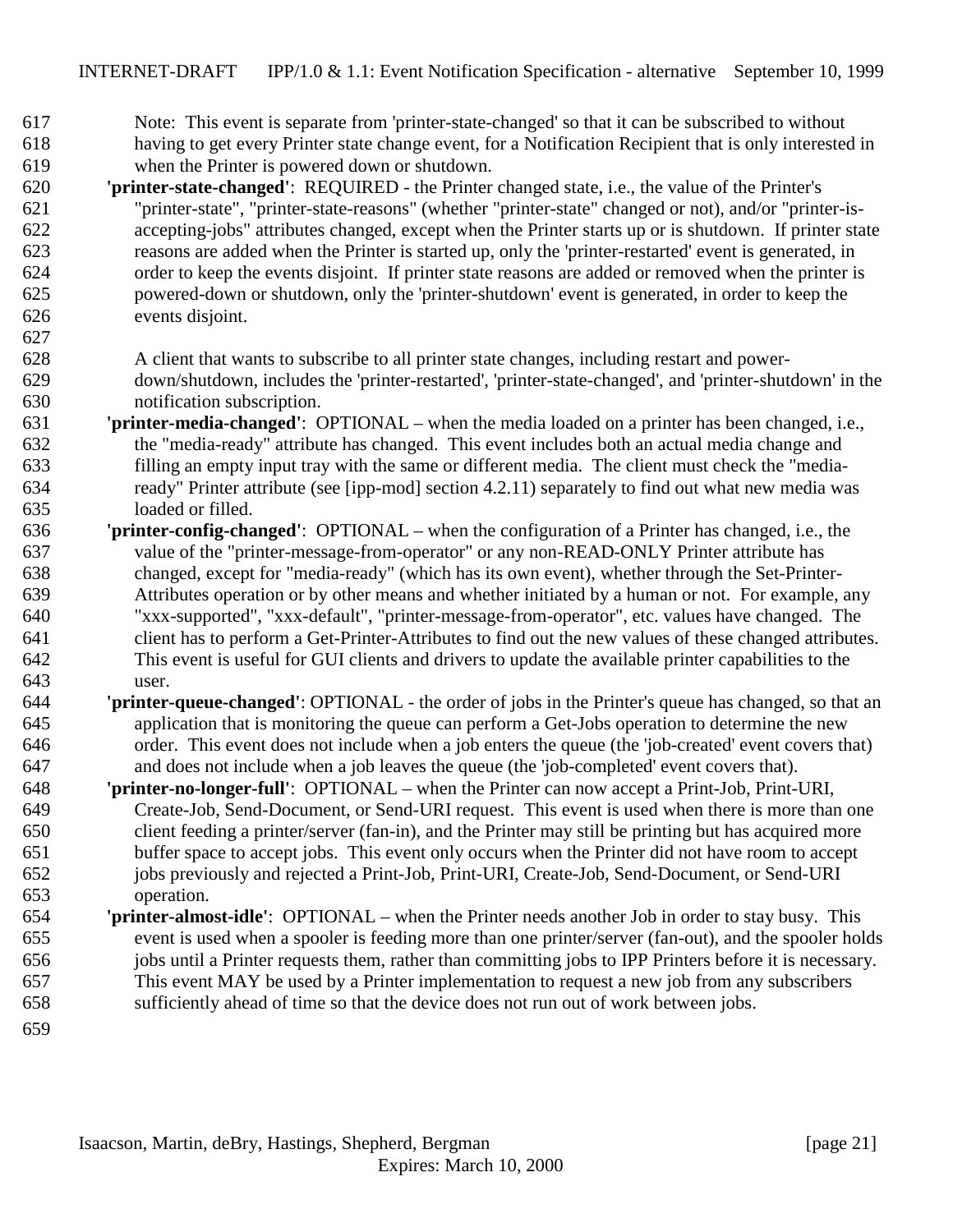### <span id="page-21-0"></span>**5.3 notify-content-type (mimeMediaType)**

 This REQUIRED READ-ONLY Subscription object attribute specifies the type of content that is to be sent in the notifications. Thus the subscriber can control whether the event notification content is Human Consumable or Machine Consumable. Most delivery methods support both forms of content type and MUST define one of them as the default. If a delivery method only supports one form of content type, then that form is also the default.

- If the MIME media type registration permits a charset parameter, than such a specification MUST be used (instead of the "notify-attributes-charset" attribute) in order to indicate the charset to be used in the notification content.
- If the Subscriber did not supply this attribute when requesting the subscription, the Printer object populates this attribute from the default value defined for the delivery method.
- Standard mimeMediaType values are:

- 'application/ipp' the Machine Consumable notification content using the 'application/ipp' MIME media type [ipp-mod] as defined in section [7.](#page-26-0)
- 'text/plain; charset=utf-8': A plain text document in ISO 10646 represented as UTF-8 [RFC-2044] as defined in section [7.](#page-26-0)
- ISSUE 2 Should notify-content-type (mimeMediaType) be changed to notify-content-type (type2
- keyword), with values: 'human-consumable' and 'machine-readable'? Then content types that are neither
- 'application/ipp' or 'text-plain; charset=utf-8' could be handled without having to be registered. For
- example, the 'snmp-ipp' is a trap MIB Machine Consumable format wouldn't not need to be registered (or
- 681 have some special rule since the 'snmp-ipp' value doesn't have a registered MIME type and doesn't fit either
- 'application/ipp' or 'text/plain'. Another advantage is that the charset would always be indicated in the
	- "notify-attributes-charset" operation attribute, even for plain text.

 ISSUE 3 - There is no good way for a client to discover which "notify-content-type" values are supported for each delivery method "notify-schemes-supported". Adding "notify-content-type-supported" doesn't 686 work, since the delivery methods have to be paired with the content types. Instead, how about only having 687 each scheme support one or the other content type? Then we don't need "notify-content-type" as all. For the 'mailto' scheme, we specify it is human-consumable, i.e., text, and then register a 'mailto-ipp' scheme which is the 'application/ipp' scheme.

### **5.4 subscriber-user-data (octetString(63))**

 This REQUIRED READ-ONLY Subscription object attribute holds opaque information being sent from the Subscriber to the Notification Recipient, such as the identify of the Subscriber or a path or index to some Subscriber information. Or it MAY contain a key that the Notification Recipient needs in order to process the Notification, such as the ultimate recipient, if the Notification Recipient is a general application that in turn forwards notifications and the ultimate recipient isn't included in the value of the "notify- recipient" attribute. An Instant Messaging Service is an example of such a general application where the "subscriber-user-data" might be the user's id for that messaging service and the "notification-recipient" is the URL of the messaging service.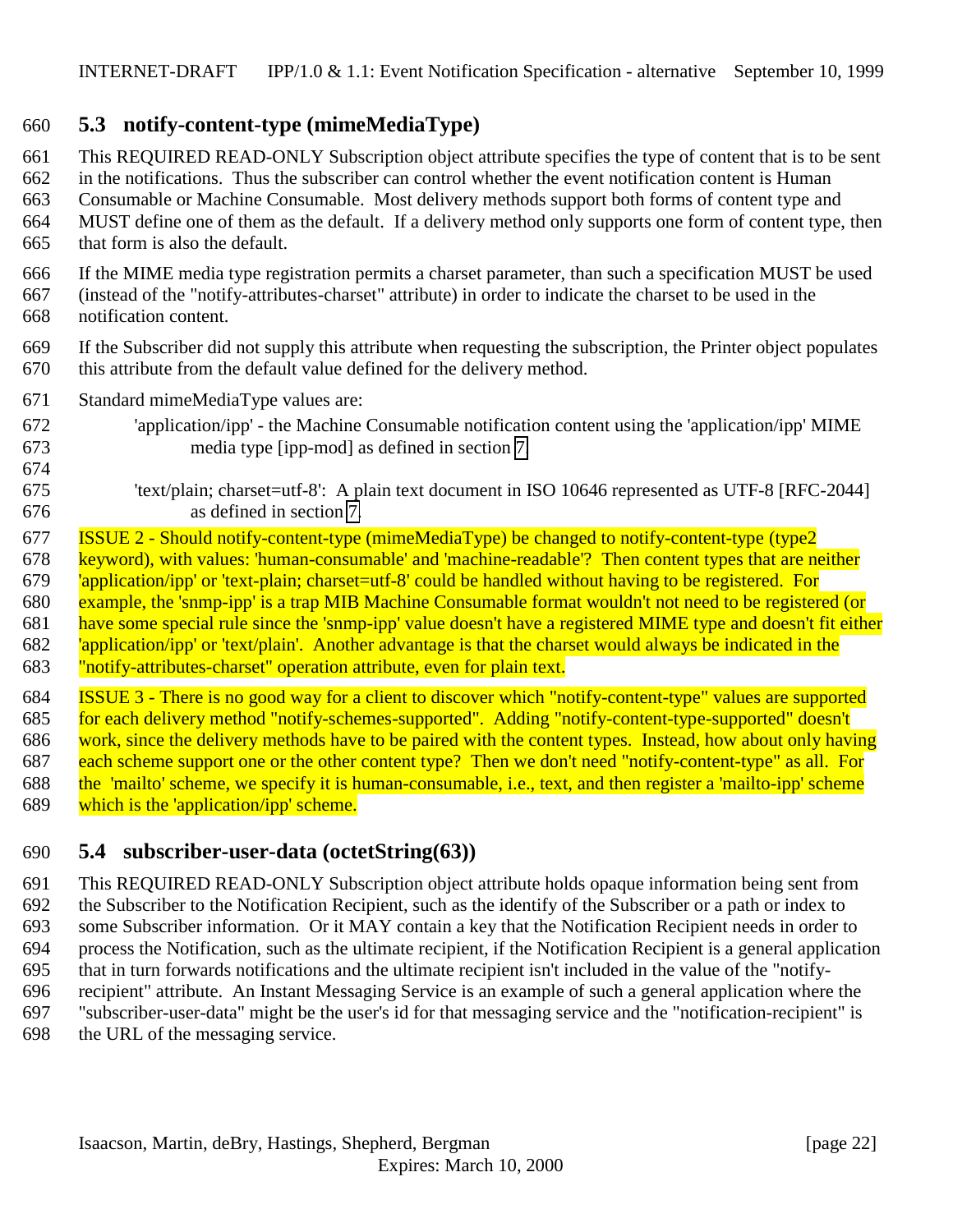### <span id="page-22-0"></span>**5.5 notify-attributes-charset (charset)**

This OPTIONAL READ-ONLY Subscription object attribute specifies the charset to be used in the

Notification content sent to the notification recipient. This attribute MUST NOT be used when the "notify-

content-type" attribute value specifies the charset parameter in its MIME media type value.

ISSUE 4 - Should the Subscription object attributes "notify-attributes-charset (charset)" and "notify-

attributes-natural-languages (naturalLanguage)" be renames to simply "attributes-charset (charset)" and

"attributes-natural-languages (naturalLanguage)" so that all IPP requests and objects have the same names?

 Then the "notify-attributes-charset (charset)" and "notify-attributes-natural-languages (naturalLanguage)" would only be operation attributes that set or reflect the "attributes-charset (charset)" and "attributes-

natural-languages (naturalLanguage)" Subscription object attributes.

# **5.6 notify-attributes-natural-languages (naturalLanguage)**

This OPTIONAL READ-ONLY Subscription object attribute specifies the natural language for the IPP

object to use in the Notification content that is sent to the Notification Recipient.

### **5.7 request-id**

This REQUIRED READ-ONLY Subscription object attribute holds the most recent request-id sequence

number delivered in a Notification content to the Notification Recipient. A value of 0 indicates that no

Notifications have been sent for this subscription. The first request-id sent for a subscription MUST be 1.

Each Notification Recipient has its own monotonically increasing series of request-ids, i.e., no gaps, in

order to be able to detect a missing notification.

### **5.8 subscription-id (integer (1:MAX))**

 This REQUIRED READ-ONLY Subscription object attribute uniquely identifies this Subscription object instance on this Printer object or this Job object. The Printer object, on acceptance of a Create-Subscription request, generates an ID which identifies the new Subscription object on that Printer or Job. The Printer returns the value of the "subscription-id" attribute as part of the response to a Create-Subscription request. The 0 value is not included to allow for compatibility with "job-id" and with SNMP index values which also cannot be 0.

 It is RECOMMENDED that Per-Printer Subscription objects be persistent. Then the Subscription objects including the subscription-id remains unique across power-cycles. Even if an implementation does not

make Per-Printer subscription objects persist, the implementation SHOULD make every attempt not to re-

use subscription ids that subscribers might still think are valid. In other words, the Printer SHOULD at

least keep the next subscription-id to be assigned in non-volatile memory. Note: it is assumed that Per-Job

subscriptions are persistent if Jobs are persistent, in order to be consistent with the persistency of Job

objects. The [ipp-mod] RECOMMENDS that Job objects be persistent.

## **5.9 notify-lease-expiration-time (integer(0:MAX))**

This REQUIRED READ-ONLY Subscription object attribute specifies the time in the future when the

subscription lease will expire, i.e., the "printer-up-time" value at which the lease will expire. When the

- Printer object creates a Per-Printer Subscription object, it populates this attribute with the appropriate value.
- When the indicated time arrives, the Printer MUST delete the Per-Printer Subscription object. Per-Job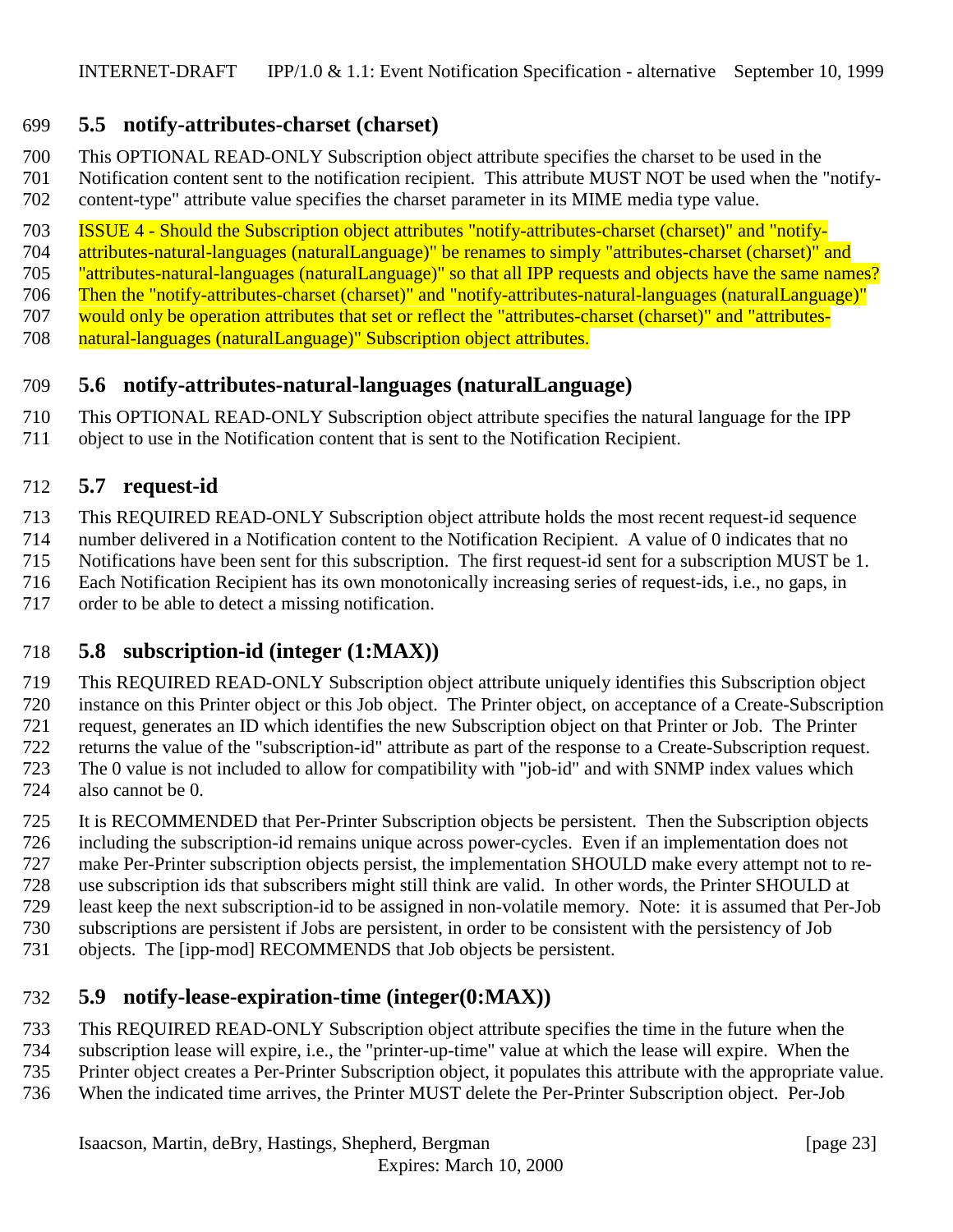- <span id="page-23-0"></span> Subscription objects always return a value of 0 since Per-Job Subscriptions don't have a lease, but exist for the life-time of the Job instead.
- A client is able to extend a lease of a Per-Printer subscription using the Renew-Subscription operation (see
- section [8.2.4\)](#page-35-0). A value of 0 indicates an infinite time, if such a policy is supported as indicated in the
- "notify-lease-time-supported" (integer(0:MAX)) Printer Description attribute (see section [6.7\)](#page-25-0) and the
- subscriber is authorized to request an infinite lease. A Per-Job subscription cannot be renewed.
- Note: In order to compute the number of seconds remaining in a Per-Printer Subscription lease, a client can subtract the "notify-printer-up-time" Subscription object attribute (see section 5.12) from the "notify-lease-time" Subscription object attribute.

### **5.10 printer-uri (uri)**

- This REQUIRED READ-ONLY Subscription object attribute identifies the Printer object that created this
- Subscription object. When a Printer object creates a Subscription object, it populates this attribute with the
- Printer object URI that was used in the create request. This attribute permits a client to identify the Printer
- object URI that was used to create this Subscription object, i.e., what security scheme was used.

### **5.11 subscriber-user-name (name(MAX))**

- This REQUIRED READ-ONLY Subscription object attribute contains the name of the user that created the
- Subscription object. The Printer object sets this attribute to the most authenticated printable name that it
- can obtain from the authentication service over which the IPP operation was received. This attribute is
- intended to help a human user determine for which Per-Printer Subscriptions they are the Subscriber. Only
- if such is not available, does the Printer object use the value supplied by the client in the "requesting-user-
- name" operation attribute of the create operation (see [IPP-MOD] Sections 4.4.2, 4.4.3, and 8). For Per-Job
- subscriptions created as part of the Job creation operation, the value of the "subscriber-user-name" is the same as the "job-originating-user-name" Job attribute (see [ipp-mod] section 4.3.6).
- 
- The value of the "subscriber-user-name" is implementation dependent when a server accepts a request and forwards it to a downstream IPP Printer (see [Figure 2](#page-10-0) and the [ipp-iig]).
- Note: The Printer object needs to keep an internal originating user id of some form, typically as a
- credential of a principal, with the Subscription object. Since such an internal attribute is implementation-
- dependent and not of interest to clients, it is not specified as a Subscription Description attribute. This
- originating user id is used for authorization checks (if any) on all subsequent operations.

## **5.12 notify-printer-up-time (integer(1:MAX))**

- This REQUIRED READ-ONLY Subscription object attribute indicates the amount of time (in seconds) that the Printer implementation has been up and running. This attribute is an alias for the Printer's "printer- up-time" attribute" (see [ipp-mod] section 4.4.29), in an analogous way that the Job's "job-printer-up-time" is an alias for "printer-up-time" (see [ipp-mod] section 4.3.13.4).
- Note: A client can request this attribute in a Get-Subscription-Attributes or Get-Subscriptions request and
- use the value returned in combination with the "notify-lease-expiration-time" (see section [5.9\)](#page-22-0) in order to
- display wall clock time equivalent to the user. The difference between this attribute and the 'integer' value
- of the "notify-lease-expiration-time" attribute is the number of seconds in the future that the subscription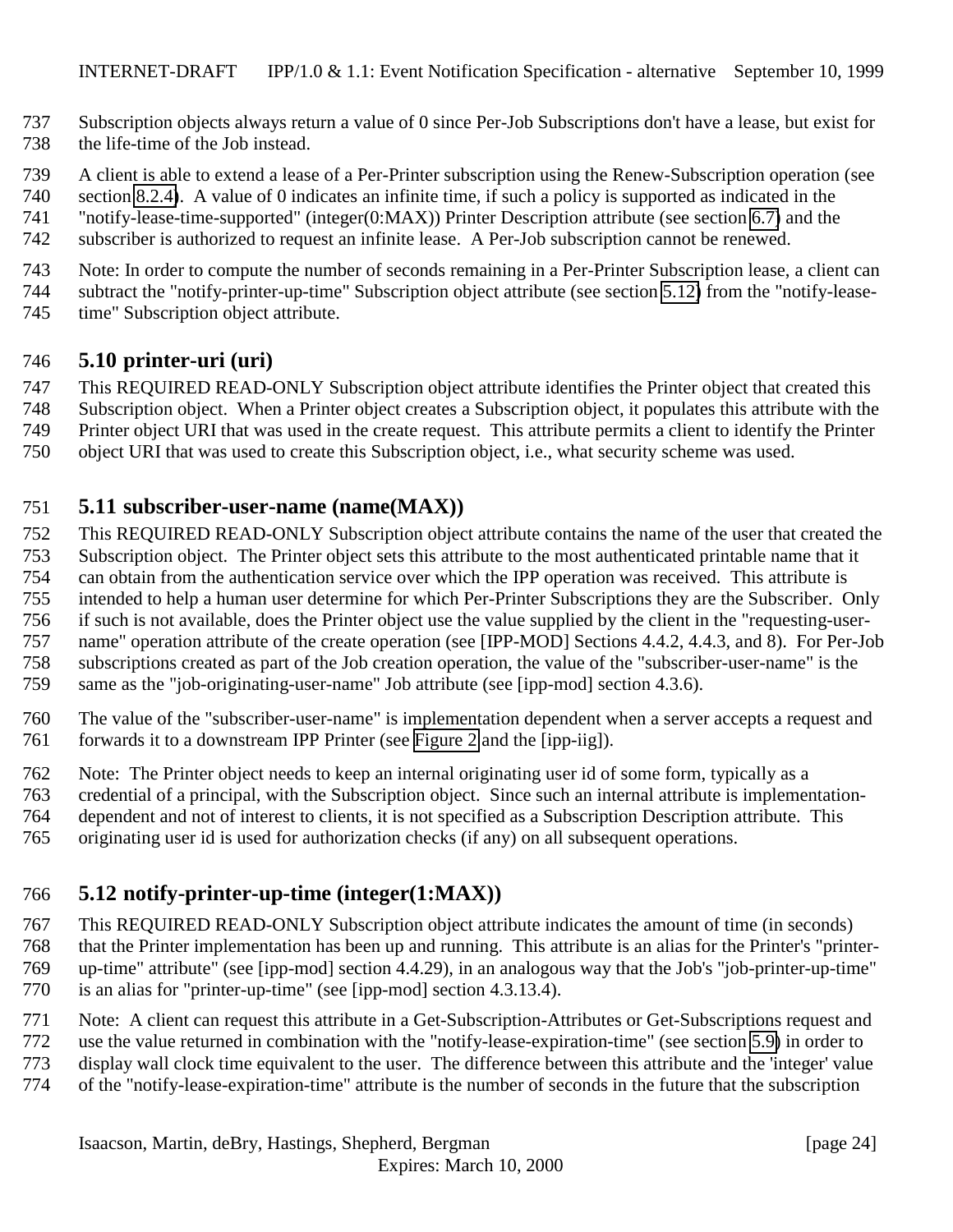<span id="page-24-0"></span>775 will expire. A client can compute the wall-clock time at which the subscription will expire by adding this 776 difference to the client's wall-clock time.

# 777 **6 Printer Description Attributes related to Notification**

778 This section defines the Printer Description attributes that are related to Notification.

779 **Table 3 - Printer Description attributes associated with Notification**

| Printer object attributes:                           | Printer     | READ-ONLY, set by:           |
|------------------------------------------------------|-------------|------------------------------|
|                                                      | support     |                              |
| notify-schemes-supported (1setOf uriScheme)          | R           | Administrator/implementation |
| notify-events-default (1setOf type2 keyword)         | R           | Administrator/implementation |
| notify-events-supported (1setOf type2 keyword)       | R           | Administrator/implementation |
| max-events-supported (integer(5:MAX))                | $\mathbf R$ | Administrator/implementation |
| max-job-subscriptions-supported (integer(1:MAX))     | $\mathbf R$ | Administrator/implementation |
| max-printer-subscriptions-supported (integer(0:MAX)) | $\mathbf R$ | Administrator/implementation |
| notify-lease-time-supported (rangeOfInteger(0:MAX))  | $\mathbf R$ | Administrator/implementation |
| notify-lease-time-default (integer(0:MAX))           | $\mathbf R$ | Administrator/implementation |
| persistent-jobs-supported (boolean)                  | $\Omega$    | Administrator/implementation |
| persistent-subscriptions-supported (boolean)         | $\Omega$    | Administrator/implementation |
| printer-state-change-time (integer(1:MAX))           | $\Omega$    | Administrator/implementation |
| printer-state-change-date-time (dateTime)            | $\Omega$    | Administrator/implementation |

780 ISSUE 5 - Shouldn't we add a "number-of-printer-subscriptions" Printer Description attribute, since the

781 client is NOT assured that it can determine the number of outstanding Per-Printer Subscriptions by doing

782 Get-Subscriptions because of access control?

783 ISSUE 5a - Shouldn't we add a "number-of-job-subscriptions" Job Description attribute, since the client is

784 NOT assured that it can determine the number of outstanding Per-Job Subscriptions by doing Get-

785 Subscriptions because of access control and since there are no Job Descriptions attributes associated with 786 notification.

### 787 **6.1 notify-schemes-supported (1setOf uriScheme)**

788 This REQUIRED Printer attribute describes the notification delivery methods supported by this Printer 789 object. Standard values are defined in Section [5.1\)](#page-18-0).

### 790 **6.2 notify-events-default (1setOf type2 keyword)**

- 791 This REQUIRED Printer attribute identifies the event values if the client does not supply the "notify-
- 792 events" operation attribute in either a Job creation request or the Create-Subscription request. Any value in
- 793 this attribute MUST also appear in the notify-events-supported attribute, i.e., be a supported event.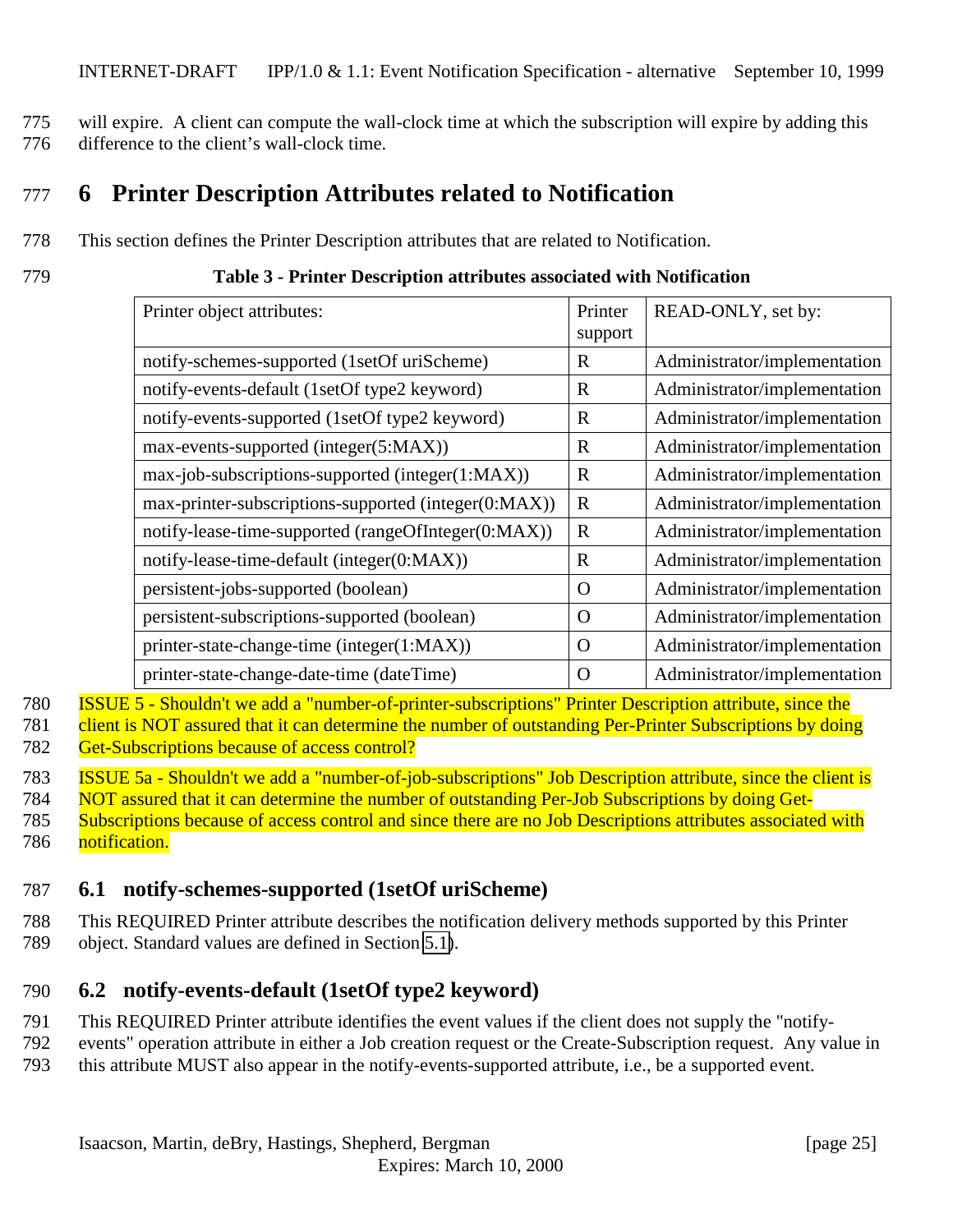### <span id="page-25-0"></span>**6.3 notify-events-supported (1setOf type2 keyword)**

 This REQUIRED Printer attribute identifies the events supported by this Printer object for both Per-Job and Per-Printer subscriptions which MUST be the same. Standard values are defined in Section [5.2.](#page-18-0)

### **6.4 max-events-supported (integer(5:MAX))**

 This REQUIRED Printer attribute specifies the maximum number of events that are supported in a single Per-Job or Per-Printer subscription which must be the same. A Printer MUST support at least 5 events per

subscription, so that clients can depend on at least 5 events in a single subscription. If the number of events

supplied by a client in a subscription exceed this number, the Printer rejects the request and returns the

'server-error-too-many-events (see section [14.3\)](#page-39-0). If notification is not supported, this attribute MUST NOT

be supported.

### **6.5 max-job-subscriptions-supported (integer(1:MAX))**

 This REQUIRED Printer attribute specifies the maximum number of Per-Job subscriptions that are supported in a single Job Creation request, i.e., the maximum number of collection values for the "job- notify" operation attribute, and/or subsequent Create-Subscription operations adding Per-Job subscriptions to the job object. A value of 0 indicates no effective maximum. A Printer MUST support at least 1 Per-Job subscription. If the number of Per-Job subscriptions supplied by a client in a Job Creation request, the Printer accepts the Job Creation and ignores the excess subscriptions. If a subsequent Create-Subscription request would exceed this number, the Printer rejects the request and returns the 'server-error-too-many-

subscriptions' (see section [14.2\)](#page-39-0).

### **6.6 max-printer-subscriptions-supported (integer(0:MAX))**

 This REQUIRED Printer attribute specifies the maximum number of Per-Printer subscriptions that are supported by multiple Create-Subscription requests, i.e., the maximum number of un-expired Per-Printer Subscription objects that the Printer supports at a time. A value of 0 indicates no effective maximum. A Printer MUST support at least 1 Per-Printer subscription. If the number of Per-Printer subscriptions would exceed this number, the Printer rejects the Create-Subscription request and returns the 'server-error-too-

819 many-subscriptions' (see section [14.2\)](#page-39-0).

## **6.7 notify-lease-time-supported (rangeOfInteger(0:MAX))**

This REQUIRED Printer attribute specifies the range of values in seconds that are supported for the

"notify-lease-time-requested" operation attribute in a Create-Subscription or Renew-Subscription request

for a Per-Printer subscription. When the lease time expires for a Per-Printer Subscription without

renewing, the Printer MUST delete the Subscription object. If the client requests a value outside this range,

- the Printer MUST grant a value that is in this range (see section [5.9\)](#page-22-0). A value of 0 indicates an infinite
- 826 lease, i.e., one that does not expire.

### **6.8 notify-lease-time-default (integer(0:MAX))**

- This REQUIRED Printer attribute specifies the value of the lease time that the Printer object has been
- configured to assume if the client does not supply a "notify-lease-time-requested" operation attribute in the Create-Subscription or Renew-Subscription requests.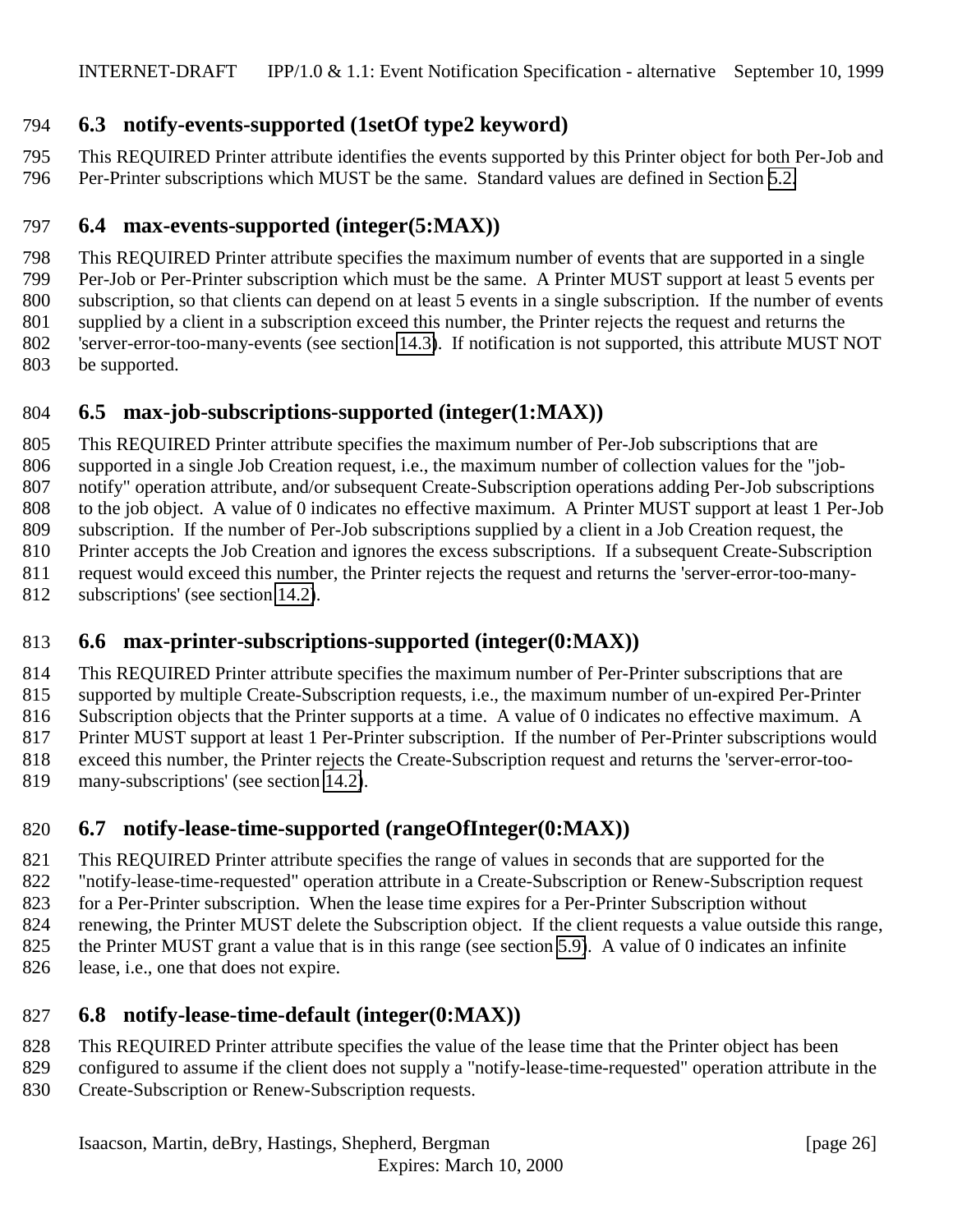### <span id="page-26-0"></span>**6.9 persistent-jobs-supported (boolean)**

This OPTIONAL Printer attribute indicates whether or not the Printer supports persistent Jobs, i.e., Jobs

 object that are preserved across power cycles. If Jobs are persistent, then Per-Job Subscriptions MUST also be persistent, since they are part of the Job object. It is RECOMMENDED that Jobs (and Per-Job

Subscriptions) be persistent.

### **6.10 persistent-subscriptions-supported (boolean)**

 This OPTIONAL Printer attribute indicates whether or not the Printer supports persistent Per-Printer Subscriptions, i.e., Subscription objects that are preserved across power cycles. When this value is 'true'

the implementation MAY support some that are persistent and some that are not. If the value is 'false' or

840 the attribute is not supported, Per-Printer Subscriptions MUST NOT be persistent. It is RECOMMENDED

841 that Per-Printer subscriptions be persistent.

# **6.11 printer-state-change-time (integer(1:MAX))**

 This OPTIONAL Printer attribute records the time, i.e., copy of the Printer's "printer-up-time" attribute, that the Printer's "printer-state" attribute was last changed. On power-up, the Printer populates the "printer-state-change-time" from its "printer-up-time" attribute, so that it always has a value.

# **6.12 printer-state-change-date-time (dateTime)**

This OPTIONAL Printer attribute records the date and time, i.e., copy of the Printer's "printer-current-time"

 attribute, that the Printer's "printer-state" attribute was last changed. On power-up, the Printer populates the "printer-state-change-date-time" from its "printer-current-time" attribute, so that it always has a value.

# **7 Notification Content**

This section defines the Notification content that is sent to a Notification Recipient when an event occurs.

The Notification MAY be sent by the IPP Printer or a third party Notification Service (see section [2.3\)](#page-11-0).

There are two notification content types: Machine Consumable and Human Consumable. For most

notification delivery methods both content types are defined. Some of the notification delivery methods are

defined to support only one content type. A Printer MUST support all content types defined for a

notification delivery method, if it supports that notification delivery method.

# **7.1 Notification content MIME media type formats**

 This section defines the Notification content that the Notification Source sends asynchronously to each Notification Recipient based on the subscription information stored with the subscription.

- Notifications are generated using the following content formats:
- **'application/ipp**' Machine Consumable notification content using the 'application/ipp' MIME media type [ipp-mod] using the Get-Job-Attributes response encoding for job events and Get- Printer-Attributes for printer events. The attributes listed in sections [7.2](#page-27-0) and [7.3](#page-29-0) are sent in an notification for Job events. The attributes listed in sections [7.2](#page-27-0) and [7.4](#page-29-0) are sent in an notification for Printer events. For any 'text' or 'name' attribute value in any notification, the charset and natural language rules that apply to all IPP operations apply to these attributes as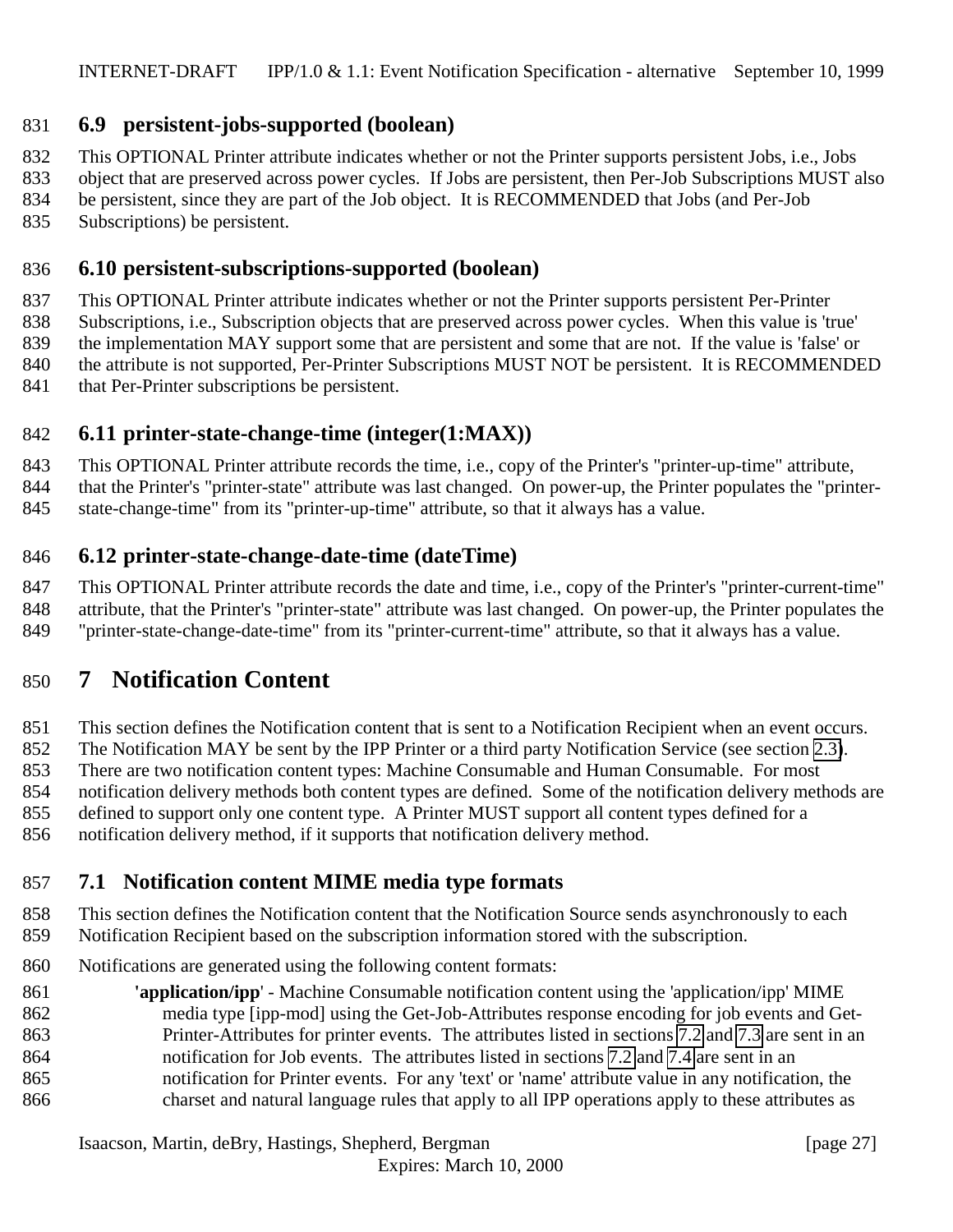<span id="page-27-0"></span> well, since they are represented as operation responses. The Unsupported Attributes Group in the response is not sent. If the values of any of the attributes sent in an notification content are not known, the value sent in the report content is the out-of-band 'unknown' value, rather than omitting the attribute (see the beginning of [ipp-mod] section 4.1). An implementation MAY extend the contents of the Machine Consumable notification by adding additional attributes.

- 873 **'text/plain; charset=utf-8'** Human Consumable notification content type [RFC2046]. The text 874 message SHOULD include information about the attributes in sections [7.2](#page-30-0) and [7.3](#page-29-0) for job 875 events or in sections 7.2 and [7.4](#page-29-0) for printer events. This information is localized according to 876 the information about natural language and charset in the subscription.
- 877 An implementation MAY extend the contents of a Human Consumable notification by adding 878 additional information.

### 879 **7.2 Notification content attributes common to Job and Printer events**

 This section lists the parameters and attributes that are included in both Job and Printer event Notifications. Some events do not include all of these attributes as shown in Table 4. Each notification content contains a single Job or Printer event, whether that event was subscribed using the Job Submission Subscription mechanism or the Per-Printer subscription mechanism. If either kind of subscription subscribed to both Job and Printer events, then they will be sent as separate Job notification content and Printer notification contents to the same Notification Recipient. References of the form "mod m.n.o" refer to [ipp-mod] sections.

|                                                  | Reference       | Events         |              |
|--------------------------------------------------|-----------------|----------------|--------------|
| <b>Attributes</b>                                |                 | 'job-progress' | all others   |
| 1. version-number (integer $(0.32767)$ )         | mod 3.1.1       | R              | $\mathbf R$  |
| 2. status-code (integer $(0.32767)$ )            | mod 3.1.1       | $\mathbf R$    | $\mathbf R$  |
| 3. request-id (integer $(0:MAX)$ )               | 5.7 & mod 3.1.1 | $\mathbf R$    | $\mathbf{R}$ |
| 4. attributes-charset (charset)                  | 5.5 & mod 3.1.4 | $\mathbf R$    | $\mathbf R$  |
| 5. attributes-natural-language (naturalLanguage) | 5.6 & mod 3.1.4 | $\mathbf R$    | $\mathbf R$  |
| 6. printer-uri (uri)                             | 5.10            | $\mathbf R$    | $\mathbf R$  |
| 7. printer-name (name( $127$ ))                  | mod 4.4.4       |                | $\mathbf R$  |
| 8. job-id (integer $(1:MAX)$ )                   | mod 4.3.2       | $\mathbf R$    | $R^{**}$     |
| 9. job-name (name $(MAX)$ )                      | mod 4.3.5       |                | $R**$        |

#### 887 **Table 4 - Common Job and Printer Notification content attributes**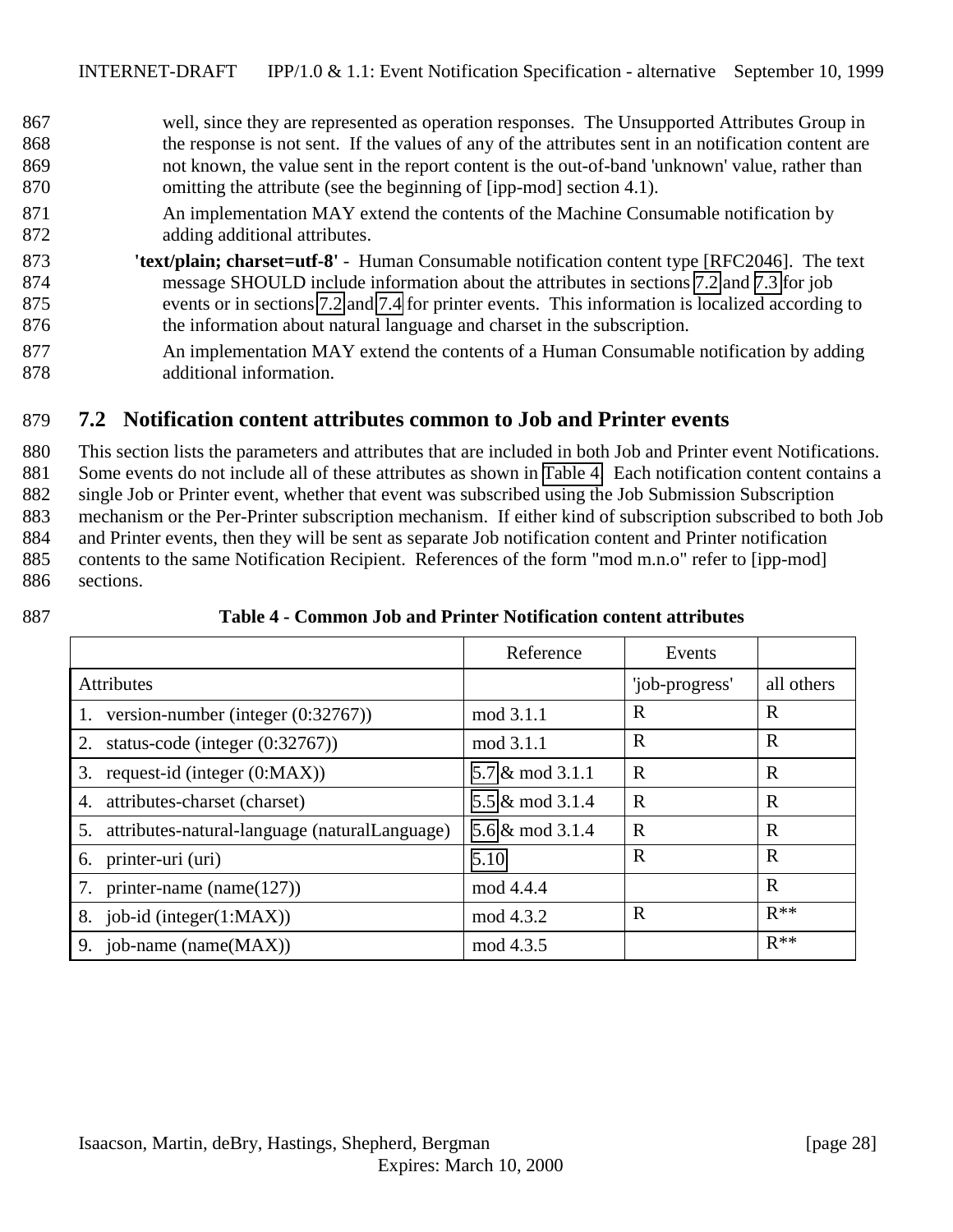|                                            | Reference | Events         |            |
|--------------------------------------------|-----------|----------------|------------|
| <b>Attributes</b>                          |           | 'job-progress' | all others |
| 10. trigger-event (type2 keyword)          | 5.2       | R              | R          |
| 11. trigger-time (integer(MIN:MAX))        |           | $\mathbf R$    | R          |
| 12. trigger-date-time (dateTime)           |           |                | O          |
| 13. subscription-id (integer(1:MAX))       | 5.8       | R              | R          |
| 14. subscriber-user-name (name(MAX))       | 5.11      |                | R          |
| 15. subscriber-user-data (octetString(63)) | 5.4       |                | R          |

- Attribute Notes:
- "status-code" a value of 600 for a Job event and 601 for a Printer event.
- "request-id" the sequence number for this subscription, starting at 1 for each subscription.
- "attributes-charset" the value comes from the "notify-attributes-charset" attribute in the Subscription object.
- "attributes-natural-language" the value comes from the "notify-attributes-natural-language" attribute in the Subscription object.
- "printer-uri" the value comes from the "job-printer-uri" Job attribute for Per-Job subscriptions.
- \*\*"job-id" and "job-name" included in Printer event Notifications only for Per-Job subscriptions.
- "trigger-event" the event that caused this Notification to be delivered.
- "trigger-time" the "printer-up-time" value when the event occurred.
- "trigger-date-time" the "printer-current-time" value when the event occurred OPTIONAL to support.
- "job-name" SNMP delivery method can truncate to less than 255 octets, since the Notification needs to fit into 484 octets or so on some transports that SNMP is defined for.
- "subscription-id" the unique identifier for the Subscription object on this Printer.
- "subscriber-user-name" the subscriber user name that created the Subscription object. SNMP delivery method can truncate to less than 255 octets, since the Notification needs to fit into 484 octets or so on some transports that SNMP is defined for.
- "subscriber-user-data" opaque user data that may identify either the Subscriber and/or the ultimate Notification Recipient.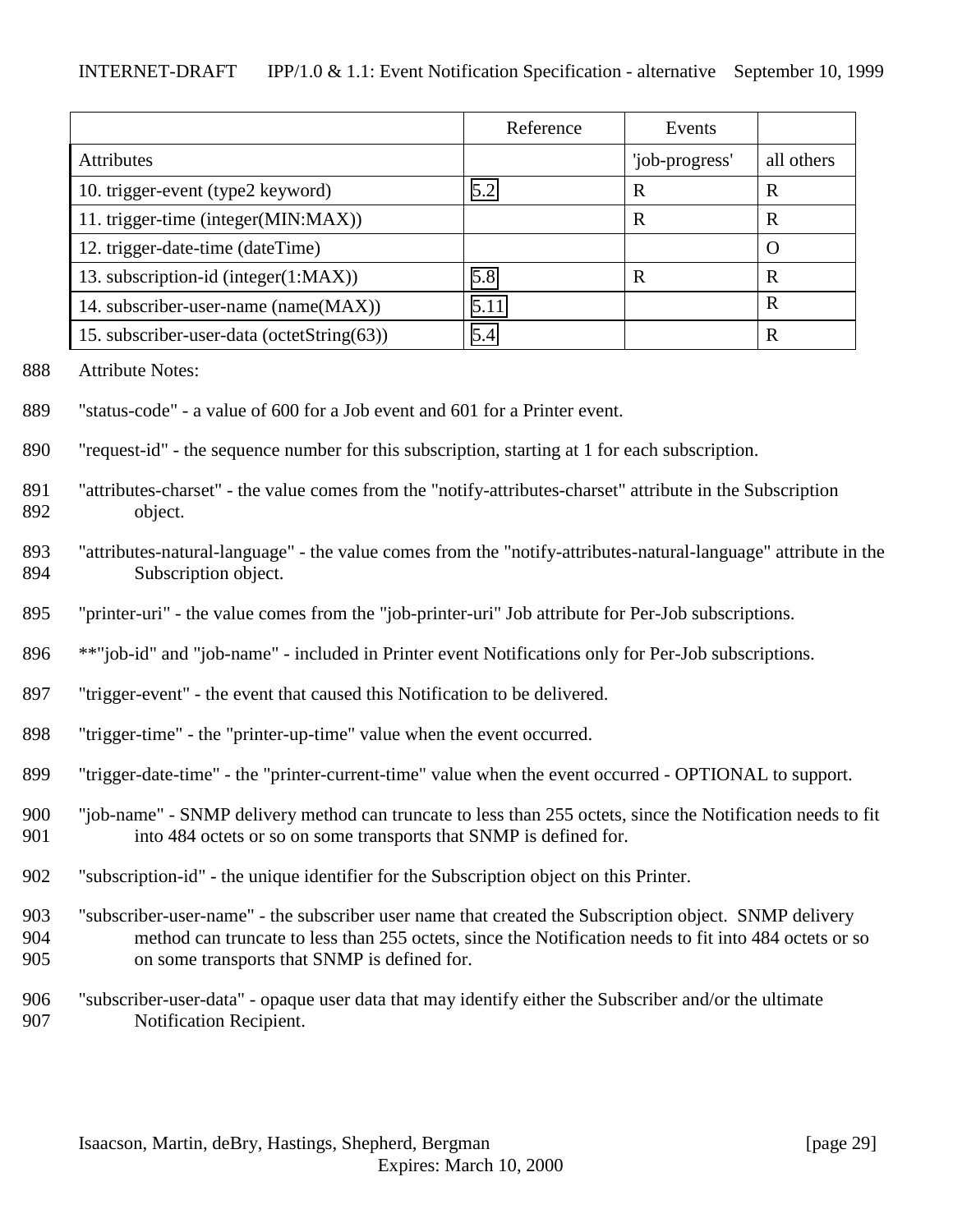### <span id="page-29-0"></span>908 **7.3 Additional Notification content attributes for Job events** *only*

909 This section lists the additional attributes that are included only in Job event Notifications. Some events do 910 not include all of these attributes as shown in Table 5.

#### 911 **Table 5 - Additional Notification content attributes for Job events** *only*

|                                                             |              | Events             |                     |               |
|-------------------------------------------------------------|--------------|--------------------|---------------------|---------------|
| <b>Attributes</b>                                           | Reference    | 'job-<br>progress' | 'job-<br>completed' | all<br>others |
| 16. job-state (type1 enum)                                  | mod 4.3.7    |                    | $\mathbf R$         | $\mathbf R$   |
| 17. job-state-reasons (1setOf type2 keyword)                | mod 4.3.8    |                    | $\mathbf R$         | $\mathbf R$   |
| 18. job-k-octets-processed (integer(0:MAX))                 | mod 4.3.18.1 | $\Omega$           | O                   |               |
| 19. job-impressions-completed (integer(0:MAX))              | mod 4.3.18.2 | $\Omega$           | O                   |               |
| 20. job-media-sheets-completed (integer(0:MAX))             | mod 4.3.18.3 | $\Omega$           | O                   |               |
| 21. job-collation-type (type2 enum)                         | [ipp-prog]   | $\mathbf R$        |                     |               |
| 22. sheet-completed-copy-number (integer(-2:MAX))           | [ipp-prog]   | $\mathbb{R}$       |                     |               |
| 23. sheet-completed-document-number(integer(-2:MAX))        | [ipp-prog]   | $\mathbf R$        |                     |               |
| 24. impressions-interpreted (integer(-2:MAX))               | [ipp-prog]   | $\mathbf R$        |                     |               |
| 25. impressions-completed-current-copy (integer(-<br>2:MAX) | [ipp-prog]   | $\mathbb{R}$       |                     |               |

### 912 **7.4 Additional Notification content attributes for Printer events** *only*

- 913 Table 6 lists the additional attributes that are included only in Printer event Notifications.
- 

#### 914 **Table 6 - Additional Notification content attributes for Printer events** *only*

|                                                  |            | Events             |
|--------------------------------------------------|------------|--------------------|
| <b>Attributes</b>                                | Reference  | all printer events |
| 26. printer-state (type1 enum)                   | mod 4.4.11 | R                  |
| 27. printer-state-reasons (1setOf type2 keyword) | mod 4.4.12 | R                  |
| 28. printer-is-accepting-jobs (boolean)          | mod 4.4.23 | R                  |

915

# 916 **8 Operations for notification**

917 This section defines all of the operations for notification.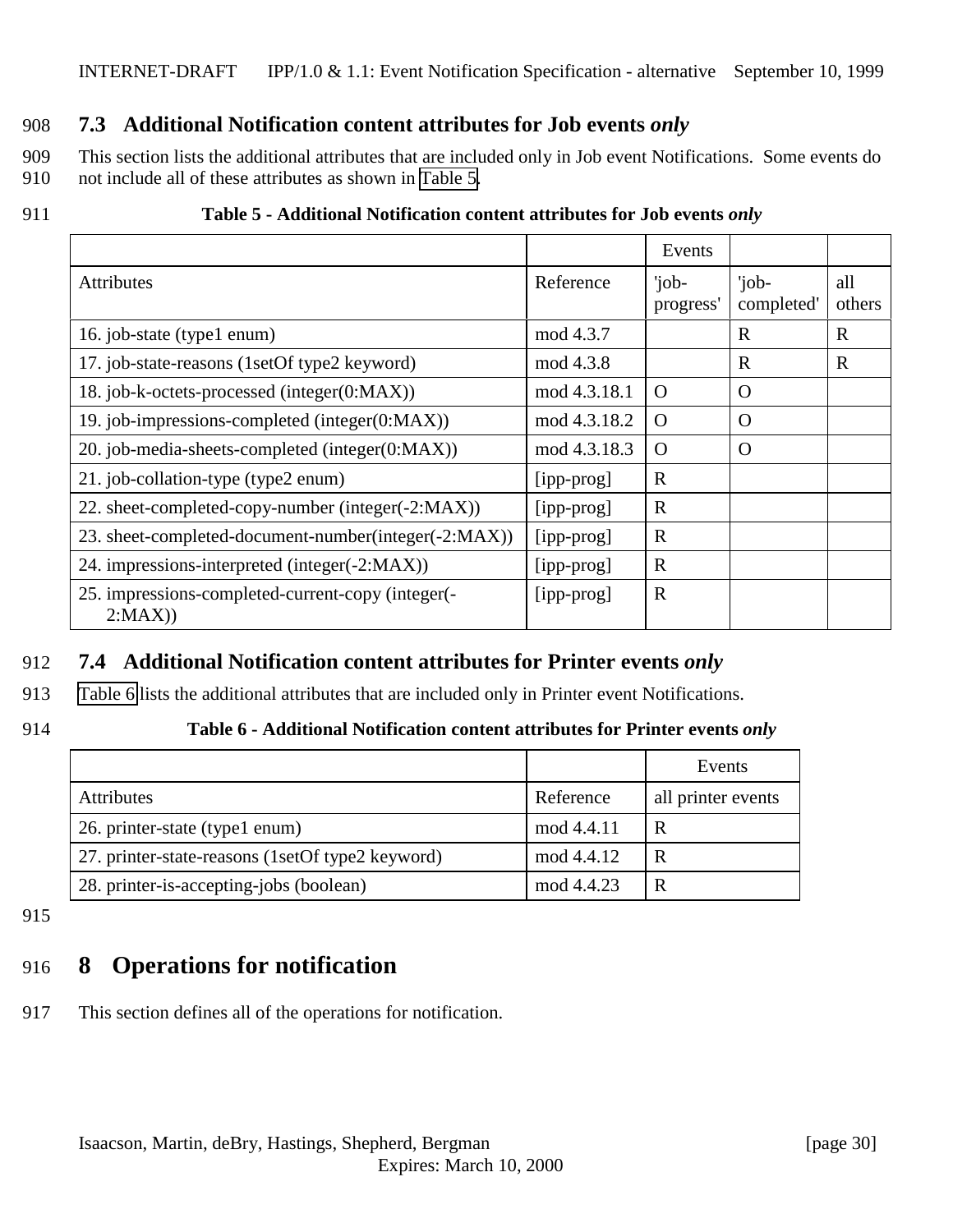### <span id="page-30-0"></span>918 **8.1 Operations for Per-Job Subscriptions** *only*

919 This section defines the REQUIRED operation requests and responses that are related to Per-Job

920 subscriptions. Section [8.2](#page-31-0) defines the REQUIRED operation requests and responses associated with the 921 REQUIRED Per-Printer subscription and its Subscription object.

## 922 **8.1.1 Job Creation Operations (Create-Job, Print-Job, Print-URI) and Validate-Job**

923 The usual method for a client to associate one subscription with a Job is to specify the subscription when

924 the job is created. For a Per-Job Subscription, the client supplies the "job-notify (1setOf collection)"

925 operation attribute with the member attributes listed in Table 7 with any of the job creation operations

926 (Create-Job, Print-Job, Print-URI), plus Validate-Job (which doesn't create a job or subscription). If the

927 client does not supply the "job-notify" attribute in the create operation, there is no subscription made (either

- 928 implicitly or explicitly).
- 929 If a Printer does not support this notification specification, then it MUST ignore the "job-notify" operation
- 930 attribute and return it in the response indicated as an attribute that is not supported. See [ipp-mod] section
	- 931 3.1.7 for details on returning Unsupported Attributes.

### 932 **Table 7 - Member attributes of the "job-notify" collection operation attribute**

| Member attribute of "job-notify" collection          | Reference | <b>REQUIRED</b><br>in request | Printer support |
|------------------------------------------------------|-----------|-------------------------------|-----------------|
| notify-recipient (uri)                               | 5.1       | yes                           | <b>REQUIRED</b> |
| notify-events (1setOf type2 keyword)                 | 5.2       | no                            | <b>REQUIRED</b> |
| notify-content-type (mimeMediaType)                  | 5.3       | no                            | <b>REQUIRED</b> |
| subscriber-user-data (octetString(63))               | 5.4       | no                            | <b>REQUIRED</b> |
| notify-attributes-charset (charset)                  | 5.5       | no                            | <b>OPTIONAL</b> |
| notify-attributes-natural-language (naturalLanguage) | 5.6       | no                            | <b>OPTIONAL</b> |

933

- 936 The following rules apply to Per-Job subscriptions:
- 937 1. Any subscription can contain job events, printer events, or both.
- 938 2. The Job Submission Subscription is only valid while the job is "not-completed". The job is "not-939 completed" while it is in the 'pending', 'pending-held', 'processing', and 'processing-stopped' states. The 940 job changes from being "not-completed" to "retained" when it is done processing and enters any of the 941 'completed', 'canceled', or 'aborted' states. The job becomes "not-completed" again when it is restarted 942 using the Restart-Job operation (see [ipp-mod]).
- 943 3. Since no job is created for the Validate-Job operation, the only purpose of supplying the subscription 944 operation attributes in the Validate-Job operation is to validate that the values are supported; the Printer 945 object does not establish a notification subscription as a result of the Validate-Job operation.
- 946 4. Since a Job Submission Subscription is included within a job submission operation, any interest in job 947 events is limited to "this job" only (the Job object created because of this job creation operation). There

<sup>934</sup> See the referenced sections for a definition of these operation attributes, since they are copied to the  $\overline{Job}$ 935 Subscription object as the Job-Subscription Description attributes described in section [5.](#page-16-0)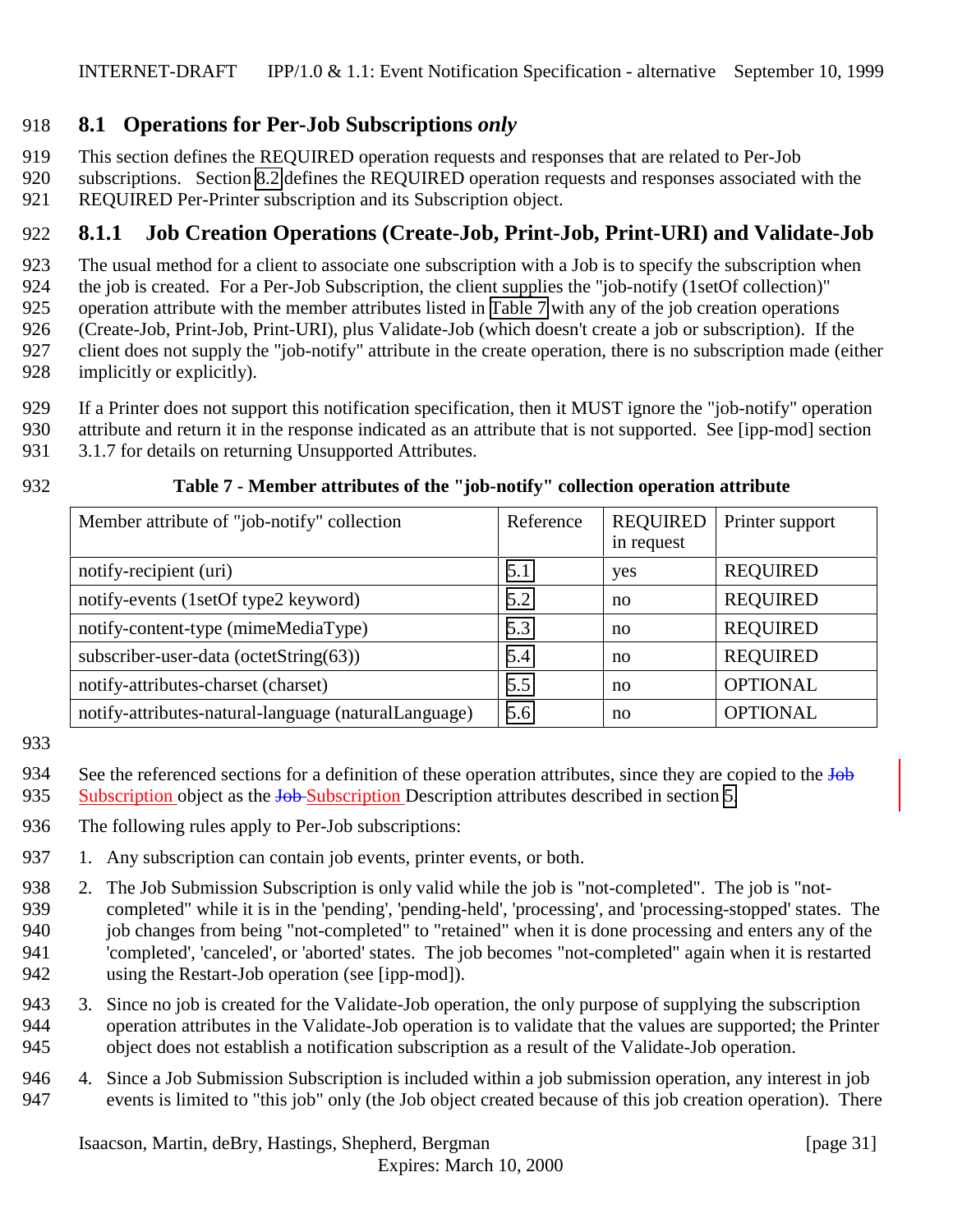- <span id="page-31-0"></span>is no mechanism to subscribe to events for all jobs or specifically some job other than this job in a
- create operation. But see the Create-Subscription operation (section 8.2.1) for an explicit operation to subscribe for job and/or printer events independently of any particular job submission.
- 5. Event reporting only occurs when a notification recipient has specified a subscription to any event(s).
- 6. The notification implementation MAY allow an administrator to configure a policy on what events may be dropped.
- 7. If the OPTIONAL "notify-attributes-charset" attribute is not supported or the supplied value is not supported, the IPP Printer MUST return the attribute in the Unsupported Attributes Group but still accept the operation, as with all Job create operations. In this case, the Printer MUST use the natural language supplied in the "attributes-charset" Job creation operation attribute, if that natural language value is supported by the Printer, else the Printer object MUST use the Printer's "charset-configured" value. See the Print-Job operation in [ipp-mod].
- 8. If the OPTIONAL "notify-attributes-natural-language" attribute is not supported or the supplied value is not supported, the IPP Printer MUST return the attribute in the Unsupported Attributes Group but still accept the operation, as with all Job create operations. In this case, the Printer MUST use the natural language supplied in the "attributes-natural-language" Job creation operation attribute, if that natural language value is supported by the Printer, else the Printer object MUST use the Printer's "natural-language-configured" value. See the Print-Job operation in [ipp-mod].
- 9. If a collection contains other unrecognized, unsupported member attributes and/or conflicting value, the attribute returned in the Unsupported Group is a collection containing the unrecognized, unsupported member attributes, and/or conflicting values. The unrecognized member attributes have an out-of-band value of unsupported. The unsupported member attributes and conflicting values have their unsupported values. See [ipp-coll].
- 

### **8.2 Common Operations for Per-Job and Per-Printer Subscriptions**

This section defines the operations that are common to both Per-Job and Per-Printer subscriptions.

### **8.2.1 Create-Subscription operation**

 The REQUIRED Create-Subscription operation creates either a Per-Job or a Per-Printer subscription by creating a Subscription object . The client can specify one or more job and/or printer events to be delivered as notifications to one Notification Recipient. For the Per-Job subscription, the Job events are for this job only. For the Per-Printer subscription, the job events are for any job submitted to the Printer. For both Per-Job and Per-Printer subscriptions, the printer events are any events generated by that Printer.

- The Printer returns a subscription id and the length of time for which it has granted a lease for the subscription. If the requested subscription object is a Per-Job subscription, the Printer MUST grant an
- infinite lease by returning a 0 value for the "notify-lease-time-granted".
- The client must renew the Per-Printer subscription using the Renew-Subscription operation (see section
- [8.2.4\)](#page-35-0) before the lease runs out in order to maintain the subscription. A client can unsubscribe using the
- Cancel-Subscription operation (section [8.2.5\)](#page-36-0) and the subscription id.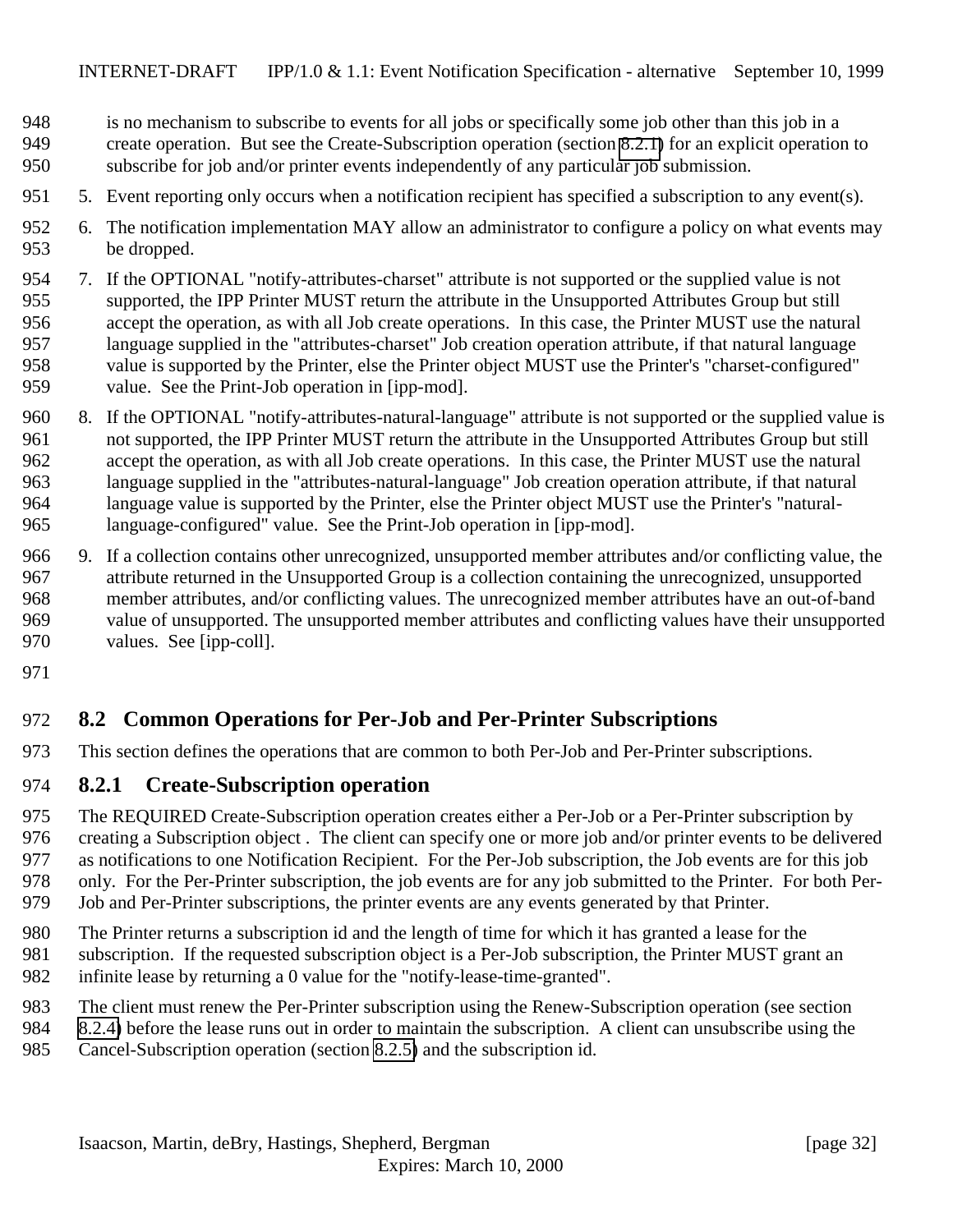986 Two Create-Subscription operations with the same events and same Notification Recipient MUST be kept

987 as distinct subscriptions and be assigned distinct subscription ids. A Printer MUST allow such duplicate

988 subscriptions such that Cancel-Subscription doesn't unsubscribe both subscriptions and MUST send the

989 Notifications twice to the Notification Recipient, since the "request-id" is supposed to count monotonically 990 for each subscription.

991 If the Printer has a bounded set of concurrent subscriptions), the printer rejects the operation and returns the 992 'server-error-too-many-subscriptions' status code. The client SHOULD try again later.

 Access Rights: To create Per-Job subscription objects, the authenticated user (see [IPP-MOD] section 8.3) performing this operation MUST either be the job owner or have operator or administrator access rights for the Printer object (see [IPP-MOD] sections 1 and 8.5). To create Per-Printer subscription objects, the authenticated user performing this operation MUST have Per-Printer subscription rights for this Printer. Otherwise the IPP object MUST reject the operation and return: client-error-forbidden, client-error-not-authenticated, and client-error-not-authorized as appropriate.

999 Request:

|      | Group 1: Operation Attributes                            | Printer support        |
|------|----------------------------------------------------------|------------------------|
|      | "attributes-charset" (charset)                           | $\mathbf R$            |
|      | "attributes-natural-language" (naturalLanguage)          | $\mathbf R$            |
|      | "printer-uri" (uri)                                      | $\mathbf R$            |
|      | ["job-id" (integer(1:MAX))]                              | $\mathbf{R}$           |
|      | ["requesting-user-name" (name(MAX))]                     | <b>RECOMMENDED</b>     |
|      | ["notify-recipient" (uri)]                               | $\mathbf R$            |
|      | ["notify-events" (1setOf type2 keyword)]                 | $\mathbf R$            |
|      | ["notify-content-type" (mimeMediaType)]                  | $\mathbf R$            |
|      | ["subscriber-user-data" (octetString(63))]               | $\mathbf R$            |
|      | ["notify-attributes-charset" (charset)]                  | $\overline{O}$         |
|      | ["notify-attributes-natural-language" (naturalLanguage)] | $\Omega$               |
|      | ["notify-lease-time-requested" (integer(0:MAX))]         | $\mathbf R$            |
|      | ["notify-persistence-requested" (boolean)]               | $\Omega$               |
| 1000 | Response:                                                |                        |
|      | Group 1: Operation Attributes                            | <b>Printer Support</b> |
|      | "status-code" (type2 enum)                               | $\mathbf R$            |
|      | "attributes-charset" (charset)                           | $\mathbf R$            |
|      | "attributes-natural-language" (naturalLanguage)          | R                      |
|      | "status-message" (text(255))]                            | $\Omega$               |
|      | "detailed-status-message" (text(MAX))]                   | $\Omega$               |
|      | "subscription-id" (integer $(1:MAX)$ )                   | $\mathbf R$            |
|      | "notify-lease-expiration-time" (integer(0:MAX))          | $\mathbf R$            |
|      | "notify-lease-time-granted" (integer(0:MAX))             | $\mathbf R$            |
|      | "notify-persistence-granted" (boolean)                   | $\mathbf R$            |

1001 Attribute Notes:

Group 2: Unsupported Attributes R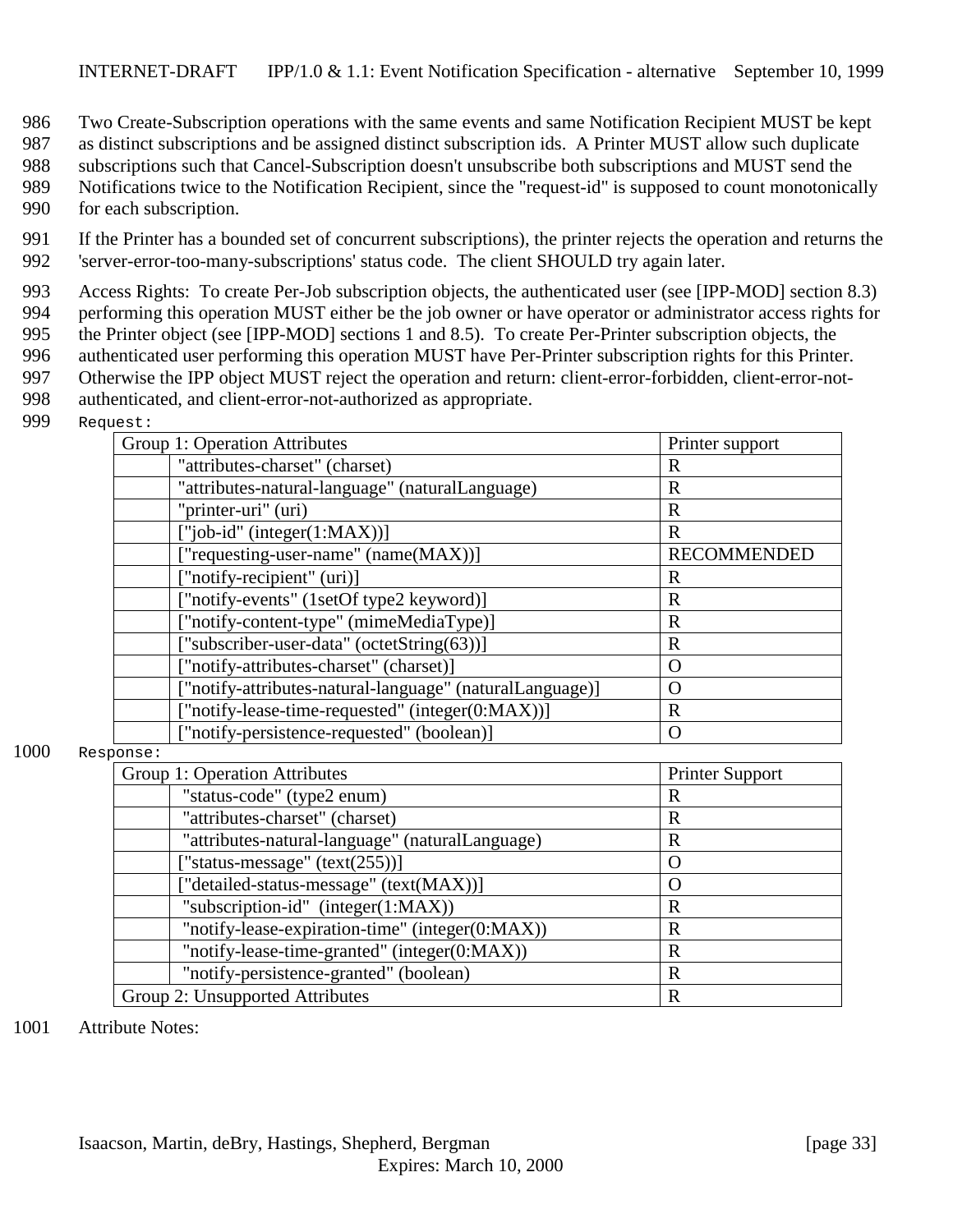- "job-id" (integer(1:MAX)) the client supplies this attribute in order to create a Per-Job subscription for the Job identified by the "job-id" value. If "job-id" is not supplied, then the subscription is a Per-Printer subscription.
- "notify-recipient" (uri) the client MUST supply this attribute in order to have a subscription.
- 1006 "notify-lease-time-requested" (integer(0:MAX) the number of seconds requested for the subscription<br>1007 lease. A value of 0 indicates a request that the Per-Printer Subscription lease never expire. lease. A value of 0 indicates a request that the Per-Printer Subscription lease never expire. Supplying a 0 value MAY require authentication in order to be used, if 0 is supported at all. If the client does not supply this attribute, the Printer uses its "notify-lease-time-default" value (see 1010 section [6.8\)](#page-25-0).
- "notify-persistence-requested" (boolean) whether or not the Per-Printer Subscription is to be persistent, i.e., saved across power cycles. Note: Persistent trap registrations is a client option in SNMPv3 [RFC2573].
- "notify-lease-expiration-time" (integer(0:MAX)) The Printer object MUST return this attribute which is 1015 the time in the future at which the subscription lease will expire, i.e., the "printer-up-time" value (in 1016 time ticks - see [ipp-mod] section 4.4.29) at which the Printer will delete the Subscription. A value of 0 indicates that the lease subscription will never expire. If the Subscription object is a Per-Job subscription, the Printer MUST return 0 indicating that the lease doesn't expire, since Per-Job subscriptions expire when the Job object is no longer retained.
- "notify-lease-time-granted" (integer(0:MAX)) The Printer object MUST return this attribute which is the number of seconds of time actually granted. The value of "notify-lease-time-granted" may be less 1022 than the requester requested in the "notify-lease-time-requested" if it was greater than the MAX supported or more than the requester requested if it was less than the MIN supported, as indicated in the Printer's "notify-lease-time-supported" (rangeOfInteger(0:MAX)) attribute. If the Subscription object is a Per-Job subscription, the Printer MUST return 0 indicating that the lease doesn't expire, since Per-Job subscriptions expire when the Job object is no longer retained.
- ISSUE 6 Instead of Create-Subscription response returning "notify-lease-time-granted" which is NOT a Subscription object attribute, it is cleaner for implementation to return the "notify-printer-up-time" Subscription attribute instead, which is a Subscription object attribute. The client subtracts the "notify-1030 printer-up-time" from the "notify-lease-expiration-time" to get the number of second remaining in the lease, 1031 just as it would for a Get-Subscript-Attributes response. OK to replace the "notify-lease-time-granted" with 1032 the "notify-printer-up-time" attribute in the response?
- "notify-persistence-granted" whether or not this Subscription object instance is persistent. This attribute MUST be returned whether "notify-persistence-requested" is supported or not, so that the client knows which.
- ISSUE 7 Should "notify-persistence-granted" be a Subscription object attribute too, so that all attributes 1037 returned in a response are Subscription object attributes?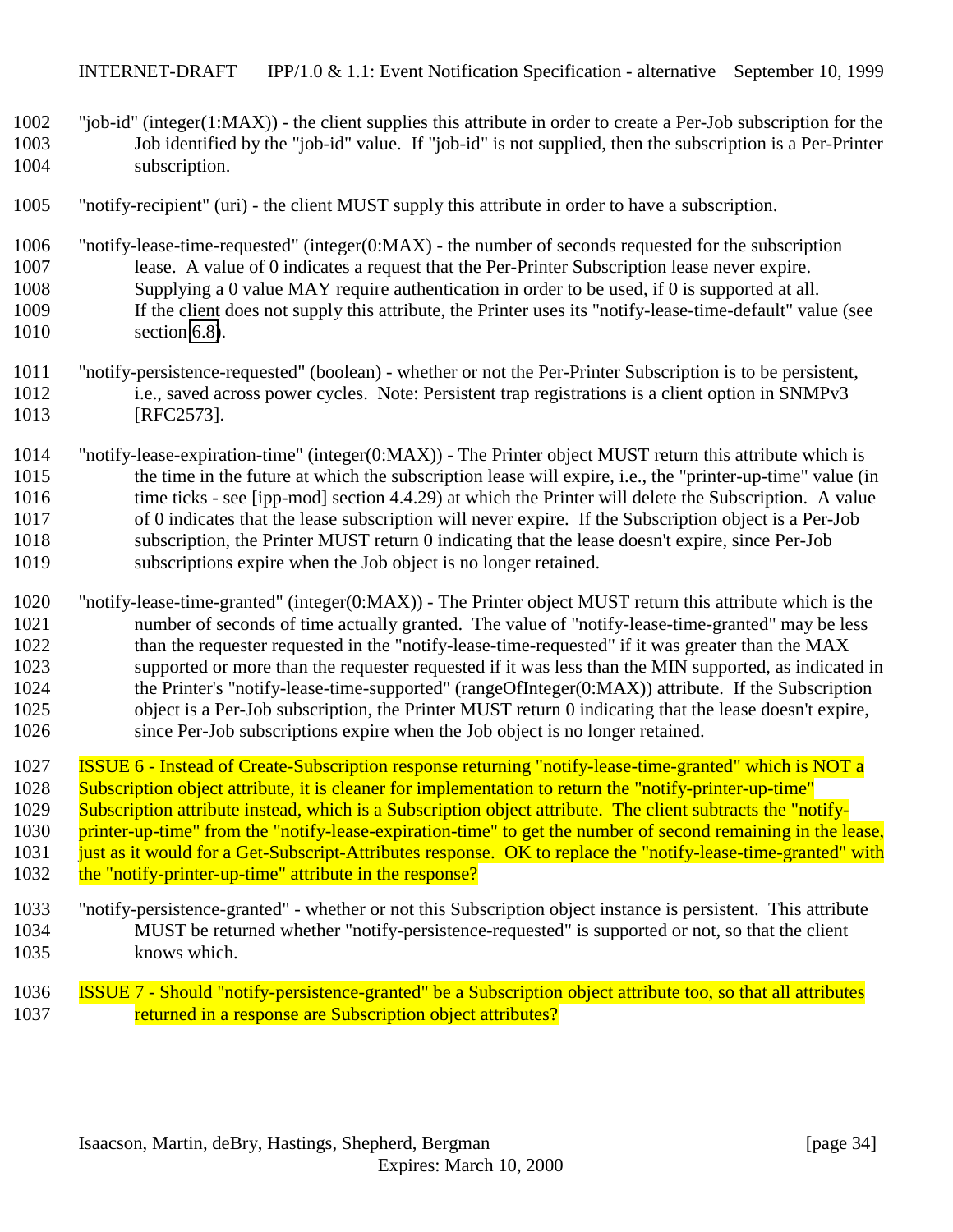### <span id="page-34-0"></span>1038 **8.2.2 Get-Subscription-Attributes operation**

- 1039 The REQUIRED Get-Subscription-Attributes returns the requested attributes of the identified Subscription
- 1040 object. See section [5.](#page-16-0)
- 1041 Request:

| Group 1: Operation Attributes                   | Printer support    |
|-------------------------------------------------|--------------------|
| "attributes-charset" (charset)                  |                    |
| "attributes-natural-language" (naturalLanguage) | R                  |
| "printer-uri" (uri)                             | R                  |
| ["requesting-user-name" (name(MAX))]            | <b>RECOMMENDED</b> |
| "subscription-id" $(integer(1:MAX))$            | R                  |
| ["requested-attributes" (1setOf type2 keyword)] | R                  |

#### 1042 Response:

| 'UIIDE •                                                                  |                 |
|---------------------------------------------------------------------------|-----------------|
| Group 1: Operation Attributes                                             | Printer support |
| "status-code" (type2 enum)                                                | R               |
| "attributes-charset" (charset)                                            | R               |
| "attributes-natural-language" (naturalLanguage)                           | R               |
| ["status-message" (text(255))]                                            |                 |
| ["detailed-status-message (text(MAX))]                                    |                 |
| Group 2: Unsupported Attributes<br>R                                      |                 |
| Group 3: <the attributes="" object="" requested="" subscription=""></the> |                 |

- 1043 This operation is similar to the Get-Printer-Attributes operation. If the client omits the "requested-
- 1044 attributes" operation attribute, the Printer MUST respond as if the client had supplied the 'all' value, i.e., 1045 return all of the attributes supported for the Subscription object.

### 1046 **8.2.3 Get-Subscriptions operation**

- 1047 The REQUIRED Get-Subscriptions operation returns the requested attributes of the Subscription objects
- 1048 (see section [5\)](#page-16-0).
- 1049 Request:

| Group 1: Operation Attributes                   | Printer support    |
|-------------------------------------------------|--------------------|
| "attributes-charset" (charset)                  | R                  |
| "attributes-natural-language" (naturalLanguage) | R                  |
| "printer-uri" (uri)                             | $\mathbb{R}$       |
| $['job-id' (integer(1:MAX))]$                   | R                  |
| ["requesting-user-name" $(name(MAX))$ ]         | <b>RECOMMENDED</b> |
| ["limit" (integer $(1:MAX)$ )]                  | R                  |
| ["requested-attributes" (1setOf type2 keyword)] | R                  |
| ["my-subscriptions" (boolean)]                  | R                  |

1050 Response: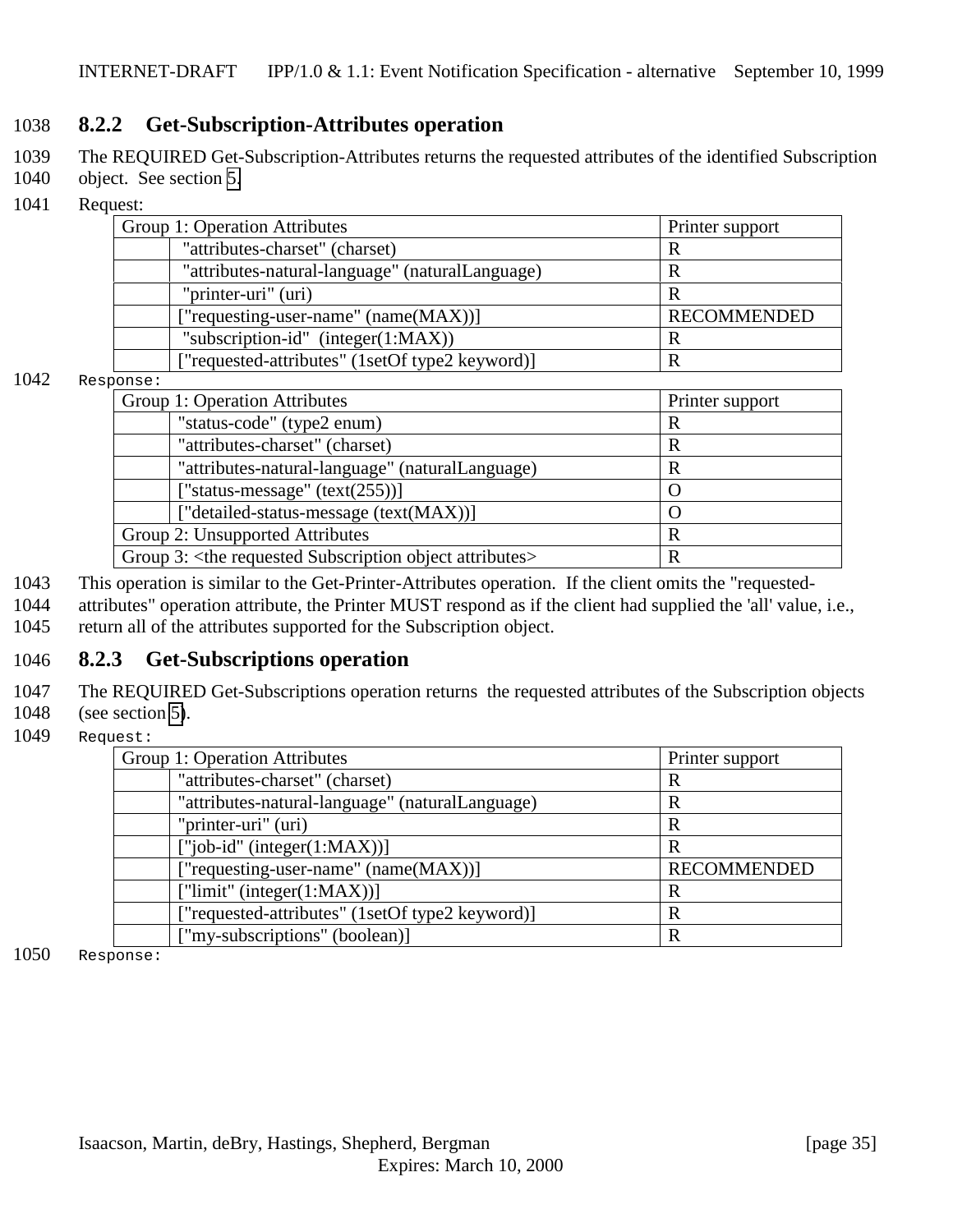<span id="page-35-0"></span>

| Printer support  |
|------------------|
| R                |
| R                |
| R                |
| O                |
| $\left( \right)$ |
| R                |
| R                |
|                  |
|                  |

- 
- Attribute Notes:

 This operation is similar to the Get-Jobs operation (see [ipp-mod]). If the client wants any attributes returned, including the "subscription-id", it must include the attribute keyword name in the "requested- attributes" operation attribute. If the "requested-attributes" operation attribute is omitted, the Printer MUST respond as if the client supplied the value: 'subscription-id'.

- "job-id" (integer(1:MAX)) If the client supplies this attribute, all of the Per-Job Subscription objects for the identified job are candidates for return. It this attribute is omitted, all of the Per-Printer Subscription objects are candidates for return.
- "my-subscriptions" (boolean) If the client supplies the "my-subscriptions" with a 'false' value or omits it, the Printer returns all subscriptions, subject to the security policy in force.
- Groups 3 to N: Subscription Object Attributes: The Printer object responds with one set of Subscription Object Attributes for each returned Subscription object. The Printer object ignores (does not respond with) any requested attribute or value which is not supported or which is restricted by the security policy in force, including whether the requesting user is the user that created the Subscription object (subscribing user) or not (see [ipp-mod] section 8).

### **8.2.4 Renew-Subscription operation**

 The REQUIRED Renew-Subscription operation permits a client to request the IPP Printer to extend the lease on a Subscription object instance. There is no way to renew a Per-Job subscription, since they are automatically canceled after the job completes and no longer has any documents, i.e., the job is no longer retained (see [ipp-mod] section 4.3.7.2). If the requested subscription object is a Per-Job subscription, the Printer MUST grant an infinite lease by returning a 0 value for the "notify-lease-time-granted".

- *Access Rights*: The authenticated user (see [IPP-MOD] section 8.3) performing this operation MUST either be the owner of the Subscription object or have operator or administrator access rights for the Printer object
- (see [IPP-MOD] sections 1 and 8.5). Otherwise the IPP object MUST reject the operation and return:
- client-error-forbidden, client-error-not-authenticated, and client-error-not-authorized as appropriate.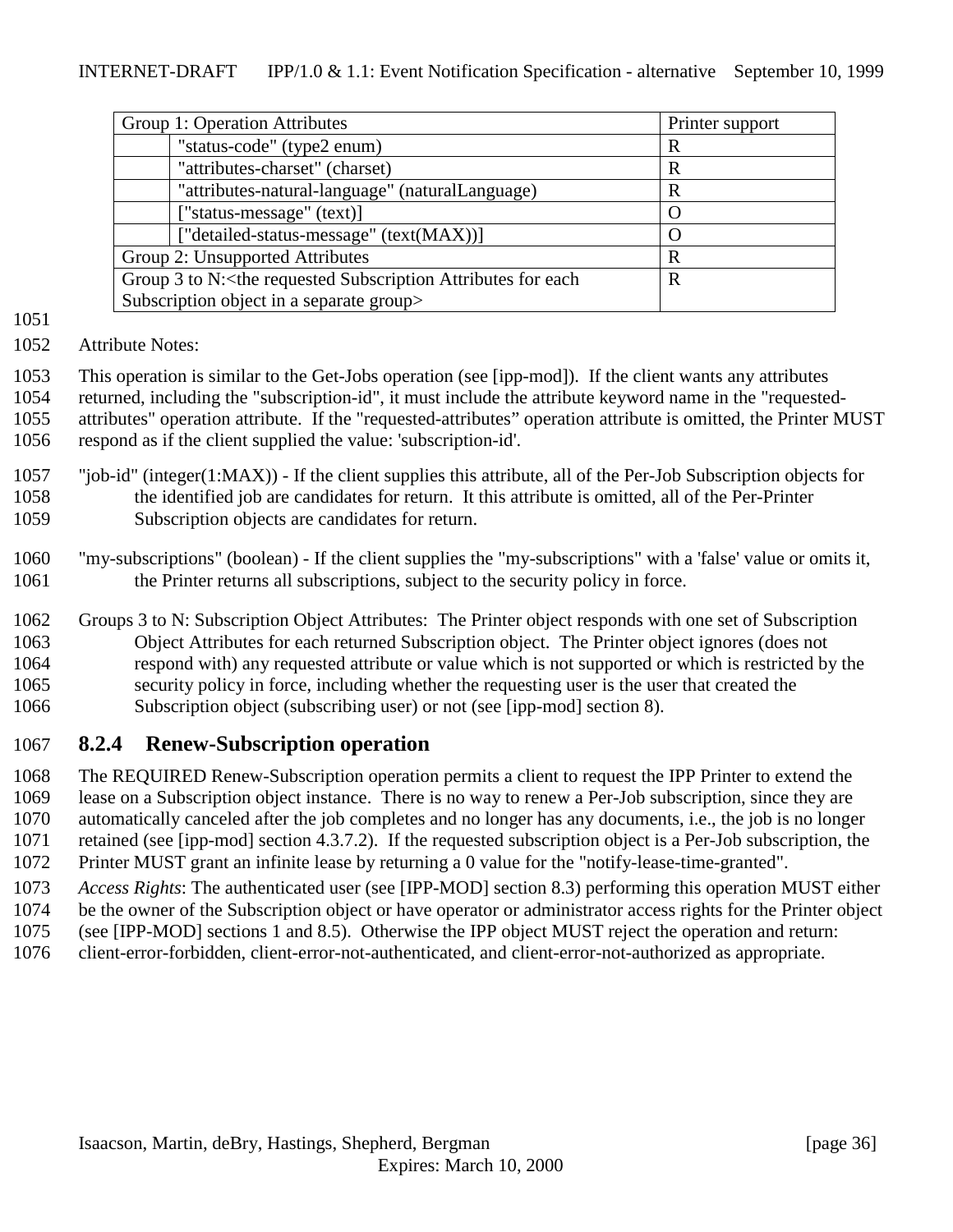#### <span id="page-36-0"></span>1077 Request:

| Group 1: Operation Attributes                    | Printer support    |
|--------------------------------------------------|--------------------|
| "attributes-charset" (charset)                   |                    |
| "attributes-natural-language" (naturalLanguage)  | R                  |
| "printer-uri" (uri)                              | R                  |
| ["requesting-user-name" (name(MAX))]             | <b>RECOMMENDED</b> |
| "subscription-id" (integer $(1:MAX)$ )           | R                  |
| ["notify-lease-time-requested" (integer(0:MAX))] | R                  |

#### 1078 Response:

| Group 1: Operation Attributes    |                                                 | Printer support |  |
|----------------------------------|-------------------------------------------------|-----------------|--|
| "status-code" (type2 enum)       |                                                 | R               |  |
| "attributes-charset" (charset)   |                                                 | R               |  |
|                                  | "attributes-natural-language" (naturalLanguage) | R               |  |
| ["status-message" $(text(255))]$ |                                                 |                 |  |
|                                  | ["detailed-status-message" (text(MAX))]         |                 |  |
|                                  | "notify-lease-expiration-time" (integer(0:MAX)) | R               |  |
|                                  | "notify-lease-time-granted" (integer(0:MAX))    | R               |  |
| Group 2: Unsupported Attributes  |                                                 | R               |  |

#### 1079 Attribute Notes:

- 1080 "notify-lease-time-requested" (integer(0:MAX) the number of seconds requested for the Per-Printer 1081 subscription lease. Same as Create-Subscriptions (see section [8.2.1\)](#page-31-0).
- 1082 "notify-lease-expiration-time" the time in the future when the subscription will expire. Same as for the 1083 Create-Subscription operation (see section [8.1.1\)](#page-30-0).
- 1084 "notify-lease-time-granted" the lease time (number of seconds) actually granted. Same as for the Create-1085 Subscription operation (see section [8.1.1\)](#page-30-0).
- 1086 ISSUE 8 Instead of Renew-Subscription response returning "notify-lease-time-granted" which is NOT a
- 1087 Subscription object attribute, it is cleaner for implementation to return the "notify-printer-up-time"
- 1088 Subscription attribute instead, which is a Subscription object attribute. Ok to replace the "notify-lease-1089 time-granted" with the "notify-printer-up-time" attribute in the response?
- 1090 Note: There is no way to change any of the Subscription object attributes, except the "notify-lease-
- 1091 expiration-time" attribute. In order to change other attributes, a client can create a new Subscription object
- 1092 and then use the Cancel-Subscription operation to cancel the old one (or do this in the other order, in case
- 1093 there is a limit on the number of Subscription object instances, as long as a short window with no 1094 Notifications is ok).
- 1095 Note: There is no need to renew a Per-Job Subscription, since it is effectively the time that the Job is active 1096 (see section [8.1.1\)](#page-30-0).

### 1097 **8.2.5 Cancel- Subscription operation**

- 1098 The REQUIRED Cancel- Subscription operation allows a client to remove a Subscription object. No more
- 1099 Notifications are delivered for that Subscription. Once performed, there is no way to use that Subscription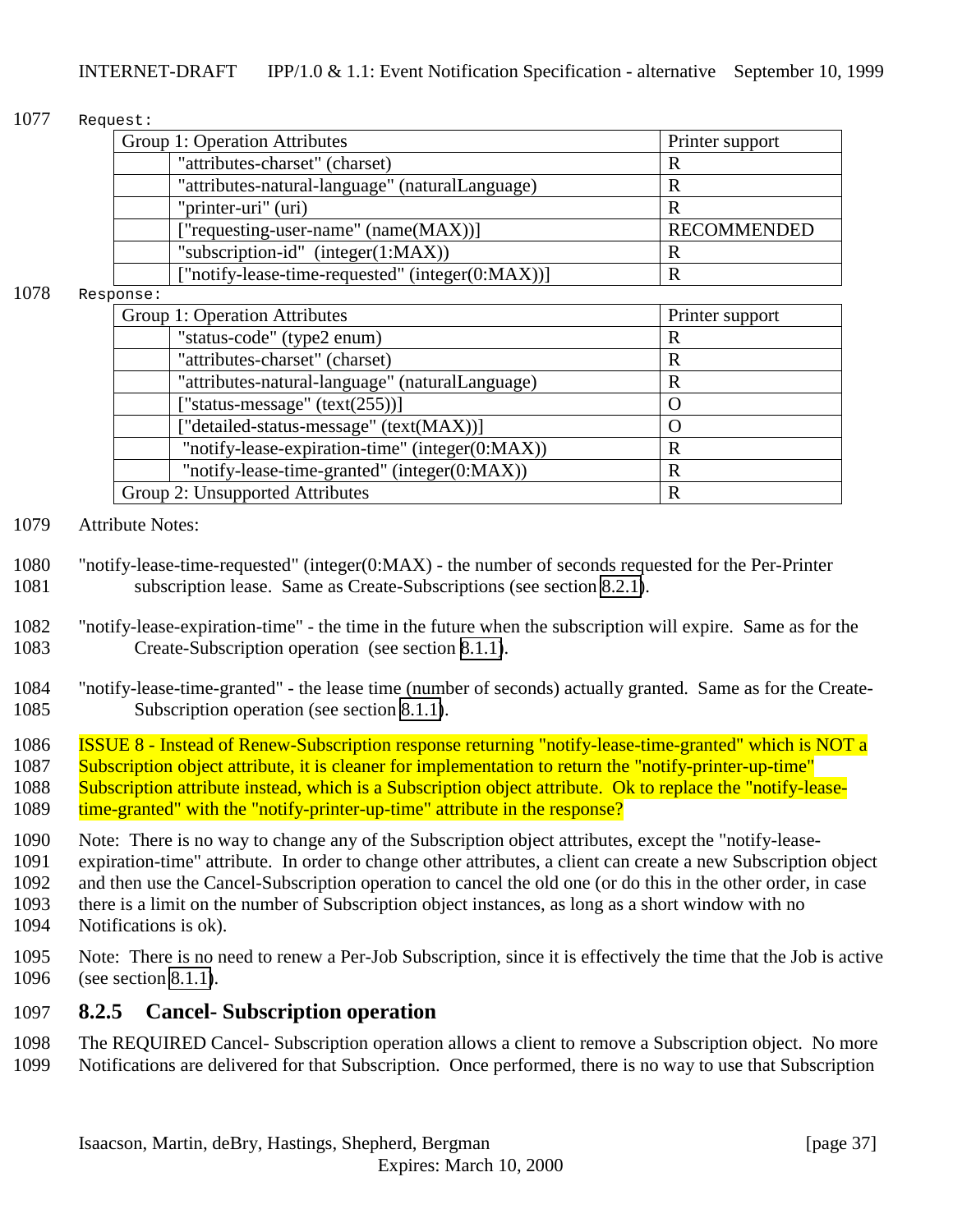<span id="page-37-0"></span>in the future. Subscription-ids should not be reused immediately, so that a stale reference situation is not

- created. Same as for Cancel-Job and job-ids.
- *Access Rights*: The authenticated user (see [IPP-MOD] section 8.3) performing this operation MUST either
- be the owner of the Subscription object or have operator or administrator access rights for the Printer object
- (see [IPP-MOD] sections 1 and 8.5). Otherwise the IPP object MUST reject the operation and return:
- client-error-forbidden, client-error-not-authenticated, and client-error-not-authorized as appropriate.
- Request:

| Group 1: Operation Attributes                   | Printer support    |
|-------------------------------------------------|--------------------|
| "attributes-charset" (charset)                  |                    |
| "attributes-natural-language" (naturalLanguage) |                    |
| "printer-uri" (uri)                             |                    |
| ["requesting-user-name" (name(MAX))]            | <b>RECOMMENDED</b> |
| "subscription-id" (integer $(1:MAX)$ )          |                    |

#### Response:

| Printer support |
|-----------------|
| R               |
| R               |
| R               |
|                 |
|                 |
| R               |
|                 |

# **9 Comparison of Per-Job versus Per-Printer Subscriptions**

 Per-Job and Per-Printer subscriptions are quite similar. Either type of subscription can subscribe to Job events, Printer events, or both. Both types of subscriptions can be created using the Create-Subscription operation, queried using the Get-Subscriptions and Get-Subscription-Attributes operations, and canceled using the Cancel-Subscription operation. Both types of subscriptions create Subscription objects which have the same attributes defined. However, there are some semantic differences between Per-Job subscriptions and Per-Printer subscriptions. A Per-Job Submission Subscription is established by the client when submitting a job and after creating the job using the Create-Subscription operation by specifying the "job-id" of the job. A Per-Printer Subscription is established between a client and a Printer using the

- Create-Subscription operation. Some specific differences are:
- 1119 1. A client usually creates a Per-Job subscription as part of the Job Creation operations (Create-Job, Print-Job, and Print-URI), rather than using the Create-Subscription operation.
- 2. For Per-Job subscriptions, the subscription is only valid while the job is "not-complete" (see sections [7.2](#page-27-0) and [7.3\)](#page-29-0) while for the Per-Printer subscriptions, the subscription is valid until the time (in seconds) that the Printer returned in the "notify-lease-time-granted" operation attribute expires.
- 3. Job Events in a Per-Job subscription apply only to "one job" (the Job created by the job creation operation) while Job Events in a Per-Printer subscription apply to ALL jobs contained in the IPP Printer object.
-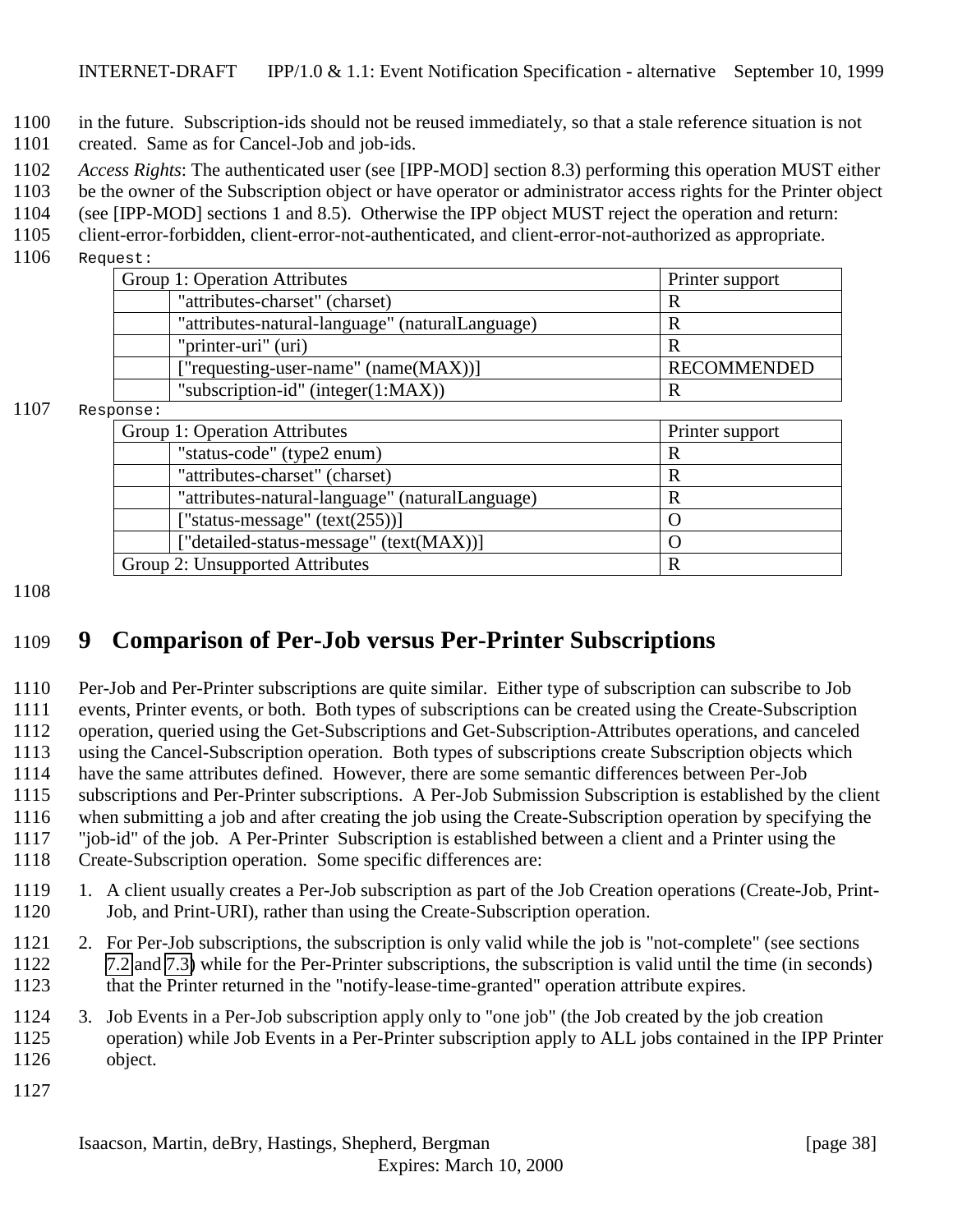# <span id="page-38-0"></span>**10 Conformance Requirements**

This section further enhances the Conformance Requirements detailed in [IPP-MOD] section 5. Extensions

 made to the events herein must be made such that new events or event attributes are backward compatible to clients who implemented early versions of this notification specification.

 It is OPTIONAL to implement this Event Notification specification. If implemented, IPP objects MUST support all of the REQUIRED object attributes as defined in this document in the indicated sections.

If IPP Notification is implemented, the operations described in this document must be supported as

described in Table 8:

|  | ۰.<br>۰,<br>٠ |  |
|--|---------------|--|
|--|---------------|--|

| 1136 | <b>Table 8 - Conformance Requirements for Operations</b> |  |
|------|----------------------------------------------------------|--|
|------|----------------------------------------------------------|--|

| Attribute                                               | Conformance requirements |
|---------------------------------------------------------|--------------------------|
| "job-notify" in Job Creation operations (section 8.1.1) | <b>REQUIRED</b>          |
|                                                         |                          |
| Create-Subscription (section 8.2.1)                     | <b>REQUIRED</b>          |
| Get-Subscription-Attributes (section 8.2.2)             | <b>REQUIRED</b>          |
| Get-Subscriptions (section 8.2.3)                       | <b>REQUIRED</b>          |
| Renew-Subscription (section 8.2.4)                      | <b>REQUIRED</b>          |
| Cancel-Subscription (section 8.2.5)                     | <b>REQUIRED</b>          |

#### 

## **11 IANA Considerations**

IANA will be called on to register URL schemes for notification delivery for use in the "notification-

recipient" attribute, using the same procedures outlined in [ipp-mod].

# **12 Internationalization Considerations**

 This IPP notification specification continues the internationalization of [ipp-mod] for attributes containing text strings and names. A subscribing client can specify a different natural language and charset for each

Notification content delivered to a Notification Recipient.

The Human Consumable Notification content is a 'text/plain; charset=utf-8' by default where the

Notification Sender has localized the text message as requested by the subscriber for the intended

Notification Recipient.

# **13 Security Considerations**

By far the biggest security concern is the abuse of notification: sending unwanted notifications to third

parties (i.e., spam). The problem is made worse by notification addresses that may be redistributed to

multiple parties (e.g. mailing lists). There exist scenarios where third party notification is required (see

Scenario #2 and #3 in [ipp-not-req]). The fully secure solution would require active agreement of all

recipients before sending out anything. However, requirement #9 in [ipp-req] ("There is no requirement for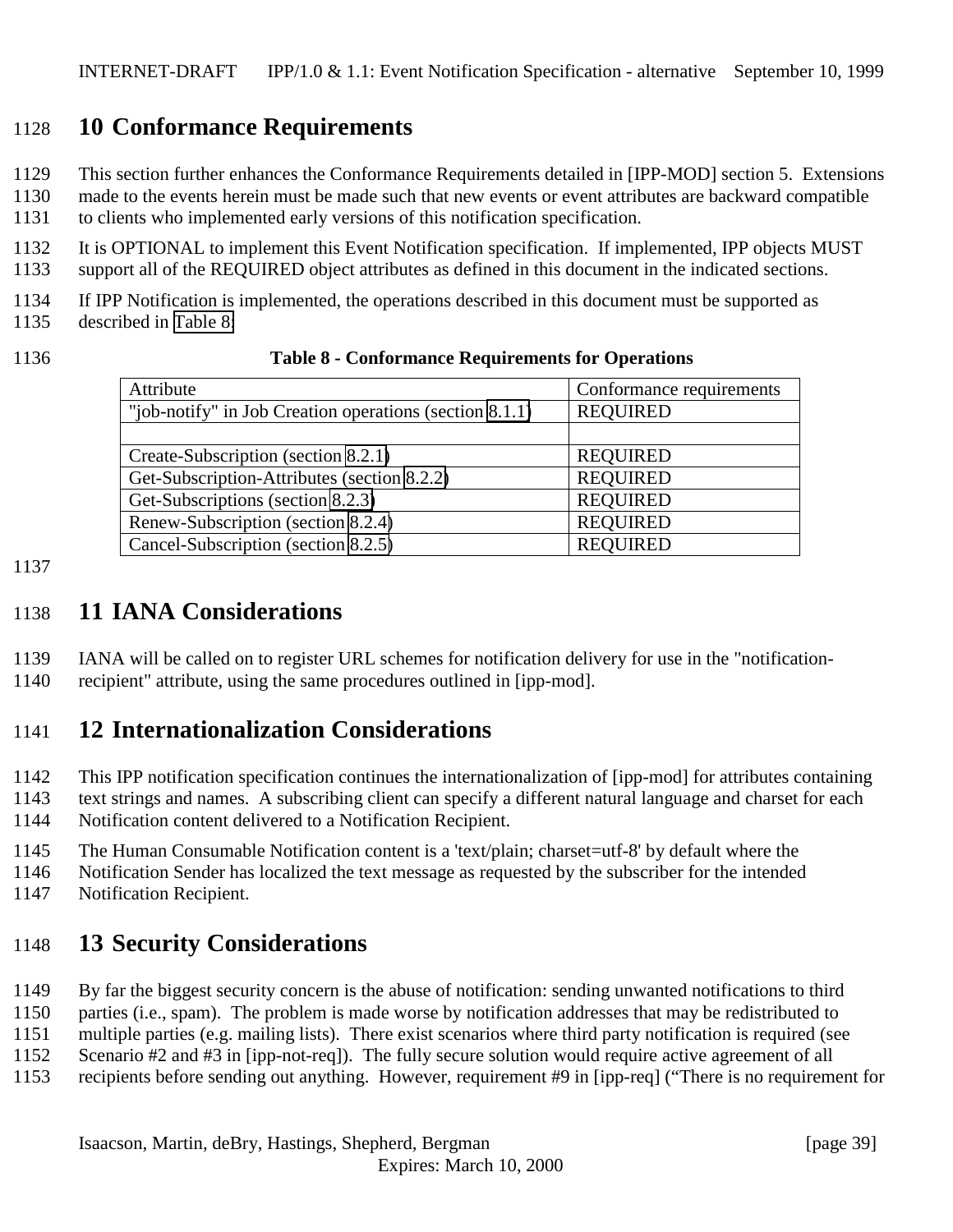- <span id="page-39-0"></span>IPP Printer receiving the print request to validate the identity of an event recipient") argues against this.
- Certain systems may decide to disallow third party notifications (a traditional fax model).
- Clients submitting notification requests to the IPP Printer has the same security issues as submitting an
- IPP/1.1 print job request. The same mechanisms used by IPP/1.1 can therefore be used by the client
- notification submission. Operations that require authentication can use the HTTP authentication.
- Operations that require privacy can use the HTTP/TLS privacy.
- The notification access control model should be similar to the IPP access control model for Jobs. Creating
- a Per-Printer Notification Subscription object is associated with a user. Only the creator or an operator can
- cancel the subscription. The system may limit the listing of items to only those items owned by the user.
- Some subscriptions (e.g. those that have a lifetime longer than a job) can be done only by privileged users
- (users having operator and/or administrator access rights), if that is the authorization policy.
- The standard security concerns (delivery to the right user, privacy of content, tamper proof content) apply
- to the notification delivery. IPP should use the security mechanism of the delivery method used. Some
- delivery mechanisms are more secure than others. Therefore, sensitive notifications should use the delivery
- method that has the strongest security.

# **14 Status Codes**

The following status codes are defined as extensions for notification:

### **14.1 client-error-uri-notification-scheme-not-supported (0x04??)**

- The scheme of the client-supplied URI in a "notify-recipient" operation attribute in a Create-Subscription operation is not supported. See [ipp-mod] section 3.1.7.
- There is no corresponding Per-Job subscription error for a Job Creation operation, since the Printer object
- MUST ignore any errors in the "job-notify" operation attribute, MUST return the "notify-recipient"
- attribute in the Unsupported Attributes Group, and perform the Job Creation operation (see section [8.1.1\)](#page-30-0),
- 1177 since the job can still be printed.

### **14.2 server-error-too-many-subscriptions (0x04??)**

- The bounded set of concurrent Per-Printer subscriptions supported by the Printer object would be exceeded 1180 if this request were accepted.
- Note: There is no corresponding Per-Job subscription error, since the Printer object MUST ignore any
- errors in the "job-notify" operation attribute and perform the Job Creation operation (see section [8.1.1\)](#page-30-0), 1183 since the job can still be printed.

### **14.3 server-error-too-many-events (0x04??)**

- The client supplied more events in the "notify-events" operation attribute in a Create-Subscription that the
- Printer supports, as indicated in its "max-events-supported" attribute (see section [6.4\)](#page-25-0).
- There is no corresponding Per-Job subscription error for a Job Creation operation, since the Printer object
- MUST ignore any errors in the "job-notify" operation attribute, MUST return the "notify-events" attribute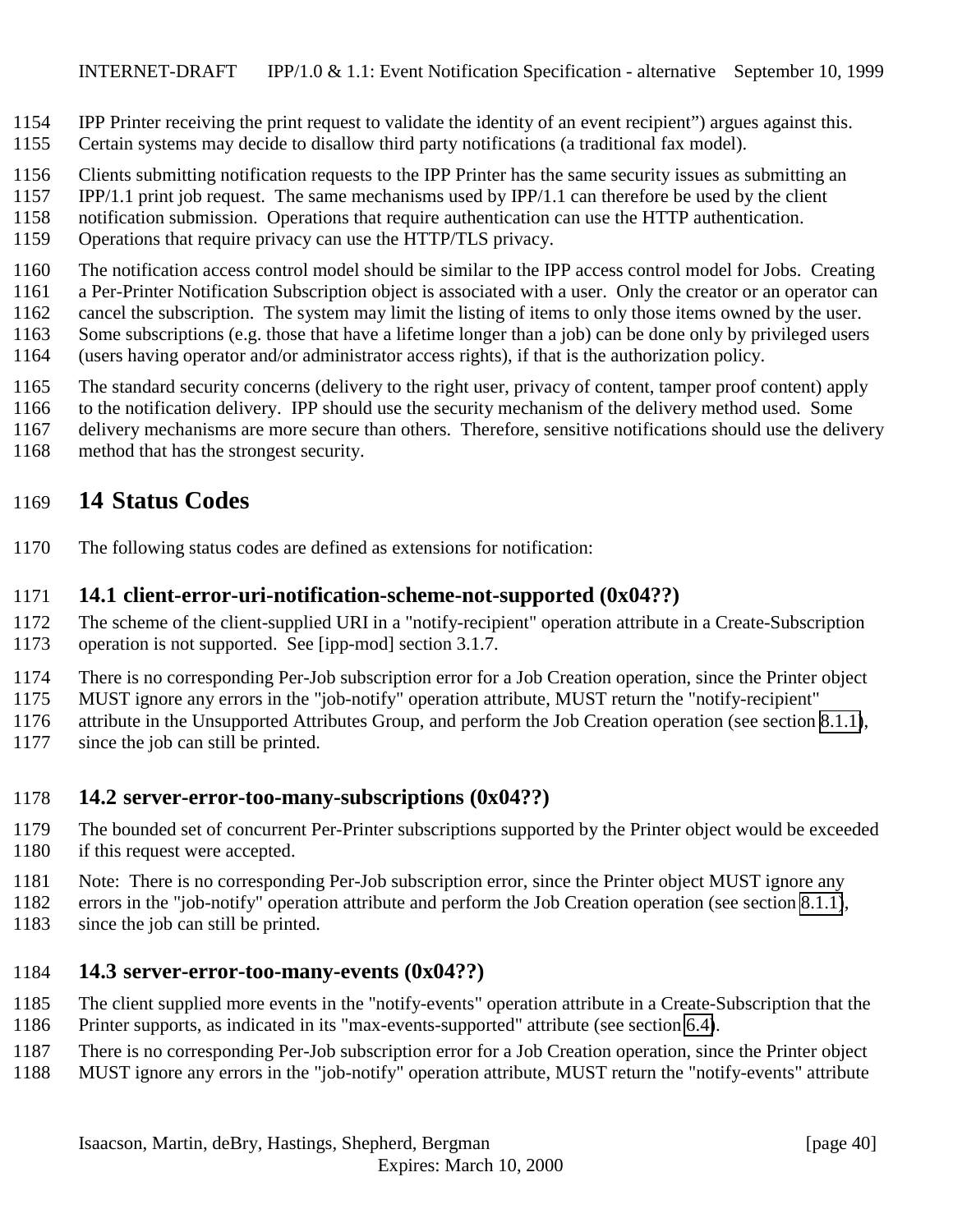- <span id="page-40-0"></span>in the Unsupported Attributes Group with only the excess events that are being ignored, and perform the
- Job Creation operation (see section [8.1.1\)](#page-30-0), since the job can still be printed.

# **15 Additions to the IPP Encoding and Transport Document**

The Subscription object tag needs to be assigned in section 3.7.1 Delimiter Tags:

#### **3.7.1 Delimiter Tags**

The following table specifies the values for the delimiter tags:

| Tag Value (Hex) | <b>Delimiter</b>                                   |
|-----------------|----------------------------------------------------|
| 0x00            | reserved                                           |
| 0x01            | operation-attributes-tag                           |
| 0x02            | job-attributes-tag                                 |
| 0x03            | end-of-attributes-tag                              |
| 0x04            | printer-attributes-tag                             |
| 0x05            | unsupported-attributes-tag                         |
| 0x06            | subscription-attributes-tag                        |
| $0x07-0x0e$     | reserved for future delimiters                     |
| 0x0F            | reserved for future chunking-end-of-attributes-tag |

When an xxx-attributes-tag occurs in the protocol, it MUST mean that zero or more following attributes up

- to the next delimiter tag are attributes belonging to group xxx as defined in the model document, where xxx is operation, job, printer, unsupported, subscription.
- Doing substitution for xxx in the above paragraph, this means the following. When an operation-attributes- tag occurs in the protocol, it MUST mean that the zero or more following attributes up to the next delimiter tag are operation attributes as defined in the model document. When an job-attributes-tag occurs in the protocol, it MUST mean that the zero or more following attributes up to the next delimiter tag are job attributes or job template attributes as defined in the model document. When a printer-attributes-tag occurs in the protocol, it MUST mean that the zero or more following attributes up to the next delimiter tag are printer attributes as defined in the model document. When an unsupported-attributes-tag occurs in the protocol, it MUST mean that the zero or more following attributes up to the next delimiter tag are unsupported attributes as defined in the model document. When a subscription-attributes-tag occurs in the protocol, it MUST mean that the zero or more following attributes up to the next delimiter tag are subscription attributes as defined in the [ipp-not] document.
- Add a reference to [ipp-not].

### **16 References**

- [ipp-coll]
- deBry, R., , Hastings, T., Herriot, R., "Internet Printing Protocol/1.0 & 1.1: collection attribute syntax", <draft-ietf-ipp-collection-00.doc>, work in progress, September 9, 1999.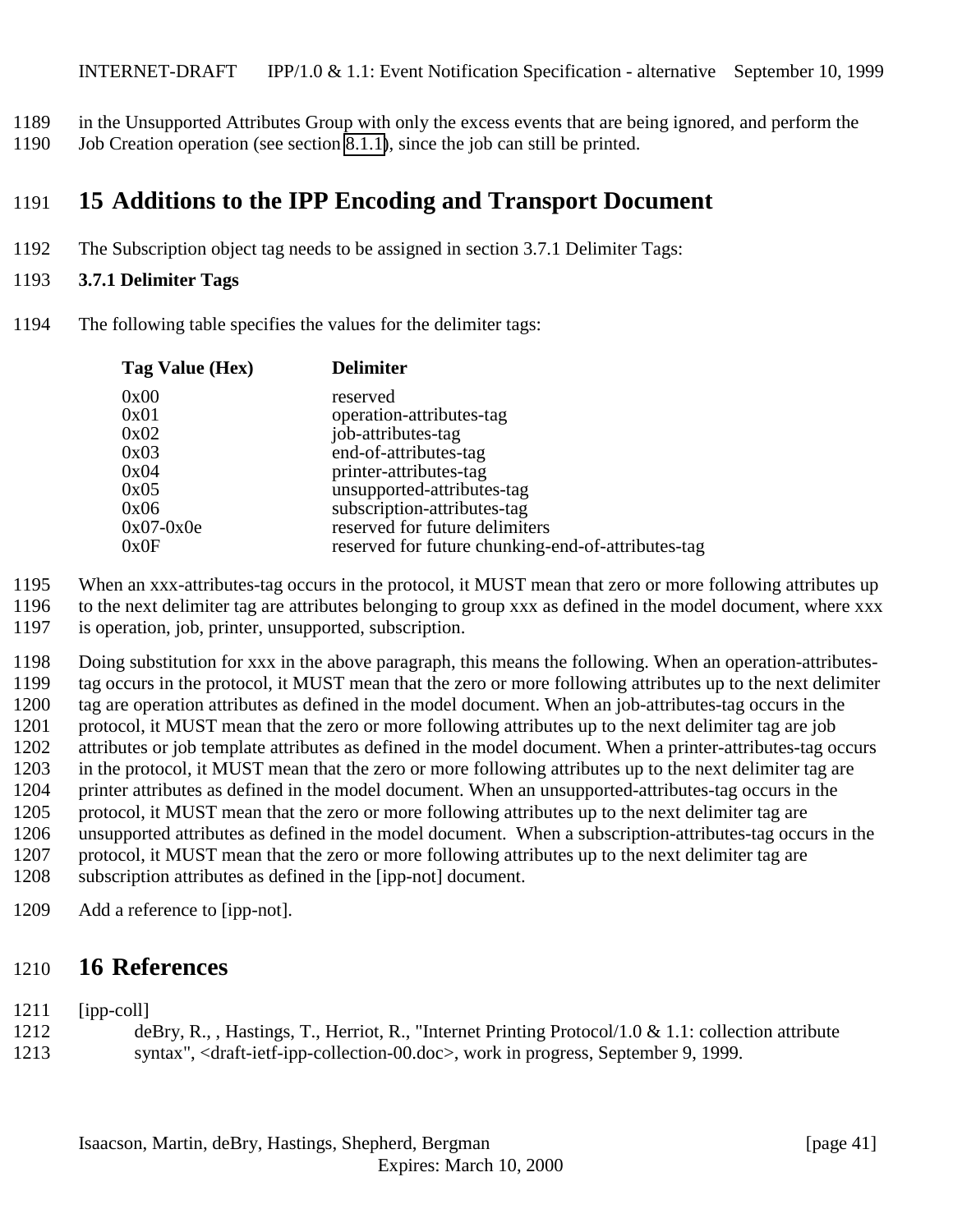<span id="page-41-0"></span>

| 1214 | [ipp-mod]                                                                                                                                 |
|------|-------------------------------------------------------------------------------------------------------------------------------------------|
| 1215 | deBry, R., , Hastings, T., Herriot, R., Isaacson, S., Powell, P., "Internet Printing Protocol/1.1: Model                                  |
| 1216 | and Semantics", < draft-ietf-ipp-model-v11-04.txt>, work in progress, June 23, 1999.                                                      |
| 1217 | [ipp-not-hist]                                                                                                                            |
| 1218 | deBry, R., Lewis, H., Hastings, T., "Internet Printing Protocol/1.1: Requirements for IPP                                                 |
| 1219 | Notifications", <draft-ietf-ipp-not-change-history-00.doc>, work in progress, August 22, 1999.</draft-ietf-ipp-not-change-history-00.doc> |
| 1220 | [ipp-not-req]                                                                                                                             |
| 1221 | deBry, R., Lewis, H., Hastings, T., "Internet Printing Protocol/1.1: Requirements for IPP                                                 |
| 1222 | Notifications", <draft-ietf-ipp-not-03.txt>, work in progress, August 11, 1999.</draft-ietf-ipp-not-03.txt>                               |
| 1223 | $[ipp-set2]$                                                                                                                              |
| 1224 | Kugler, C., , Hastings, T., "Internet Printing Protocol/1.0 & 1.1: Additional Operations, Set 2",                                         |
| 1225 | <draft-ietf-ipp-set2.txt>, work in progress, August 22, 1999.</draft-ietf-ipp-set2.txt>                                                   |
| 1226 | [ipp-prog]                                                                                                                                |
| 1227 | Hastings, T., Bergman, R., Lewis, H., "Proposed Job Progress Attributes for IPP", <draft-ietf-ipp-< td=""></draft-ietf-ipp-<>             |
| 1228 | prog.txt> work in progress, May 18, 1999.                                                                                                 |
| 1229 | $[RFC2046]$                                                                                                                               |
| 1230 | Multipurpose Internet Mail Extensions (MIME) Part Two: Media Types. N. Freed & N. Borenstein.                                             |
| 1231 | November 1996. (Obsoletes RFC1521, RFC1522, RFC1590), RFC 2046.                                                                           |
| 1232 | [RFC2119]                                                                                                                                 |
| 1233 | S. Bradner, "Key words for use in RFCs to Indicate Requirement Levels", RFC 2119, March 1997                                              |
| 1234 | [RFC2566]                                                                                                                                 |
| 1235 | deBry, R., , Hastings, T., Herriot, R., Isaacson, S., Powell, P., "Internet Printing Protocol/1.0: Model                                  |
| 1236 | and Semantics", RFC 2566, April 1999.                                                                                                     |

## **17 Author's Addresses**

- Scott A. Isaacson (Editor)
- Novell, Inc.
- 1240 122 E 1700 S
- Provo, UT 84606
- Phone: 801-861-7366
- Fax: 801-861-2517
- 1245 e-mail: [sisaacson@novell.com](mailto:sisaacson@novell.com)
- Tom Hastings

- Xerox Corporation
- 737 Hawaii St. ESAE 231
- El Segundo, CA 90245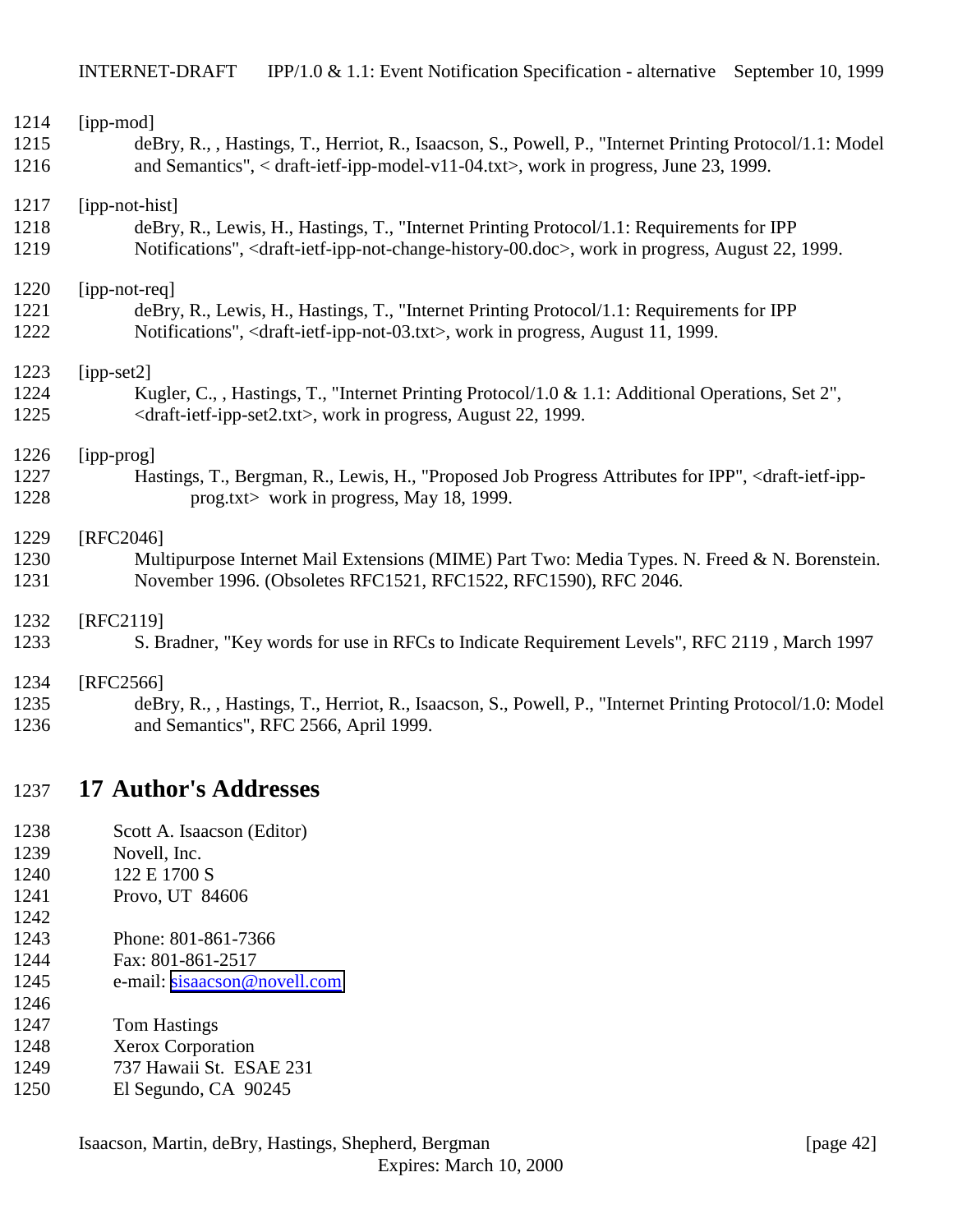<span id="page-42-0"></span>

| 1251 |                                    |
|------|------------------------------------|
| 1252 | Phone: 310-333-6413                |
| 1253 | Fax: 310-333-5514                  |
| 1254 | e-mail: hastings@cp10.es.xerox.com |
| 1255 |                                    |
| 1256 | Roger deBry                        |
| 1257 | <b>Utah Valley State College</b>   |
| 1258 | Orem, UT 84058                     |
| 1259 |                                    |
| 1260 | Phone: (801) 222-8000              |
| 1261 | EMail: debryro@uvsc.edu            |
| 1262 |                                    |
| 1263 | <b>Jay Martin</b>                  |
| 1264 | e-mail: jkm@underscore.com         |
| 1265 |                                    |
| 1266 | Michael Shepherd                   |
| 1267 | Xerox Corporation                  |
| 1268 | 800 Phillips Road MS 128-51E       |
| 1269 | Webster, NY 14450                  |
| 1270 |                                    |
| 1271 | Phone: 716-422-2338                |
| 1272 | Fax: 716-265-8871                  |
| 1273 | e-mail: mshepherd@crt.xerox.com    |
| 1274 |                                    |
| 1275 | Ron Bergman (Editor)               |
| 1276 | Dataproducts Corp.                 |
| 1277 | 1757 Tapo Canyon Road              |
| 1278 | Simi Valley, CA 93063-3394         |
| 1279 |                                    |
| 1280 | Phone: 805-578-4421                |
| 1281 | Fax: 805-578-4001                  |
| 1282 | Email: rbergman@dpc.com            |
| 1283 |                                    |
|      |                                    |

# **A. Appendix - Summary of Notification Attribute Usage**

 This appendix summarizes the usage of Notification attributes in the Job operation attribute collection, Job object, Subscription object, Notification content, Job operations, and Subscriptions operations.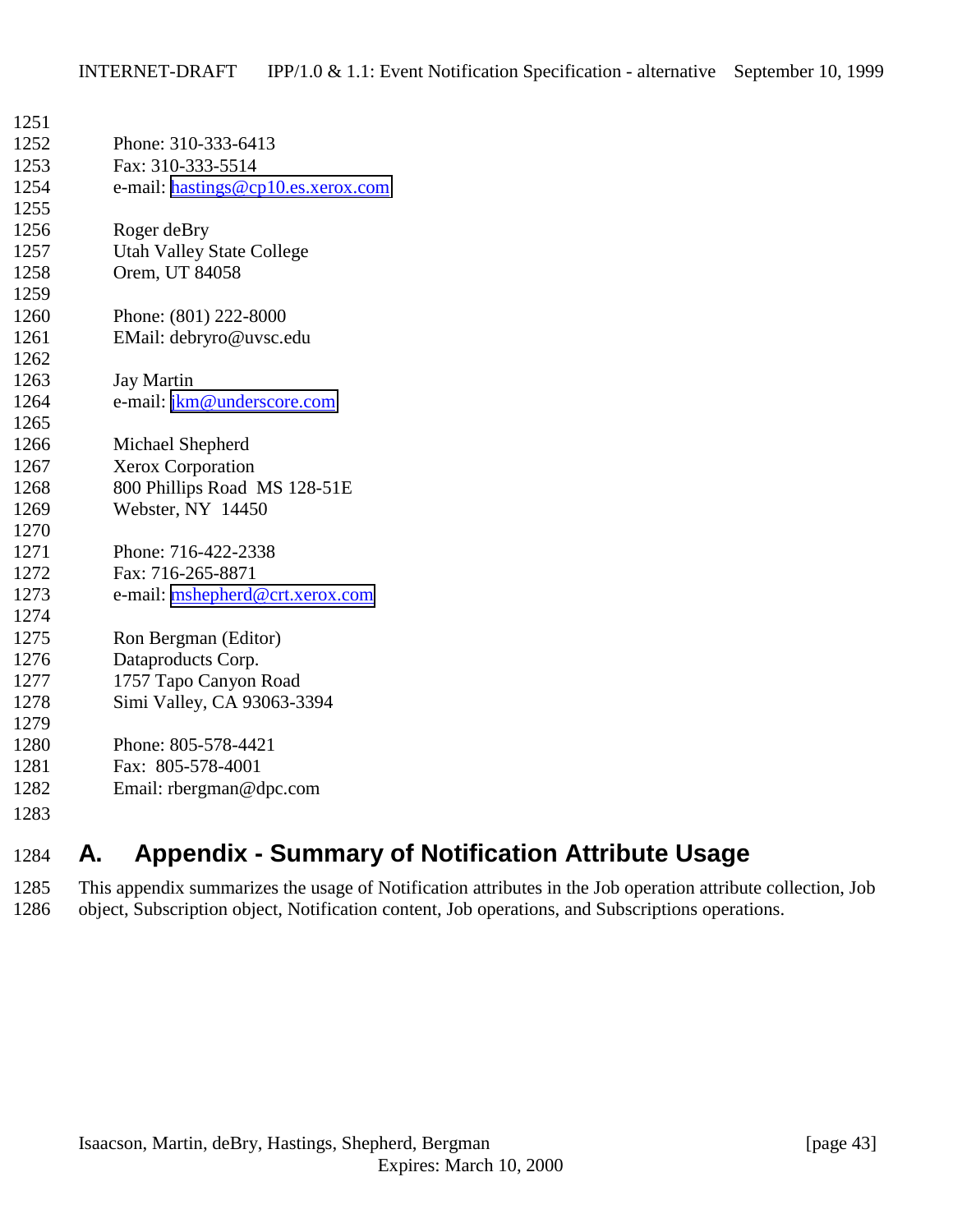|                                                               | Objects     |                  | Notification content               |                                        | Job operations                        | Subscription operations     |                           |                            |
|---------------------------------------------------------------|-------------|------------------|------------------------------------|----------------------------------------|---------------------------------------|-----------------------------|---------------------------|----------------------------|
| <b>Attributes</b>                                             | Job         | Subscr<br>iption | Job<br>Notificat<br>ion<br>Content | Printer<br>Notificat<br>ion<br>Content | Job<br>Creation<br>Validate<br>$-Job$ | Create-<br>Subscri<br>ption | Renew<br>Subscr<br>iption | Cancel<br>Subscr<br>iption |
| notify-recipient (uri)<br>1.                                  |             | $\mathbf R$      |                                    |                                        | [R]                                   | [R]                         |                           |                            |
| notify-events (1setOf type2 keyword)<br>2.                    |             | $\mathbf R$      |                                    | 100                                    | [R]                                   | [R]                         |                           |                            |
| notify-content-type (mimeMediaType)<br>3.                     |             | $\mathbf R$      |                                    |                                        | [R]                                   | [R]                         |                           |                            |
| subscriber-user-data (octetString(63))<br>4.                  |             | $\mathbf R$      | $\overline{R}$                     | $\mathbf R$                            | [R]                                   | [R]                         |                           |                            |
| attributes-charset (charset)<br>5.                            | $\mathbf R$ |                  | R(6)                               | R(6)                                   | $\overline{R}$                        | $\mathbf R$                 | $\overline{R}$            | $\mathbf R$                |
| notify-attributes-charset (charset)<br>6.                     |             | $\mathbf{O}$     |                                    |                                        | [O]                                   | [O]                         |                           |                            |
| attributes-natural-language (naturalLanguage)<br>7.           | $\mathbf R$ |                  | R(8)                               | R(8)                                   | $\mathbf R$                           | $\mathbf R$                 | $\mathbf R$               | $\mathbf R$                |
| notify-attributes-natural-language<br>8.<br>(naturalLanguage) |             | $\Omega$         |                                    |                                        | [O]                                   | [O]                         |                           |                            |
| 9.<br>notify-lease-time-requested (integer(0:MAX))            |             |                  |                                    |                                        |                                       | [R]                         | [R]                       |                            |
| 10. notify-lease-time-granted (integer(0:MAX))                |             |                  |                                    |                                        |                                       | Return                      | Return                    |                            |
| 11. notify-lease-expiration-time (integer(0:MAX))             |             | $R^*$            |                                    |                                        |                                       | Return                      | Return                    |                            |
| 12. notify-persistence-requested (boolean)                    |             |                  |                                    |                                        |                                       | [O]                         |                           |                            |
| 13. notify-persistence-granted (boolean)                      |             |                  |                                    |                                        |                                       | Return                      |                           |                            |
| 14. trigger-event (type2 keyword)                             |             |                  | R(2)                               | R(2)                                   |                                       |                             |                           |                            |
| 15. trigger-time (integer(MIN:MAX))                           |             |                  | $\mathbf R$                        | $\mathbf R$                            |                                       |                             |                           |                            |
| 16. trigger-date-time (dateTime)                              |             |                  | [O]                                | [O]                                    |                                       |                             |                           |                            |
| 17. request-id (integer (0:MAX))                              |             | $\mathbf R$      | $\mathbf R$                        | $\mathbf R$                            |                                       |                             |                           |                            |
| 18. subscription-id (integer(1:MAX))                          |             | $\mathbf R$      | $\mathbf R$                        | ${\bf R}$                              |                                       | Return                      | $\mathbf R$               | $\mathbf R$                |

1287 Legend: "R" - REQUIRED for Printer to support; "O" - OPTIONAL for Printer to support; "[ ]" - OPTIONAL for sender to send;

1288 Return - Printer MUST return; \* - MUST be 0 for Per-Job Subscription objects;.

1289

Objects Notification Job operations Subscription operations

Isaacson, Martin, deBry, Hastings, Shepherd, Bergman [page 44] Expires: March 10, 2000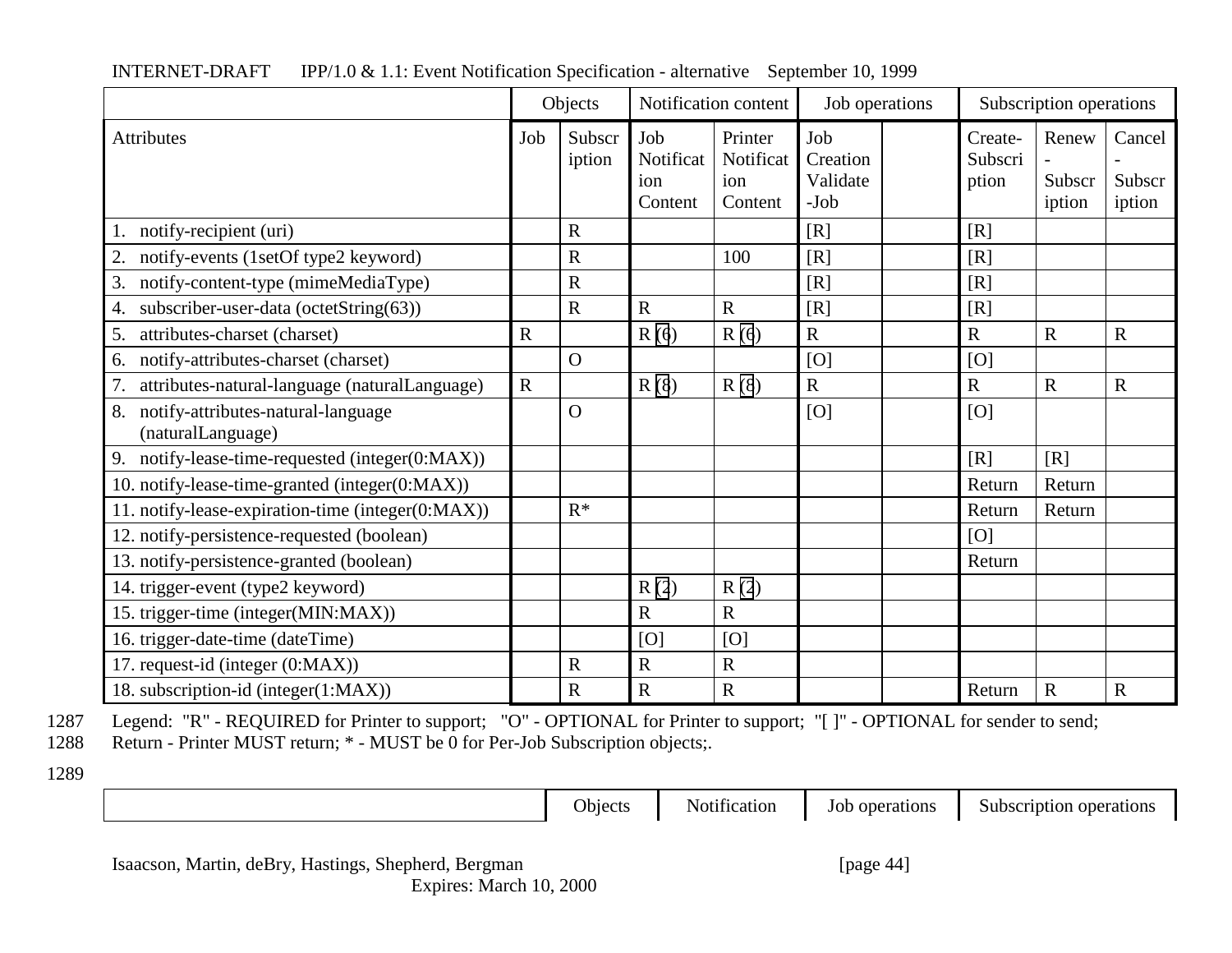| <b>Attributes</b>                                           | Job            | Subsc<br>riptio | Job<br>Notific | Printer<br>Notific | Job<br>Creation    | Create-<br>Subscri | Renew            | Cancel           |
|-------------------------------------------------------------|----------------|-----------------|----------------|--------------------|--------------------|--------------------|------------------|------------------|
|                                                             |                | n               | ation          | ation              | Validate<br>$-Job$ | ption              | Subscr<br>iption | Subscr<br>iption |
| 19. version-number (integer (0:32767))                      |                |                 | $\mathbf R$    | $\mathbf R$        |                    |                    |                  |                  |
| 20. status-code (integer (0:32767))                         |                |                 | (600)          | (601)              |                    |                    |                  |                  |
| 21. job-printer-uri (uri)                                   | $\mathbf R$    |                 |                |                    |                    |                    |                  |                  |
| 22. printer-uri (uri)                                       |                | R               | $\mathbf R$    | $\mathbf R$        | $\mathbf R$        | $\mathbf R$        | $\mathbf R$      | $\mathbf R$      |
| 23. printer-name (name $(127)$ )                            |                |                 | $\mathbf R$    | $\mathbf R$        |                    |                    |                  |                  |
| 24. job-id (integer(1:MAX))                                 | $\mathbf R$    |                 | $\mathbf R$    | Per-Jb             |                    | Per-Jb             |                  |                  |
| 25. job-name (name(MAX)) [SNMP can truncate]                | $\mathbf R$    |                 | $\mathbf R$    | Per-Jb             |                    |                    |                  |                  |
| 26. requesting-user-name (name(MAX))                        | $\mathbf R$    |                 |                |                    |                    |                    |                  |                  |
| 27. subscriber-user-name (name(MAX))                        |                | $\mathbf R$     | $\mathbf R$    | $\mathbf R$        |                    |                    |                  |                  |
| 28. job-state (type1 enum)                                  | $\mathbf R$    |                 | $\mathbf R$    |                    |                    |                    |                  |                  |
| 29. job-state-reasons (1setOf type2 keyword)                | $\overline{R}$ |                 | $\mathbf R$    |                    |                    |                    |                  |                  |
| 30. notify-printer-up-time (integer(1:MAX))                 |                | $\mathbf R$     |                |                    |                    |                    |                  |                  |
| 31. job-k-octets-processed (integer(0:MAX))                 | $\Omega$       |                 | [pg/cp]        |                    |                    |                    |                  |                  |
| 32. job-impressions-completed (integer(0:MAX))              | $\Omega$       |                 | [pg/cp]        |                    |                    |                    |                  |                  |
| 33. job-media-sheets-completed (integer(0:MAX))             |                |                 | [pg/cp]        |                    |                    |                    |                  |                  |
| 34. job-collation-type (type2 enum)                         |                |                 | [pg/cp]        |                    |                    |                    |                  |                  |
| 35. sheet-completed-copy-number (integer(-2:MAX))           | $\mathbf{O}$   |                 | [pg/cp]        |                    |                    |                    |                  |                  |
| 36. sheet-completed-document-number(integer(-<br>2:MAX)     | $\overline{O}$ |                 | [pg/cp]        |                    |                    |                    |                  |                  |
| 37. impressions-interpreted (integer(-2:MAX))               | $\mathbf{O}$   |                 | [pg/cp]        |                    |                    |                    |                  |                  |
| 38. impressions-completed-current-copy (integer(-<br>2:MAX) | $\Omega$       |                 | [pg/cp]        |                    |                    |                    |                  |                  |

1290 Legend: "R" - REQUIRED for Printer to support; "O" - OPTIONAL for Printer to support; [ ]" - OPTIONAL for sender to send;

1291 "Per-Jb" - REQUIRED if a Per-Job subscription;<br>1292 "[pg/cp]" - OPTIONAL in a 'job-progress' or 'job-

"[pg/cp]" - OPTIONAL in a 'job-progress' or 'job-completed' notification; (nn) - an alternate source of the data in a Notification.

Isaacson, Martin, deBry, Hastings, Shepherd, Bergman [page 45]

Expires: March 10, 2000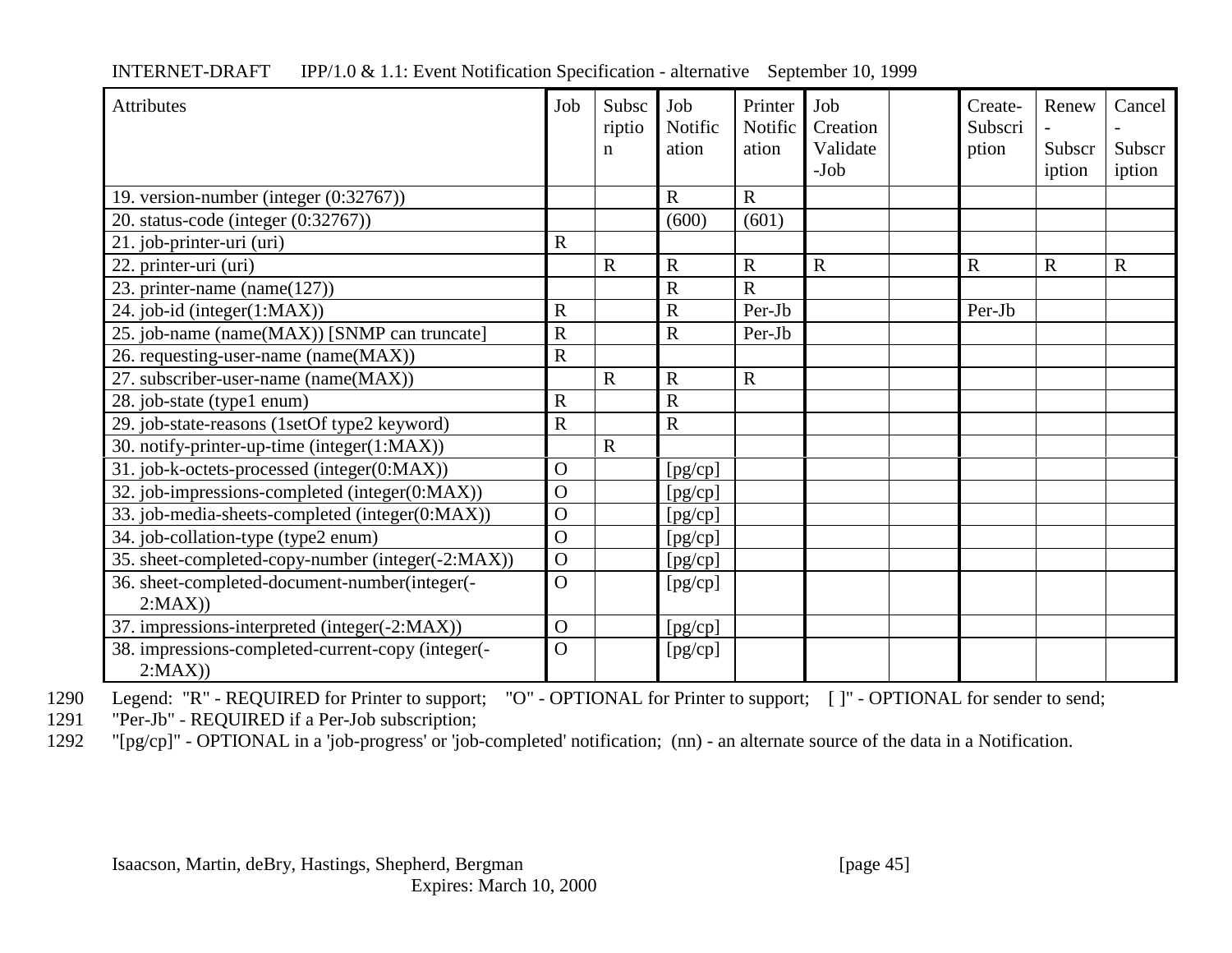|                                                      | Objects          | Notification            |                             | Job operations                      |  | Subscription operations     |                           |                            |
|------------------------------------------------------|------------------|-------------------------|-----------------------------|-------------------------------------|--|-----------------------------|---------------------------|----------------------------|
| <b>Attributes</b>                                    | Printe<br>object | Job<br>Notific<br>ation | Printer<br>Notific<br>ation | Job<br>Creation<br>Validate<br>-Job |  | Create-<br>Subscri<br>ption | Renew<br>Subscr<br>iption | Cancel<br>Subscr<br>iption |
| 39. printer-state (type1 enum)                       | $\mathbf R$      |                         | $\mathbf R$                 |                                     |  |                             |                           |                            |
| 40. printer-state-reasons (1setOf type2 keyword)     | $\mathbf R$      |                         | $\mathbf R$                 |                                     |  |                             |                           |                            |
| 41. printer-is-accepting-jobs (boolean)              | $\mathbf R$      |                         | $\mathbf R$                 |                                     |  |                             |                           |                            |
| 42. notify-schemes-supported (1setOf uriScheme)      | $\mathbf R$      |                         |                             |                                     |  |                             |                           |                            |
|                                                      |                  |                         |                             |                                     |  |                             |                           |                            |
| 43. notify-events-default (1setOf type2 keyword)     | $\mathbf R$      |                         |                             |                                     |  |                             |                           |                            |
| 44. notify-events-supported (1setOf type2 keyword)   | $\mathbb{R}$     |                         |                             |                                     |  |                             |                           |                            |
| 45. max-events-supported (integer(5:MAX))            | $\mathbf R$      |                         |                             |                                     |  |                             |                           |                            |
| 46. max-job-subscriptions-supported (integer(1:MAX)) | $\mathbf R$      |                         |                             |                                     |  |                             |                           |                            |
| 47. max-printer-subscriptions-supported              | $\mathbf R$      |                         |                             |                                     |  |                             |                           |                            |
| interger(0:MAX))                                     |                  |                         |                             |                                     |  |                             |                           |                            |
| 48. notify-lease-time-supported                      | $\mathbf R$      |                         |                             |                                     |  |                             |                           |                            |
| (rangeOfInteger(0:MAX))                              |                  |                         |                             |                                     |  |                             |                           |                            |
| 49. notify-lease-time-default (integer(0:MAX))       | $\mathbf R$      |                         |                             |                                     |  |                             |                           |                            |
| 50. persistent-jobs-supported (boolean)              | $\overline{O}$   |                         |                             |                                     |  |                             |                           |                            |
| 51. persistent-subscriptions-supported (boolean)     | $\overline{O}$   |                         |                             |                                     |  |                             |                           |                            |
| 52. printer-state-change-time (integer(1:MAX))       | $\mathbf O$      |                         |                             |                                     |  |                             |                           |                            |
| 53. printer-state-change-date-time (dateTime)        | $\Omega$         |                         |                             |                                     |  |                             |                           |                            |

1293 Legend: "R" - REQUIRED for Printer to support; "O" - OPTIONAL for Printer to support; "[ ]" - OPTIONAL for sender to send;